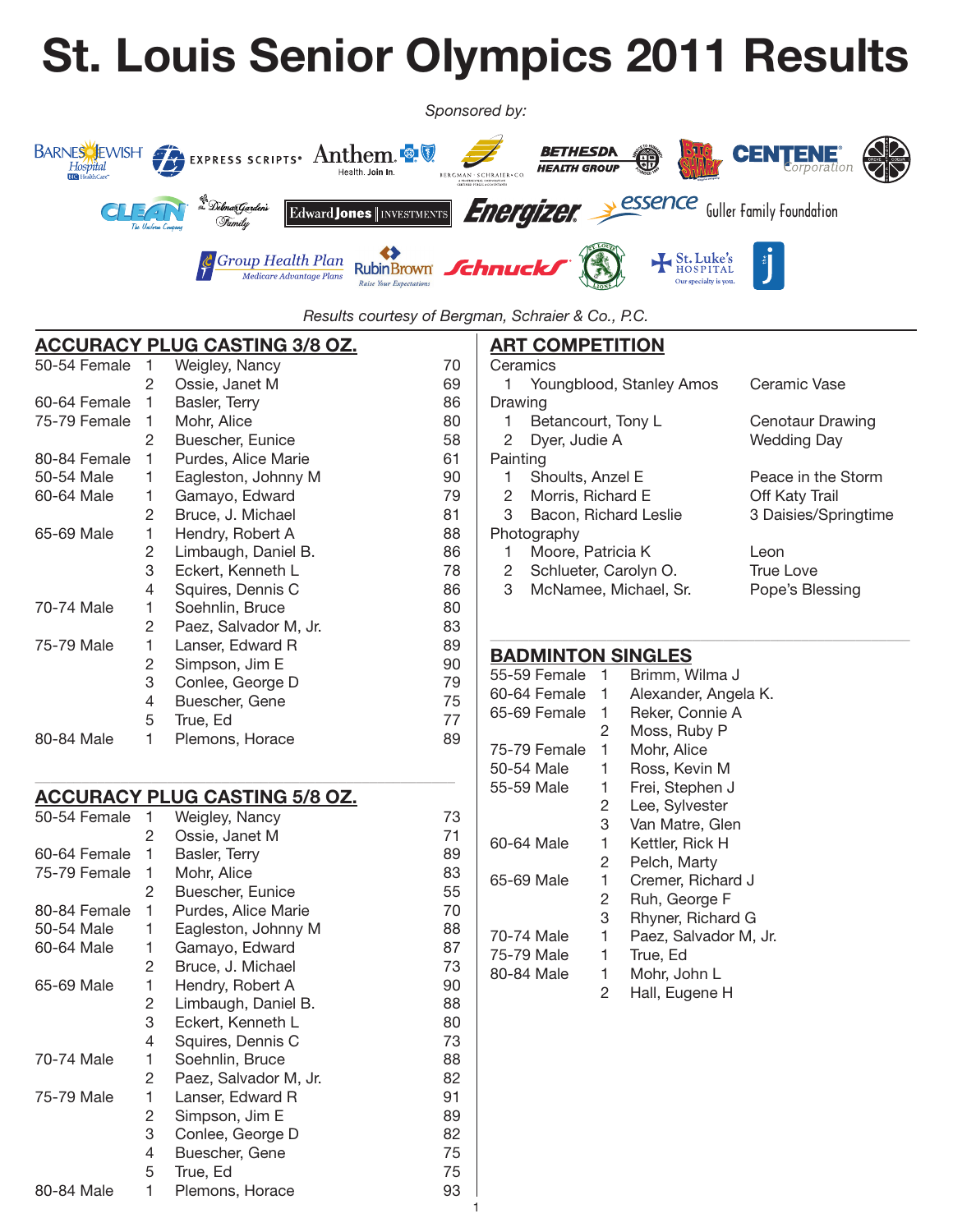# **Badminton Doubles**

|    | BADMIN I UN DUUBLES                  |
|----|--------------------------------------|
|    | Alexander, Angela K.; Moss, Ruby P   |
| 1  | Bhuyan, Elly Barua; Reker, Connie A  |
| 1. | Mosinger, Shirley; Barker, Judy      |
| 1  | Mohr, Alice; Smith, Virginia M       |
| 1  | Frei, Stephen J; Ross, Kevin M       |
| 1  | McNair, David W.; Van Matre, Glen    |
| 1  | Artman, Tony J.; Cremer, Rich        |
| 2  | Betancourt, Tony L.; Pelch, Marty    |
| 1  | Barker, Alan Crawford; Witte, Dick   |
| 2  | Mohr, John L.; Paez, Salvador M, Jr. |
|    |                                      |

# **Badminton Mixed Doubles**

| 50-54 Mixed |   | Alexander, Angela; Ross, Kevin         |
|-------------|---|----------------------------------------|
|             | 2 | Shamleffer, Peggy; Shamleffer, Mark R. |
| 55-59 Mixed |   | Meador, Judy; Frei, Steve              |
|             | 2 | Reker, Connie A.; Van Matre, Glen      |
| 60-64 Mixed | 1 | Bhuyan, Elly; Artman, Tony             |
|             | 2 | Mosinger, Shirley; Freedman, Steven A. |
| 65-69 Mixed | 1 | Moss, Ruby P.; Paez, Salvador M, Jr.   |
| 70-74 Mixed | 1 | Barker, Judy; Barker, Alan Crawford    |
| 75-79 Mixed | 1 | Mohr, Alice; Mohr, John L.             |
| 85-89 Mixed |   | Smith, Virginia M.; Witte, Dick        |

\_\_\_\_\_\_\_\_\_\_\_\_\_\_\_\_\_\_\_\_\_\_\_\_\_\_\_\_\_\_\_\_\_\_\_\_\_\_\_\_\_\_\_\_\_\_\_\_\_\_\_\_\_\_

\_\_\_\_\_\_\_\_\_\_\_\_\_\_\_\_\_\_\_\_\_\_\_\_\_\_\_\_\_\_\_\_\_\_\_\_\_\_\_\_\_\_\_\_\_\_\_\_\_\_\_\_\_\_

#### **Basketball Around the World**

| 50-54 Female | 1              | Mueller, Nancy E        | 7              |
|--------------|----------------|-------------------------|----------------|
|              | $\overline{c}$ | Shamleffer, Peggy       | 4              |
| 60-64 Female | 1              | Vollmer, Lois D         | 6              |
|              | 2              | Basler, Terry           | 5              |
| 70-74 Female | 1              | Bennett, Nan A          | 9              |
|              | 2              | Walker, Freddie         | 8              |
|              | 3              | Shaw, Ola               | 8              |
| 75-79 Female | 1              | Sobkowski, Char         | 3              |
| 80-84 Female | 1              | Purdes, Alice Marie     | 1              |
|              | 2              | Plemons, Sarah          | 0              |
| 85-89 Female | 1              | Rogers, Denise B        | 0              |
| 50-54 Male   | 1              | Hunt, Doug              | 9              |
|              | 2              | Eagleston, Johnny M     | 3              |
| 55-59 Male   | 1              | Harrington, Reginald    | 19             |
|              | 1              | Lee, Sylvester          | 12             |
|              | $\overline{c}$ | Mason, John M           | 11             |
|              | 3              | Althoff, Orville J      | 9              |
| 55-59 Male   | 4              | Dobson, Rodney          | 9              |
|              | 5              | McKee, William (Bill) E | 8              |
|              | 6              | Rice, Jim               | 8              |
| 60-64 Male   | 1              | Layton, Jerry M         | 13             |
|              | $\overline{c}$ | Helzerman, Larry C.     | 6              |
|              | 3              | Miller, Steve J.        | 4              |
|              | 4              | Fleming, Tom            | 3              |
| 65-69 Male   | 1              | Young, Donald L         | 9              |
|              | $\overline{c}$ | Weaver, Herb F          | 8              |
|              | 3              | Rhyner, Richard G       | $\overline{7}$ |
|              | 4              | McNamee, Michael, Sr.   | 6              |
|              | 5              | Abling, William R       | 6              |
|              | 5              | Ruh, George F           | 6              |
| 70-74 Male   | 1              | Foster, Robert F        | 12             |
|              | $\overline{c}$ | Shaw, Duane             | 11             |
|              | 3              | Sokolik, Marc           | 5              |
| 75-79 Male   | 1              | Jackson, James W        | 9              |
|              | $\overline{c}$ | Kauffmann, Joe F        | $\overline{7}$ |
|              | 3              | Krull, Jim              | 6              |

| 80-84 Male   | 4<br>5<br>1<br>2<br>3<br>4 | True, Ed<br>Shoults, Anzel E<br>Plemons, Horace<br>Titus, John E<br>Maschal, Robert A<br>Cannon, William C | 3<br>$\overline{c}$<br>14<br>10<br>3<br>3<br>1 |
|--------------|----------------------------|------------------------------------------------------------------------------------------------------------|------------------------------------------------|
| 90+ Male     | 1                          | Laramie, Raymond F                                                                                         |                                                |
|              |                            | <b>BASKETBALL FREE THROW</b>                                                                               |                                                |
| 50-54 Female | 1<br>2                     | Mueller, Nancy E                                                                                           | 22                                             |
|              | 3                          | Shamleffer, Peggy<br>Ossie, Janet M                                                                        | 19<br>6                                        |
|              | 4                          | Beardsmore, Jean M.                                                                                        | 6                                              |
| 55-59 Female | 1                          | Donaldson, Bobbie D.                                                                                       | 4                                              |
| 60-64 Female | 1                          | Basler, Terry                                                                                              | 13                                             |
|              | 2                          | Vollmer, Lois D                                                                                            | 12                                             |
| 65-69 Female | 1                          | True, Judy P.                                                                                              | 10                                             |
|              | $\overline{2}$             | Kalinowski, Ruth A                                                                                         | 9                                              |
| 70-74 Female | 1<br>$\overline{c}$        | Shaw, Ola<br>Walker, Freddie                                                                               | 18<br>17                                       |
|              | 3                          | Bennett, Nan A                                                                                             | 15                                             |
| 75-79 Female | 1                          | Sobkowski, Char                                                                                            | 5                                              |
| 80-84 Female | 1                          | Purdes, Alice Marie                                                                                        | 17                                             |
|              | $\overline{2}$             | Plemons, Sarah                                                                                             | 5                                              |
| 85-89 Female | 1                          | Rogers, Denise B                                                                                           | $\overline{7}$                                 |
| 50-54 Male   | 1                          | Hunt, Doug                                                                                                 | 22                                             |
|              | 2                          | Ludwig, Kenneth W                                                                                          | 22                                             |
|              | 3<br>4                     | Norman, Steven W<br>Eagleston, Johnny M                                                                    | 14<br>11                                       |
|              | 5                          | Lavezzi, Glenn A                                                                                           | 2                                              |
| 55-59 Male   | 1                          | Mason, John M                                                                                              | 23                                             |
|              | 2                          | Dobson, Rodney                                                                                             | 22                                             |
|              | 3                          | Rice, Jim                                                                                                  | 20                                             |
|              | 4                          | Lee, Sylvester                                                                                             | 19                                             |
|              | 5                          | Amend, Richard P                                                                                           | 19                                             |
|              | 6<br>1                     | McKee, William (Bill) E                                                                                    | 19                                             |
| 60-64 Male   | 2                          | Layton, Jerry M<br>Helzerman, Larry C.                                                                     | 24<br>19                                       |
|              | 3                          | Miller, Steve J.                                                                                           | 15                                             |
|              | 4                          | Fleming, Tom                                                                                               | 15                                             |
|              | 5                          | Bellmer, Jack R                                                                                            | 14                                             |
| 65-69 Male   | 1                          | Weaver, Herb F                                                                                             | 23                                             |
|              | 2                          | Ruh, George F                                                                                              | 17                                             |
|              | 3                          | McNamee, Michael, Sr.                                                                                      | 17                                             |
|              | 4<br>5                     | Abling, William R<br>Young, Donald L                                                                       | 14<br>14                                       |
|              | 6                          | Kalinowski, Larry J                                                                                        | 14                                             |
| 70-74 Male   | 1                          | Shaw, Duane                                                                                                | 24                                             |
|              | $\overline{c}$             | Foster, Robert F                                                                                           | 17                                             |
|              | 3                          | Sokolik, Marc                                                                                              | 16                                             |
|              | 4                          | Murphy, James                                                                                              | 11                                             |
| 75-79 Male   | 1                          | Jackson, James W                                                                                           | 22                                             |
|              | 2                          | Krull, Jim                                                                                                 | 14                                             |
|              | 3<br>4                     | Kauffmann, Joe F<br>Birge, Clifford A                                                                      | 13<br>12                                       |
|              | 5                          | Rossi, Victor D                                                                                            | 8                                              |
| 80-84 Male   | 1                          | Plemons, Horace                                                                                            | 18                                             |
|              | $\overline{c}$             | Titus, John E                                                                                              | 14                                             |
|              | 3                          | Maschal, Robert A                                                                                          | 10                                             |
|              | 4                          | Cannon, William C                                                                                          | 5                                              |
| 85-89 Male   | 1                          | Clay, Irving C                                                                                             | 9                                              |
| 90+ Male     | 1                          | Laramie, Raymond F                                                                                         | 14                                             |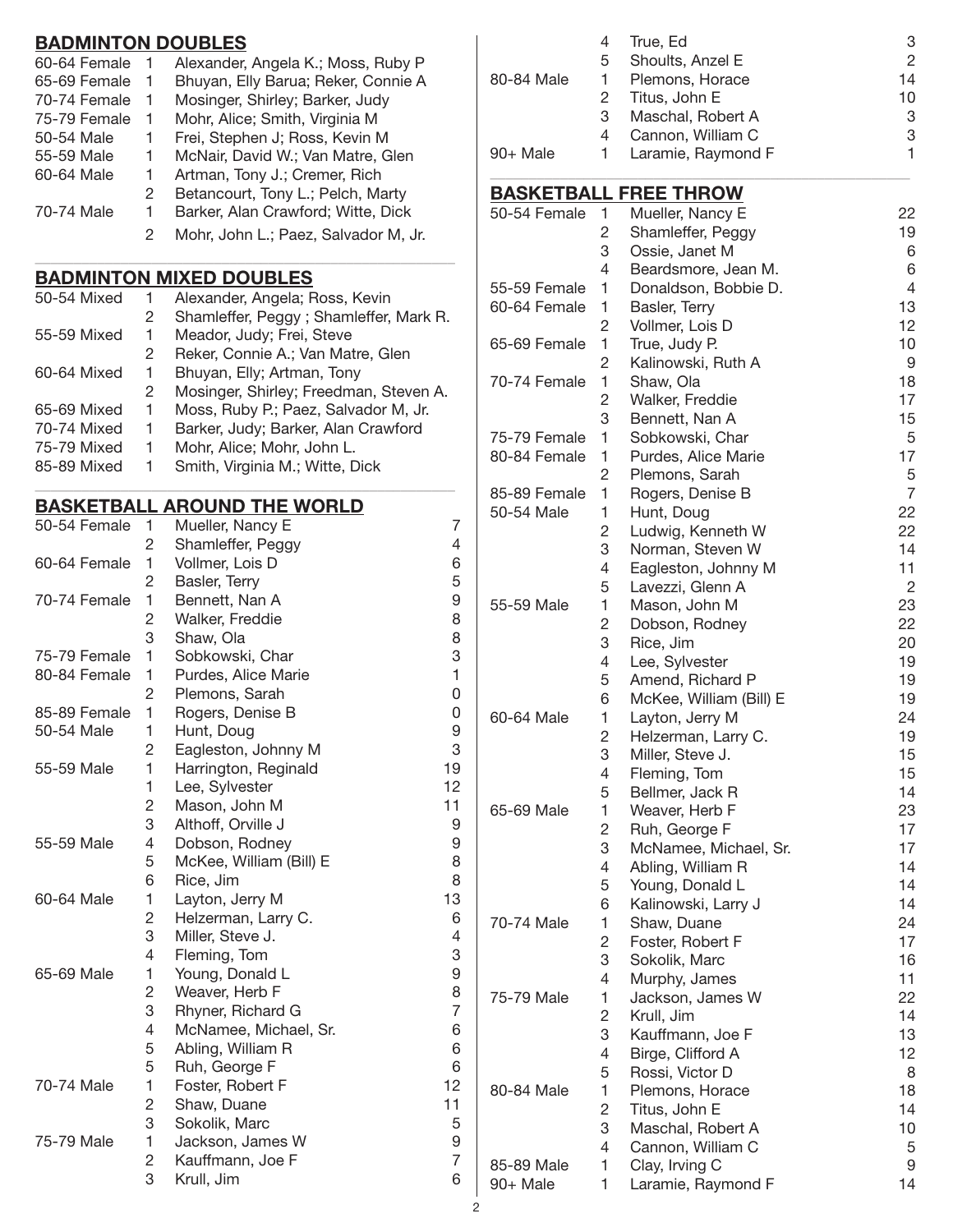| <b>BILLIARDS</b> |                     |                                                      | <b>BOWLING -</b> |
|------------------|---------------------|------------------------------------------------------|------------------|
| 50-64 Male       | 1<br>2<br>3         | Spann, Michael O<br>Palmer, Charles<br>Allen, Melvin | 50-54 Female     |
|                  | 4<br>5              | Lavezzi, Glenn A<br>McKnight, Steve                  | 55-59 Female     |
|                  | 6                   | Helzerman, Larry C.                                  | 60-64 Female     |
| 65-84 Male       | 1<br>$\overline{c}$ | Wills, Lawrence<br>Schrey, Ed J                      |                  |
|                  | 3                   | Hall, Robert E                                       | 65-69 Female     |
|                  | 4                   | Bird, Galen D                                        |                  |
|                  | 5                   | Menke, Dan                                           |                  |
|                  | 6                   | Holloway, Willie                                     | 70-74 Female     |
| <b>BOCCE</b>     |                     |                                                      |                  |
| 50-59 Female     | 1                   | Beardsmore, Jean M.                                  |                  |
|                  | $\overline{c}$<br>3 | Donaldson, Bobbie D.<br>Kohn, Gale O                 | 75-79 Female     |
|                  | 4                   | Collins, Marilyn J                                   | 80-84 Female     |
|                  | 5                   | Kane, Tracey                                         |                  |
| 60-64 Female     | 1                   | Paez, Louise                                         | 85-89 Female     |
|                  | $\sqrt{2}$          | Basler, Terry                                        |                  |
|                  | 3                   | Vollmer, Lois D                                      | 50-54 Male       |
|                  | 4                   | Meyer-Schuck, Mary Ann                               |                  |
| 65-74 Female     | 1                   | Bennett, Nan A                                       | 55-59 Male       |
|                  | $\sqrt{2}$          | Cooper, Wilona                                       |                  |
|                  | 3                   | Walker, Freddie                                      |                  |
|                  | 4<br>5              | Davis, Helen<br>Heard, Laverne                       | 60-64 Male       |
| 75-84 Female     | 1                   | Sobkowski, Char                                      |                  |
|                  | $\overline{c}$      | Buescher, Eunice                                     |                  |
|                  | 3                   | Plemons, Sarah                                       |                  |
| 55-64 Male       | 1                   | Bellmer, Jack R                                      |                  |
|                  | $\sqrt{2}$          | Bruce, J. Michael                                    | 65-69 Male       |
|                  | 3                   | Helzerman, Larry C.                                  |                  |
|                  | $\overline{4}$      | Van Matre, Glen                                      |                  |
| 65-69 Male       | 1                   | Squires, Dennis C                                    |                  |
|                  | $\mathbf{2}$<br>3   | Eckert, Kenneth L                                    |                  |
|                  | 4                   | Schrey, Ed J<br>Faitz, Dwight H, Sr.                 | 70-74 Male       |
| 70-74 Male       | 1                   | Britt, Pat J                                         |                  |
|                  | $\overline{c}$      | Foster, Robert F                                     |                  |
|                  | 3                   | Paez, Salvador M, Jr.                                |                  |
|                  | 4                   | Skilling, Jack                                       | 75-79 Male       |
| 75-79 Male       | 1                   | Hirschmugl, Steve                                    |                  |
|                  | $\sqrt{2}$          | True, Ed                                             |                  |
|                  | 3                   | Gilden, Arnold                                       |                  |
|                  | 4                   | Heard, Prentiss                                      |                  |
| 80-84 Male       | 1                   | Plemons, Horace                                      | 80-84 Male       |
|                  | $\overline{c}$      | Rosen, Edward M                                      |                  |
|                  | 3                   | Goldfarb, Marvin A.                                  |                  |
|                  | 4                   | Cannon, William C                                    |                  |

# **BOWLING - SCRATCH SINGLES**

| 50-54 Female | 1              | Weisel, Jan                | 514 |
|--------------|----------------|----------------------------|-----|
|              | $\overline{c}$ | Schuler, Terri A.          | 511 |
|              | 3              | Salinas, Lisa J            | 438 |
| 55-59 Female | 1              | Kohn, Gale O               | 460 |
|              | $\overline{c}$ | Brown, Juanita L           | 189 |
| 60-64 Female | 1              | Meyer-Schuck, Mary Ann     | 437 |
|              | $\overline{c}$ | Lazerwitz, Judy            | 405 |
|              | 3              | Reid, Dorothy V            | 396 |
| 65-69 Female | 1              | Kalinowski, Ruth A         | 501 |
|              | $\overline{c}$ | Mehrtens, Donna M          | 458 |
|              | 3              | Meador, Judy E             | 451 |
| 70-74 Female | 1              | Coleman-Chapman, Zerieta C | 483 |
|              | 1              | Shaw, Ola                  | 483 |
|              | 3              | Henry, Betty L             | 482 |
|              | 4              | McCray, Lizzie             | 265 |
|              | 5              | Bennett, Nan A             | 397 |
| 75-79 Female | 1              | Korber, Jerri M            | 494 |
| 80-84 Female | 1              | Carter, Mary J             | 355 |
|              | $\overline{c}$ | Freeman, Ernestine         | 215 |
| 85-89 Female | 1              | Smith, Virginia M          | 420 |
|              | $\overline{c}$ | Henderson, Fern R          | 408 |
| 50-54 Male   | 1              | May, Eric S                | 695 |
|              | $\overline{c}$ | Carmody, Robert C          | 562 |
|              | 3              | Riedisser, Randall J       | 548 |
| 55-59 Male   | 1              | Sandstrom, Dennis J        | 672 |
|              | $\overline{c}$ | Bruemmer, Paul F           | 566 |
|              | 3              | Carbone, Tom Michael       | 485 |
| 60-64 Male   | 1              | Keltner, Harlan H          | 677 |
|              | $\overline{c}$ | Davies, James A            | 610 |
|              | $\overline{c}$ | Grandberry, Ralleigh, III  | 610 |
|              | 4              | Kirk, Isaac D.             | 502 |
|              | 5              | Costello, Paul             | 490 |
| 65-69 Male   | 4              | Costello, Jim J            | 588 |
|              | 1              | Kalinowski, Larry J        | 683 |
|              | 6              | Keshinover, Lloyd J        | 506 |
|              | $\mathbf{2}$   | Dierker, John W.           | 598 |
|              | 5              | Hogenmiller, O. David      | 533 |
|              | 3              | Mehrtens, Warren L         | 597 |
| 70-74 Male   | 1              | Clites, Mike L             | 558 |
|              | $\overline{c}$ | Shaw, Duane                | 530 |
|              | 3              | Hayes, Chester L., Jr.     | 501 |
|              | 3              | Milligan, William R        | 501 |
| 75-79 Male   | 1              | Kauffmann, Joe F           | 589 |
|              | $\overline{c}$ | Samford, Dan A             | 530 |
|              | 3              | Folkerts, John W           | 500 |
|              | 4              | Barksdale, Jim             | 474 |
|              | 5              | Serati, Thomas L           | 440 |
|              | 6              | Kalk, Victor R             | 284 |
| 80-84 Male   | 1              | Simmons, Richard A         | 536 |
|              | $\overline{c}$ | Lebegue, Herman            | 459 |
|              | 3              | Main, Earl                 | 404 |
|              |                |                            |     |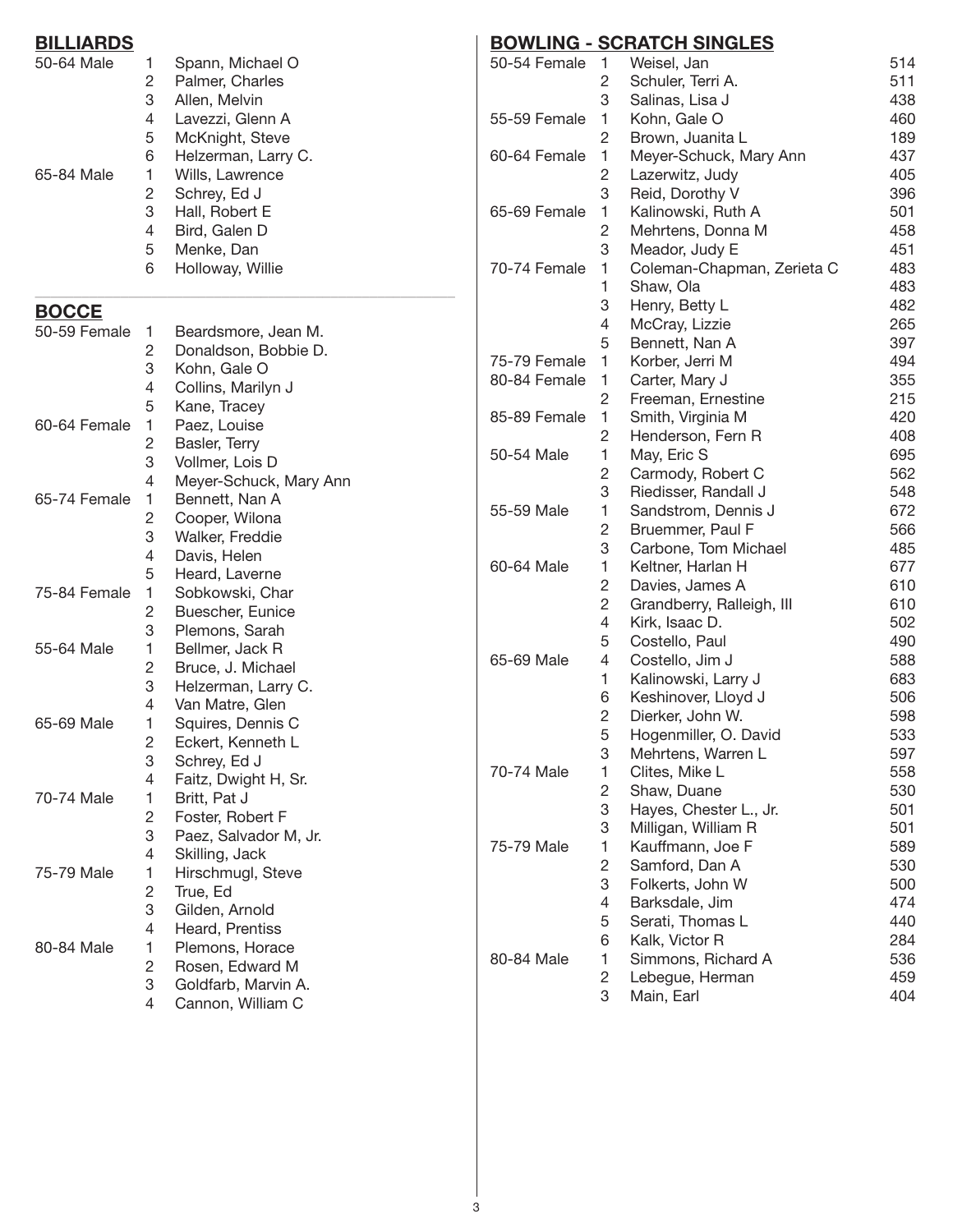#### **BOWLING-SINGLES-HANDICAP**

| 60-64 Female | 1 | Costello, Judy          | 529 |
|--------------|---|-------------------------|-----|
|              | 2 | Clark, Betty            | 369 |
| 65-69 Female | 1 | Meyer, Ruth Ann         | 600 |
|              | 2 | Cooper, Wilona          | 580 |
| 70-74 Female | 1 | Barton, Benzena         | 558 |
|              | 2 | Pickles, Verna J        | 540 |
|              | 3 | Raymond, Delores        | 522 |
| 50-54 Male   | 1 | McKnight, Steve         | 560 |
|              | 2 | Palmer, Charles         | 314 |
|              | 3 | Davis, Kerry            | 254 |
| 60-64 Male   | 1 | Gyaki, Eric J           | 643 |
|              | 2 | Suchart, Michael S      | 613 |
|              | 3 | Theriault, Ed R.        | 602 |
| 65-69 Male   | 1 | Shelton, Charles L, Jr. | 651 |
|              | 2 | Fridrich, Edward R.     | 625 |
|              | 3 | Young, Troy             | 601 |
|              | 4 | Rhyner, Richard G       | 548 |
| 70-74 Male   | 1 | Skilling, Jack          | 567 |
| 75-79 Male   | 1 | Feldman, Charles        | 542 |
|              | 2 | Hirschmugl, Steve       | 539 |
|              | 3 | Korber, Lowell L        | 528 |

\_\_\_\_\_\_\_\_\_\_\_\_\_\_\_\_\_\_\_\_\_\_\_\_\_\_\_\_\_\_\_\_\_\_\_\_\_\_\_\_\_\_\_\_\_\_\_\_\_\_\_\_\_\_

#### **BOWLING-DOUBLES SCRATCH**

| 50-54 Female | 1 | Andorff, Jeanne; Costello, Judy           | 770  |
|--------------|---|-------------------------------------------|------|
|              | 2 | Kane, Tracey; Sobkowski, Char             | 747  |
|              | 3 | Salinas, Lisa J; Stewart, Regina M        | 617  |
| 55-59 Female | 1 | Boyd, Margaret; Price, Frances M          | 495  |
| 60-64 Female | 1 | Raymond, Delores; Reid, Dorothy V         | 866  |
| 65-69 Female | 1 | Hampton, Shirley J;                       |      |
|              |   | Mehrtens, Donna M                         | 833  |
|              | 2 | Dyer, Judia A; Golfin, Carolyn M          | 799  |
|              | 3 | Meador, Judy E; Smith, Virginia M         | 704  |
| 70-74 Female | 1 | Korber, Jerri M; Shaw, Ola                | 964  |
|              | 2 | Barton, Benzena; Henry, Betty L           | 833  |
| 80-84 Female | 1 | Hatfield, Regina May                      |      |
|              |   | Purdes, Alice Marie                       | 956  |
| 55-59 Male   | 1 | Bruemmer, Paul F; Serati, Thomas L 1124   |      |
|              | 2 | Barksdale, Jim; Sandstrom, Dennis J 1078  |      |
| 60-64 Male   | 1 | Hogenmiller, O. David;                    |      |
|              |   | Huber, George R                           | 1222 |
|              | 2 | Suchart, Michael S; Theriault, Ed R. 1131 |      |
|              | 3 | Dugo, Leo J; Seithel, David J             | 1095 |
| 65-69 Male   | 1 | Dierker, John W.; Mehrtens, Warren L 1115 |      |
|              | 2 | Feldman, Charles; Young, Troy             | 992  |
| 70-74 Male   | 1 | Korber, Lowell L; Shaw, Duane             | 1043 |
| 75-79 Male   | 1 | Hirschmugl, Steve;                        |      |
|              |   | Simmons, Richard A                        | 1113 |
|              | 2 | Burgess, Leroy T; Cohen, Oscar            | 1098 |
|              |   |                                           |      |

#### 3 Kauffmann, Joe F; Samford, Dan A 1049

#### **BOWLING-DOUBLES-HandiCAP**

| 60-64 Male |   | Sterneck, Bob; Sterneck, David P. | 1214 |
|------------|---|-----------------------------------|------|
| 60-64 Male |   | 2 Costello, Jim J; Costello, Paul | 1164 |
| 60-64 Male | 3 | Grandberry, Ralleigh, III;        |      |
|            |   | Shelton, Charles L                | 1011 |

\_\_\_\_\_\_\_\_\_\_\_\_\_\_\_\_\_\_\_\_\_\_\_\_\_\_\_\_\_\_\_\_\_\_\_\_\_\_\_\_\_\_\_\_\_\_\_\_\_\_\_\_\_\_

#### **BOWLING-MIXED DOUBLES-scratch**

| 50-54 Mixed | 1 | Barksdale, Jim; Weisel, Jan            | 1221 |
|-------------|---|----------------------------------------|------|
| 50-54 Mixed | 2 | Riedisser, Randall J; Schuler, Terri A | 1140 |
| 50-54 Mixed | 3 | Andorff, Jeanne M; Costello, Jim J     | 982  |
| 60-64 Mixed | 1 | Costello, Paul; Costello, Judy         | 900  |
| 60-64 Mixed | 2 | Orr, Louise                            | 893  |
| 65-69 Mixed | 1 | Mehrtens, Donna M;                     |      |
|             |   | Mehrtens, Warren L                     | 1126 |
| 65-69 Mixed | 2 | Kalinowski, Larry J;                   |      |
|             |   | Kalinowski, Ruth A                     | 1113 |
| 70-74 Mixed | 1 | Coleman-Chapman, Zerieta C;            |      |
|             |   | Simmons, Richard A                     | 948  |
| 70-74 Mixed | 2 | Clites, Mike L; Gregory, Doris J       | 938  |
| 70-74 Mixed | 3 | Bennett, Nan A; Milligan, William R    | 864  |
| 75-79 Mixed |   | Korber, Jerri M; Korber, Lowell L      | 966  |
|             |   |                                        |      |

#### **BOWLING-MIXED DOUBLES-Handicap**

| 50-54 Mixed | 1. | Kalk, Victor; Sievert, Joan      | 1024 |
|-------------|----|----------------------------------|------|
|             |    | Alexander, Bernice;              |      |
|             |    | Lockridge, Roland;               | 896  |
| 70-74 Mixed | 1. | Barton, Benzena; Barton, Frizell | 937  |

\_\_\_\_\_\_\_\_\_\_\_\_\_\_\_\_\_\_\_\_\_\_\_\_\_\_\_\_\_\_\_\_\_\_\_\_\_\_\_\_\_\_\_\_\_\_\_\_\_\_\_\_\_\_

\_\_\_\_\_\_\_\_\_\_\_\_\_\_\_\_\_\_\_\_\_\_\_\_\_\_\_\_\_\_\_\_\_\_\_\_\_\_\_\_\_\_\_\_\_\_\_\_\_\_\_\_\_\_

#### **BOWLING-4 PERSON TEAM SCRATCH**

| 50-54 Mixed | 1 | Andorff, Jeanne          |       |
|-------------|---|--------------------------|-------|
|             |   | Costello, Jim            |       |
|             |   | Costello, Judy           |       |
|             |   | Costello, Paul           | 2015  |
| 60-64 Mixed | 1 | Theriault, Ed            |       |
|             |   | Grandberry, Raleigh III  |       |
|             |   | Kirk, Isaac              |       |
|             |   | Suchart, Michael         | 2360  |
|             | 2 | Coleman-Chapman, Zerieta |       |
|             |   | Reid, Dorothy            |       |
|             |   | McCray, Lizzie           |       |
|             |   | Raymond, Delores         | 1724  |
| 65-69 Mixed | 1 | Mehrtens, Donna          |       |
|             |   | Mehrtens, Warren         |       |
|             |   | Thiemann, Dave           |       |
|             |   | Dierker, John            | 2242  |
|             | 2 | Burgess, Leroy           |       |
|             |   | Cohen, Oscar             |       |
|             |   | Feldman, Charles         |       |
|             |   | Young, Troy              | 1999  |
| 75-79 Mixed | 1 | Hirschmugl, Steve        |       |
|             |   | Samford, Dan             |       |
|             |   | Kauffman, Joe            |       |
|             |   | Simmons, Richard         | 2142. |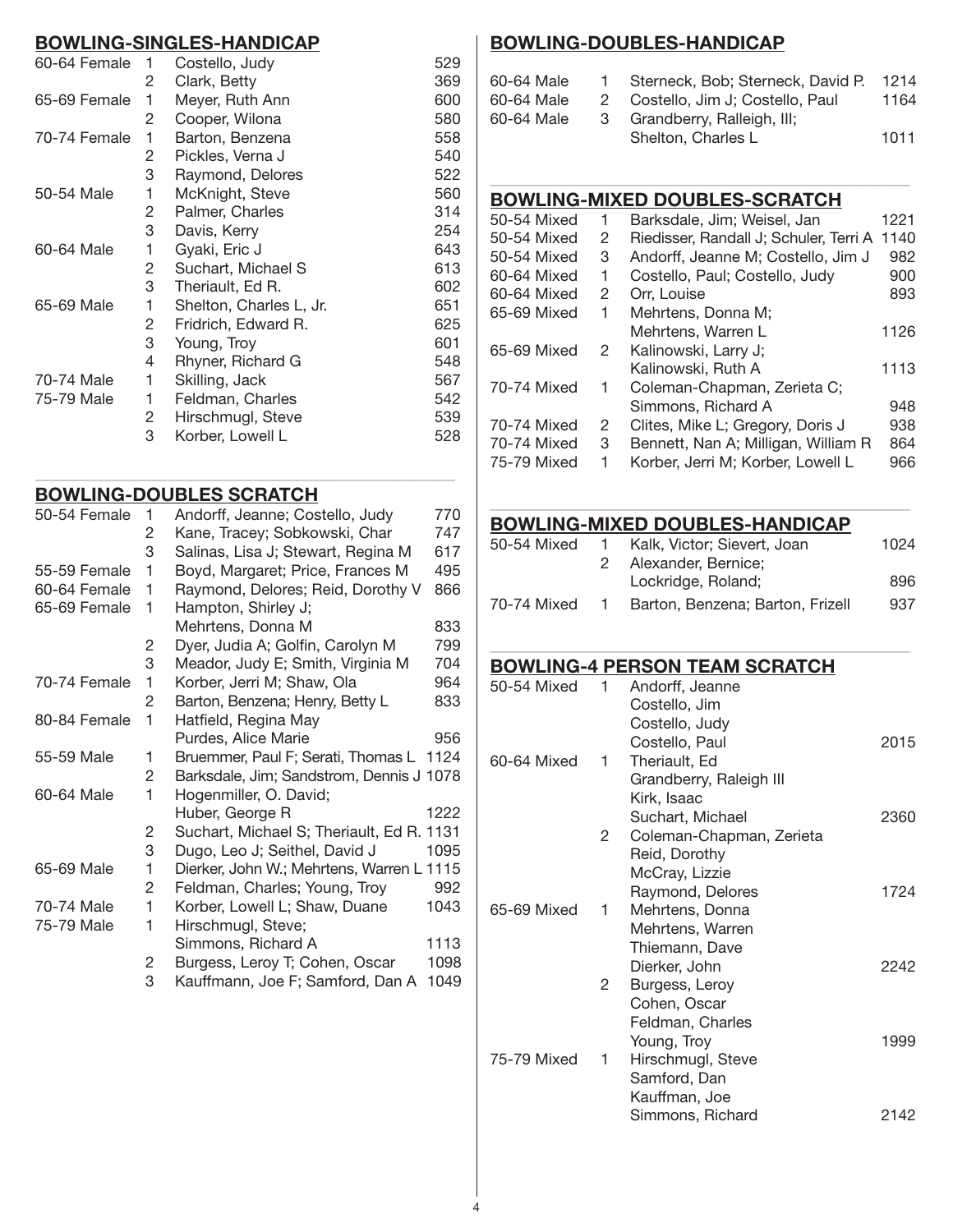|                            |                | <b>BOWLING-THREE PERSON BAKER</b> |         | 65-69 Male            | 1              | Carr, Gary L             | 06:50.  |
|----------------------------|----------------|-----------------------------------|---------|-----------------------|----------------|--------------------------|---------|
| 50-54 MIXED 1              |                | Andorff, Jeanne                   | 496     |                       | $\overline{c}$ | Greenberg, Lewis A       | 09:10.  |
|                            |                | Costello, Jim                     |         |                       | 3              | Sweet, John H.           | 09:28.  |
|                            |                | Costello, Paul                    |         |                       | 4              | Sellenriek, Kenneth W.   | 10:31.  |
|                            | $\overline{2}$ | Schmale, Karen                    | 324     | 70-74 Male            | 1              | Lindhorst, Jerry W       | 08:46.  |
|                            |                |                                   |         |                       | $\overline{c}$ | Reich, Thomas Martin     | 09:10.  |
|                            |                | Tejada, Alice                     |         |                       | 3              | Hyten, Bob               | 09:28.  |
|                            |                | Schmidt, Debbie                   |         |                       | 4              | Smith, Robert A          | 09:52.  |
|                            | 3              | Collins, Marilyn                  | 283     |                       | 5              | Christian, John J        | 09:58.  |
|                            |                | Terry, Charles                    |         |                       | 6              | Lacey, Warren Winston    | 12:43.8 |
|                            |                | Tompkins, Diana                   |         | 75-79 Male            | 1              | Davis, Ron E.            | 08:37.  |
| 55-59 MIXED                | 1.             | Anderson, Annie                   | 168     | 85-89 Male            | 1              | Messersmith, Ken         | 11:25.  |
|                            |                | Brown, Juanita                    |         | 90+ Male              | 1.             | Farrell, Stuart L        | 14:01.0 |
|                            |                | Jones, Louise                     |         |                       |                |                          |         |
| 60-64 MIXED                | 1.             | Coleman-Chapman, Zerieta          | 436     |                       |                |                          |         |
|                            |                | Reid, Dorothy                     |         |                       |                |                          |         |
|                            | $\overline{2}$ | Raymond, Dolores<br>Lewis, Larrie | 252     | <b>CYCLING 5 MILE</b> |                |                          |         |
|                            |                |                                   |         | 50-54 Female          | $\overline{1}$ | Duncan, Mindy S.         | 15:27.  |
|                            |                | Orr, Louise                       |         |                       | 2              | Shamleffer, Peggy        | 15:52.  |
|                            | 3              | Maul, Velma                       |         | 55-59 Female          | $\mathbf{1}$   | Bassel, Janet M          | 14:54.  |
|                            |                | Foster, Lucy                      | 235     |                       | 2              | Zak, Sandra T.           | 16:21.  |
|                            |                | Menke, Dan                        |         | 60-64 Female          | $\mathbf{1}$   | Cornell-Smith, Edie      | 16:42   |
|                            |                | Hellems, Thelma                   |         |                       | 2              | Hutchins, Pamela J       | 19:42.  |
| 65-69 MIXED                | $\mathbf{1}$   | Dierker, John                     | 610     |                       | 3              | Thompson, Mary Constance | 26:24.  |
|                            |                | Mehrtens, Warren                  |         | 80-84 Female          | 1              | Buder, Madonna           | 18:16.  |
|                            |                | Thiemann, Dave                    |         | 50-54 Male            | 1              | Brummer, Frank A         | 12:04.8 |
|                            | $\overline{2}$ | Balven, Jan                       | 398     |                       | $\overline{c}$ | Prost, William M.        | 12:48.  |
|                            |                | Bennett, Nan                      |         |                       | 3              | Johnson, Steven S        | 14:18.  |
| 75-79 MIXED                |                | Milligan, William                 | 528     |                       | 4              | Dierks, Michael W.       | 14:54.  |
|                            | 1.             | Kauffmann, Joe                    |         |                       | 5              | Shamleffer, Mark R.      | 15:22.0 |
|                            |                | Samford, Dan                      |         |                       | 6              | Keller, Chuck            | 15:26.  |
|                            |                | Simmons, Richard                  |         | 55-59 Male            | 1              | Vennell, Kenneth J       | 12:48.  |
|                            |                |                                   |         |                       | 2              | Brennan, Kevin W         | 12:52.  |
|                            |                |                                   |         |                       | 3              | Moss, Steven L           | 13:26.  |
| <b>CYCLING 5 KILOMETER</b> |                |                                   |         |                       | 4              | Roling, Mark A           | 14:38.  |
| 50-54 Female 1             |                | Duncan, Mindy S.                  | 08:49.3 |                       | 5              | Olsen, Dean              | 15:10.  |
|                            | 2              | Shamleffer, Peggy                 | 09:36.9 |                       | 6              | Grosman, Lonnie          | 15:52.  |
| 55-59 Female 1             |                | Bassel, Janet M                   | 08:10.6 | 60-64 Male            |                | Mauzey, John M           | 14:13.  |
|                            | 2              | Zak, Sandra T.                    | 09:56.2 |                       | 2              | Altnether, Paul J        | 14:16.  |
| 60-64 Female               | 1              | Cornell-Smith, Edie               | 09:25.7 |                       | 3              | Dean, John A             | 14:41.  |
|                            | 2              | Thompson, Mary Constance          | 09:50.9 |                       | 4              | Cohen, Stuart D          | 15:26.  |
|                            | 3              | Hutchins, Pamela J                | 11:31.8 |                       | 5              | Gyaki, Eric J            | 15:32.  |
|                            | 4              | Sachs, Marlene B.                 | 13:56.8 |                       | 6              | Hermann, Bernie          | 16:24.  |
| 80-84 Female               | 1              | Buder, Madonna                    | 10:20.4 | 65-69 Male            | 1              | Carr, Gary L             | 12:16.0 |
| 50-54 Male                 | 1              | Brummer, Frank A                  | 06:44.1 |                       | 2              | Sweet, John H.           | 15:50.7 |
|                            | 2              | Prost, William M.                 | 07:28.6 |                       | 3              | Greenberg, Lewis A       | 16:38.  |
|                            | 3              | Dierks, Michael W.                | 8:30    |                       | 4              | Sellenriek, Kenneth W.   | 17:43.0 |
|                            | 4              | Norman, Steven W.                 | 08:35.4 | 70-74 Male            | 1              | Lindhorst, Jerry W       | 15:14.9 |
|                            | 5              | Keller, Chuck                     | 08:57.5 |                       | 2              | Reich, Thomas Martin     | 15:27.  |
|                            | 6              | Shamleffer, Mark R.               | 09:08.6 |                       | 3              | Smith, Robert A          | 15:59.  |
| 55-59 Male                 | 1              | Brennan, Kevin W.                 | 07:07.6 |                       | 4              | Hyten, Bob               | 16:37.  |
|                            | 2              | Vennell, Kenneth J.               | 07:42.3 |                       | 5              | VanRhein, Bill           | 17:55.  |
|                            | 3              | Moss, Steven L                    | 07:43.8 |                       | 6              | Lacey, Warren Winston    | 21:10.  |
|                            | 4              | Roling, Mark A                    | 08:45.5 | 75-79 Male            | 1              | Davis, Ron E.            | 15:18.9 |
|                            | 5              | Olsen, Dean                       | 08:51.2 | 85-89 Male            | 1              | Messersmith, Ken         | 19:31.  |
|                            | 6              | Grosman, Lonnie                   | 09:00.8 | 90+ Male              | 1              | Farrell, Stuart L        | 24:20.8 |
| 60-64 Male                 | 1              | Altnether, Paul J                 | 07:55.5 |                       |                |                          |         |
|                            | 2              | Dean, John A                      | 08:11.8 |                       |                |                          |         |
|                            | 3              | Mauzey, John M                    | 08:20.6 |                       |                |                          |         |
|                            | 4              | Cohen, Stuart D                   | 08:39.9 |                       |                |                          |         |
|                            | 5              | Gyaki, Eric J                     | 08:51.4 |                       |                |                          |         |
|                            | 6              | Hermann, Bernie                   | 09:21.8 |                       |                |                          |         |

| 65-69 Male | 1 | Carr, Gary L           | 06:50.5 |
|------------|---|------------------------|---------|
|            | 2 | Greenberg, Lewis A     | 09:10.3 |
|            | 3 | Sweet, John H.         | 09:28.5 |
|            | 4 | Sellenriek, Kenneth W. | 10:31.1 |
| 70-74 Male | 1 | Lindhorst, Jerry W     | 08:46.3 |
|            | 2 | Reich, Thomas Martin   | 09:10.9 |
|            | 3 | Hyten, Bob             | 09:28.5 |
|            | 4 | Smith, Robert A        | 09:52.2 |
|            | 5 | Christian, John J      | 09:58.0 |
|            | 6 | Lacey, Warren Winston  | 12:43.8 |
| 75-79 Male | 1 | Davis, Ron E.          | 08:37.8 |
| 85-89 Male | 1 | Messersmith, Ken       | 11:25.9 |
| 90+ Male   | 1 | Farrell, Stuart L      | 14:01.0 |
|            |   |                        |         |

# **Cycling 5 Mile**

| 50-54 Female | 1              | Duncan, Mindy S.         | 15:27.3 |
|--------------|----------------|--------------------------|---------|
|              | $\overline{c}$ | Shamleffer, Peggy        | 15:52.8 |
| 55-59 Female | 1              | Bassel, Janet M          | 14:54.6 |
|              | $\overline{c}$ | Zak, Sandra T.           | 16:21.3 |
| 60-64 Female | 1              | Cornell-Smith, Edie      | 16:42   |
|              | $\overline{c}$ | Hutchins, Pamela J       | 19:42.7 |
|              | 3              | Thompson, Mary Constance | 26:24.9 |
| 80-84 Female | 1              | Buder, Madonna           | 18:16.1 |
| 50-54 Male   | 1              | Brummer, Frank A         | 12:04.8 |
|              | $\overline{c}$ | Prost, William M.        | 12:48.1 |
|              | 3              | Johnson, Steven S        | 14:18.2 |
|              | 4              | Dierks, Michael W.       | 14:54.3 |
|              | 5              | Shamleffer, Mark R.      | 15:22.6 |
|              | 6              | Keller, Chuck            | 15:26.6 |
| 55-59 Male   | 1              | Vennell, Kenneth J       | 12:48.8 |
|              | $\overline{c}$ | Brennan, Kevin W         | 12:52.3 |
|              | 3              | Moss, Steven L           | 13:26.1 |
|              | 4              | Roling, Mark A           | 14:38.5 |
|              | 5              | Olsen, Dean              | 15:10.8 |
|              | 6              | Grosman, Lonnie          | 15:52.5 |
| 60-64 Male   | 1              | Mauzey, John M           | 14:13.8 |
|              | $\overline{c}$ | Altnether, Paul J        | 14:16.0 |
|              | 3              | Dean, John A             | 14:41.0 |
|              | 4              | Cohen, Stuart D          | 15:26.8 |
|              | 5              | Gyaki, Eric J            | 15:32.7 |
|              | 6              | Hermann, Bernie          | 16:24.6 |
| 65-69 Male   | 1              | Carr, Gary L             | 12:16.6 |
|              | $\overline{2}$ | Sweet, John H.           | 15:50.1 |
|              | 3              | Greenberg, Lewis A       | 16:38.0 |
|              | 4              | Sellenriek, Kenneth W.   | 17:43.6 |
| 70-74 Male   | 1              | Lindhorst, Jerry W       | 15:14.9 |
|              | $\overline{2}$ | Reich, Thomas Martin     | 15:27.1 |
|              | 3              | Smith, Robert A          | 15:59.9 |
|              | 4              | Hyten, Bob               | 16:37.1 |
|              | 5              | VanRhein, Bill           | 17:55.8 |
|              | 6              | Lacey, Warren Winston    | 21:10.5 |
| 75-79 Male   | 1              | Davis, Ron E.            | 15:18.9 |
| 85-89 Male   | 1              | Messersmith, Ken         | 19:31.1 |
| 90+ Male     | 1              | Farrell, Stuart L        | 24:20.8 |
|              |                |                          |         |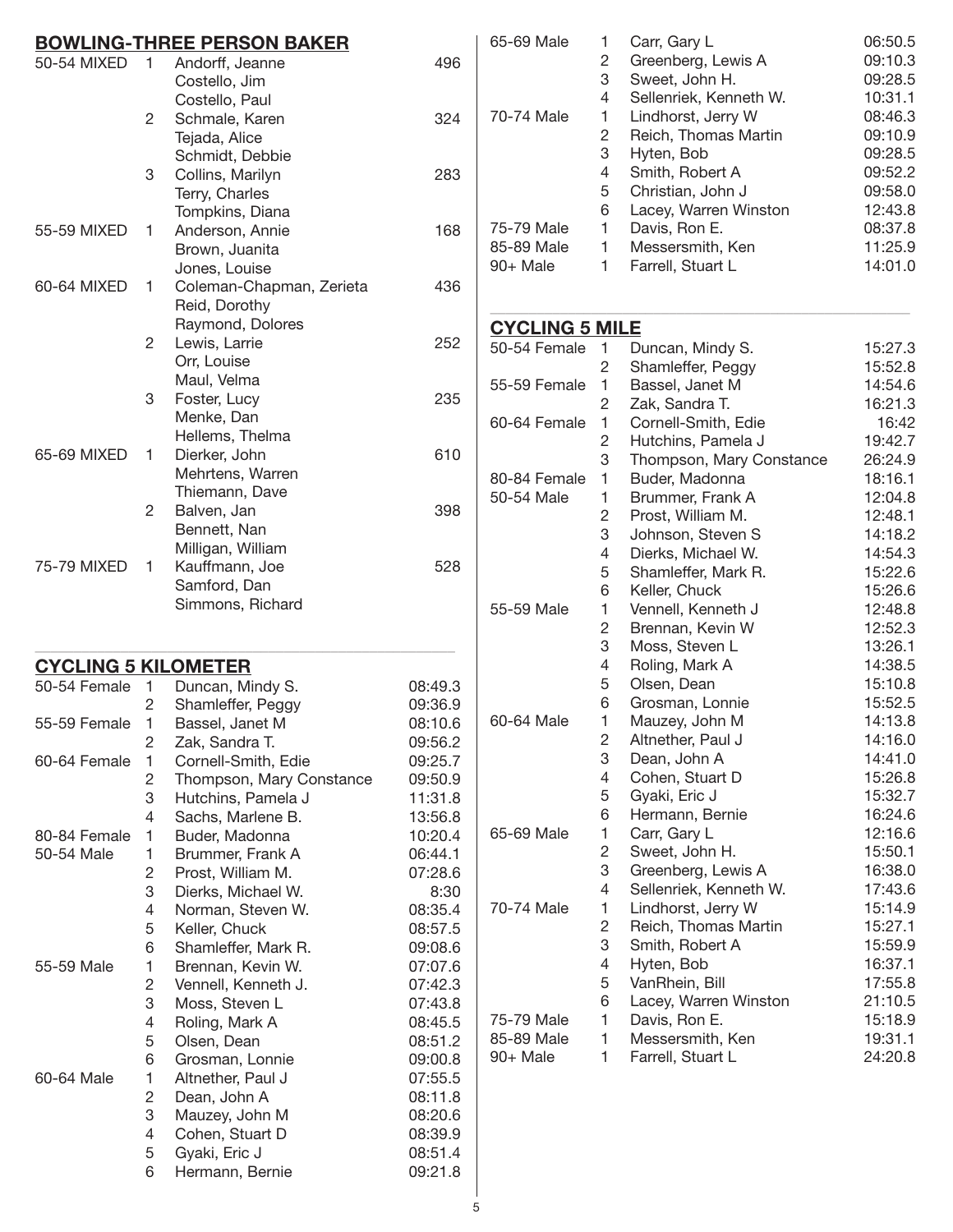| <b>CYCLING 1 MILE</b>   |                |                              |          |
|-------------------------|----------------|------------------------------|----------|
| 50-54 Female            | 1              | Duncan, Mindy S.             | 03:02.1  |
|                         | $\overline{c}$ | Shamleffer, Peggy            | 03:06.2  |
|                         | 3              | Ossie, Janet M               | 04:08.3  |
| 55-59 Female            | 1              | Bassel, Janet M              | 02:45.8  |
|                         | $\overline{c}$ | Zak, Sandra T.               | 03:11.6  |
| 60-64 Female            | 1              | Cornell-Smith, Edie          | 03:09.7  |
|                         | $\overline{c}$ | Thompson, Mary Constance     | 03:22.7  |
|                         | 3              | Hutchins, Pamela J           | 03:53.8  |
|                         | 4              | Sachs, Marlene B.            | 04:19.8  |
| 80-84 Female            | 1              | Buder, Madonna               | 03:32.0  |
| 50-54 Male              | 1              | Brummer, Frank A             | 02:14.9  |
|                         | $\overline{c}$ | Prost, William M.            | 02:22.8  |
|                         | 3              | Norman, Steven W             | 02:39.4  |
|                         | 4              | Shamleffer, Mark R.          | 02:57.3  |
|                         | 5              | Keller, Chuck                | 03:00.4  |
| 55-59 Male              | 1              | Brennan, Kevin W             | 02:22.5  |
|                         | $\overline{c}$ | Moss, Steven L               | 02:31.1  |
|                         | 3              | Vennell, Kenneth J           | 02:31.4  |
|                         | 4              | Roling, Mark A               | 02:54.3  |
|                         | 5              | Grosman, Lonnie              | 03:00.0  |
|                         | 6              | Olsen, Dean                  | 03:00.1  |
| 60-64 Male              | 1              | Altnether, Paul J            | 02:38.2  |
|                         | $\overline{c}$ | Mauzey, John M               | 02:45.3  |
|                         | 3              | Dean, John A                 | 2.:48.78 |
|                         | 4              | Cohen, Stuart D              | 2.57.08  |
|                         | 5              | Gyaki, Eric J                | 03:01.5  |
|                         | 6              | Jennerjohn, Robert J         | 03:13.0  |
| 65-69 Male              | 1              | Carr, Gary L                 | 02:15.1  |
|                         | $\overline{c}$ | Aragona, Eugene Joseph Mario | 02:57.0  |
|                         | 3              | Greenberg, Lewis             | 03:07.4  |
|                         | 4              | Sweet, John H.               | 03:09.3  |
| 70-74 Male              | 1              | Lindhorst, Jerry W           | 2.52.94  |
|                         | $\overline{c}$ | Reich, Thomas Martin         | 03:04.1  |
|                         | 3              | Smith, Robert A              | 03:04.9  |
|                         | 4              | Hyten, Bob                   | 03:10.5  |
|                         | 5              | Christian, John J            | 03:13.3  |
|                         | 6              | Syrup, Ed                    | 03:58.5  |
| 75-79 Male              | 1              | Davis, Ron E.                | 02:55.2  |
| 90+ Male                | 1              | Farrell, Stuart L            | 04:51.6  |
|                         |                |                              |          |
| <b>CYCLING 1/4 MILE</b> |                |                              |          |
| 50-54 Female            | 1              | Shamleffer, Peggy            | 00:45.9  |
|                         | 2              | Duncan, Mindy S.             | 00:53.5  |
|                         | 3              | Ossie, Janet M               | 00:56.0  |
| 55-59 Female            | 1              | Bassel, Janet M              | 00:43.5  |
|                         | 2              | Zak, Sandra T.               | 00:51.5  |
| 60-64 Female            | 1              | Cornell-Smith, Edie          | 00:49.3  |
|                         | 2              | Thompson, Mary Constance     | 00:58.2  |
|                         | 3              | Sachs, Marlene B.            | 00:58.9  |
|                         | 4              | Hutchins, Pamela J           | 01:07.7  |
| 50-54 Male              | 1              | Norman, Steven W             | 00:37.0  |
|                         | 2              | Brummer, Frank A             | 00:37.9  |
|                         | 3              | Prost, William M.            | 00:38.8  |
|                         | 4              | Shamleffer, Mark R.          | 00:41.2  |
|                         | 5              | Keller, Chuck                | 00:42.6  |
|                         |                |                              |          |

| 55-59 Male   | 1 | Olsen, Dean                  | 00:39.9 |
|--------------|---|------------------------------|---------|
|              | 2 | Moss, Steven L               | 40:00.0 |
|              | 3 | Vennell, Kenneth J           | 00:40.8 |
|              | 4 | Brennan, Kevin W             | 00:41.4 |
|              | 5 | Grosman, Lonnie              | 00:44.7 |
|              | 6 | Roling, Mark A               | 00:45.2 |
| 60-64 Male   | 1 | Altnether, Paul J            | 00:39.9 |
|              | 2 | Mauzey, John M               | 00:42.2 |
|              | 3 | Dean, John A                 | 00:44.9 |
|              | 4 | Renard, David A              | 00:46.6 |
|              | 5 | Pelch, Marty                 | 00:47.6 |
|              | 6 | Jennerjohn, Robert J         | 00:48.3 |
| 65-69 Male   | 1 | Carr, Gary L                 | 00:37.9 |
|              | 2 | Sweet, John H.               | 00:46.8 |
|              | 3 | Aragona, Eugene Joseph Mario | 00:47.2 |
|              | 4 | Sellenriek, Kenneth W.       | 00:48.3 |
|              | 5 | Greenberg, Lewis A           | 00:52.4 |
| 70-74 Male   | 1 | Lindhorst, Jerry W           | 00:46.6 |
|              | 2 | Smith, Robert A              | 00:46.9 |
|              | 3 | Syrup, Ed                    | 00:48.3 |
|              | 4 | Christian, John J            | 00:49.9 |
|              | 5 | Hyten, Bob                   | 00:53.4 |
|              | 5 | Reich, Thomas Martin         | 00:53.4 |
| 75-79 Male   | 1 | Davis, Ron E.                | 00:50.8 |
| 90+ Male     | 1 | Farrell, Stuart L            | 01:17.5 |
| <b>DARTS</b> |   |                              |         |
| 50-59 Female | 1 | Beffa, Elaine                | 224     |

| 50-59 Female | 1              | Beffa, Elaine            | 224 |
|--------------|----------------|--------------------------|-----|
|              | $\overline{c}$ | McDaniel, Martha A       | 202 |
|              | 3              | Alexander, Bernice       | 196 |
|              | 4              | Boyd, Margaret           | 173 |
| 60-64 Female | 1              | Hurd, Lorraine           | 280 |
|              | 2              | Billups, Catherine       | 276 |
|              | 3              | Basler, Terry            | 265 |
|              | 4              | Vollmer, Lois D          | 240 |
|              | 5              | Meyer-Schuck, Mary Ann   | 234 |
|              | 6              | Clark, Betty             | 185 |
| 70-79 Female | 1              | Lewis, Larrie L          | 258 |
|              | 2              | Gerlach, Barbara L       | 215 |
|              | 3              | Maul, Velma J            | 194 |
|              | 4              | Hopgood, Loretta A       | 127 |
| 80-84 Female | 1              | Carter, Mary J           | 118 |
| 50-59 Male   | 1              | Keane, James A           | 292 |
|              | 2              | McKnight, Steve          | 266 |
|              | 3              | Carmody, Robert C.       | 247 |
|              | 4              | Davis, Kerry             | 210 |
| 60-69 Male   | 1              | Rhyner, Richard G 337468 | 265 |
|              | $\overline{c}$ | Keltner, Harlan H        | 260 |
|              | 3              | Pelch, Marty             | 230 |
|              | 4              | Lockridge, Roland 337748 | 221 |
|              | 5              | Terry, Charles 337772    | 181 |
| 70-79 Male   | 1              | Gilden, Arnold 382951    | 262 |
|              | $\overline{c}$ | Jackson, James W 324573  | 261 |
|              | 3              | True, Ed 310058          | 241 |
|              | 4              | Skilling, Jack 311976    | 216 |
|              | 5              | Kalk, Victor R 337067    | 113 |
| 80-89 Male   | 1              | Wesche, Horace A 336945  | 265 |
|              | $\overline{c}$ | Rosen, Edward M 337117   | 205 |
|              |                |                          |     |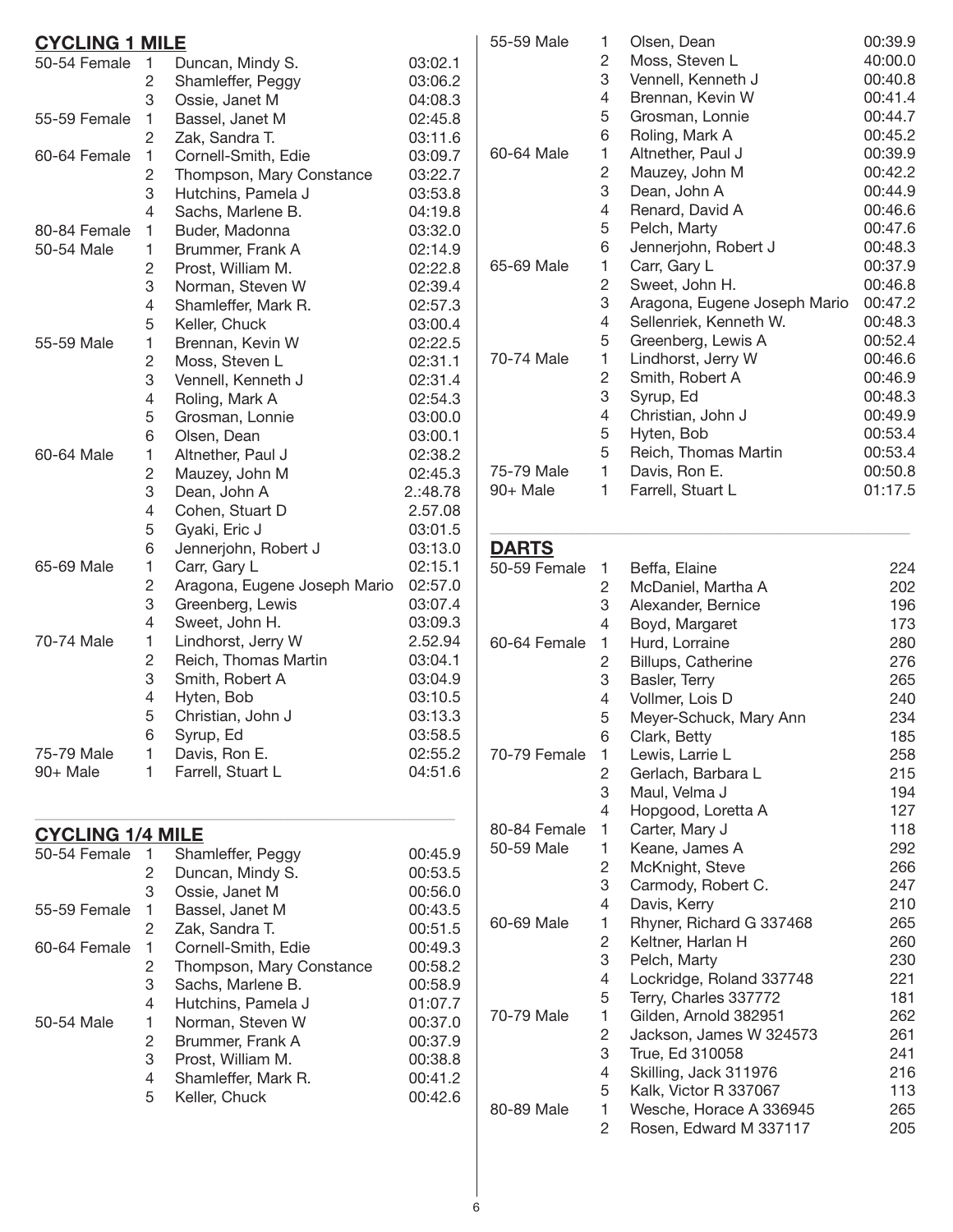# **Football Accuracy Throw**

| 50-54 Female | 1              | Kane, Tracey                 | 42   |
|--------------|----------------|------------------------------|------|
| 55-59 Female | 1              | Kohn, Gale O                 | 62   |
| 60-64 Female | 1              | Basler, Terry                | 146  |
|              | 2              | Burton, Julie K.             | 62   |
|              | 3              | Pittman, Nancy Lee           | 53   |
|              | 4              | Meyer-Schuck, Mary Ann       | 31   |
|              | 5              | Vollmer, Lois D              | 22   |
| 70-74 Female | 1              | Bennett, Nan A               | 82   |
| 75-79 Female | 1              | Sobkowski, Char              | 31   |
| 80-84 Female | 1              | Plemons, Sarah               | 22   |
| 50-54 Male   | 1              | Girard, Tom L.               | 62   |
|              | 2              | Lavezzi, Glenn A             | 51   |
|              | 3              | Eagleston, Johnny M          | 31   |
|              | 4              | Wesche, Daryl R              | 20   |
| 55-59 Male   | 1              | Lee, Sylvester               | 73   |
|              | 2              | Voelker, Lenny M.            | 51   |
|              | 3              | Youngblood, Stanley Amos     | 42   |
|              | 4              | Van Matre, Glen              | 42   |
|              | 5              | Amend, Richard P             | 42   |
|              | 6              | Keane, James A               | 33   |
| 60-64 Male   | 1              | Marconi, Robert J.           | 102  |
|              | 2              | Fleming, Tom                 | 73   |
|              | 3              | Niesen, Bob R.               | 73   |
|              | 4              | Basler, Dave J               | 71   |
|              | 5              | Rehling, Dennis R            | 62 T |
|              | 5              | Miller, Steve J.             | 62 T |
| 65-69 Male   | 1              | Squires, Dennis C            | 71   |
|              | 2              | Weaver, Herb F               | 71   |
|              | 3              | Hood, David P                | 51   |
|              | 4              | Ruh, George F                | 51   |
|              | 5              | Aragona, Eugene Joseph Mario | 42   |
|              | 6              | Eckert, Kenneth L            | 22   |
| 70-74 Male   | 1              | Frank, Ted C                 | 71   |
|              | 2              | Syrup, Ed                    | 62   |
|              | 3              | Foster, Robert F             | 42   |
|              | 4              | Soraghan, Joseph R           | 42   |
|              | 5              | Britt, Pat J                 | 33   |
|              | 6              | Paez, Salvador               | 20   |
| 75-79 Male   | 1              | True, Ed                     | 62   |
|              | $\overline{c}$ | Krull, Jim                   | 53   |
|              | 3              | Jackson, James W             | 51   |
|              | 4              | Birge, Clifford A            | 31   |
| 80-84 Male   | 1              | Maschal, Robert A            | 82   |
|              | 2              | Plemons, Horace              | 62   |
|              | 3              | Cannon, William C            | 44   |
| 85-89 Male   | 1              | Clay, Irving C               | 20   |

# **Football Distance Throw**

| 50-54 Female | 1              | Kane, Tracey                 | 61'5''  |
|--------------|----------------|------------------------------|---------|
| 60-64 Female | 1              | Burton, Julie K.             | 121'3"  |
|              | 2              | Pittman, Nancy Lee           | 70'9"   |
|              | 3              | Basler, Terry                | 60'8"   |
|              | 4              | Meyer-Schuck, Mary Ann       | 46'     |
|              | 5              | Vollmer, Lois D              | 45'     |
| 70-74 Female | 1              | Bennett, Nan A               | 47'7"   |
|              | $\overline{c}$ | Walker, Freddie              | 34'4"   |
| 75-79 Female | 1              | Sobkowski, Char              | 41'4"   |
| 80-84 Female | 1              | Purdes, Alice Marie          | 19'6"   |
| 85-89 Female | 1              | Rogers, Denise B             | 27'8"   |
| 50-54 Male   | 1              | Norman, Steven W             | 150'    |
|              | 2              | Eagleston, Johnny M          | 149'    |
|              | 3              | Girard, Tom L.               | 145'    |
|              | 4              | Wesche, Daryl R              | 139'    |
|              | 5              | Lavezzi, Glenn A             | 98'6"   |
| 55-59 Male   | 1              | Amend, Richard P             | 129'8"  |
|              | 2              | Youngblood, Stanley Amos     | 120'3"  |
|              | 3              | Lee, Sylvester               | 99'     |
|              | 4              | Keane, James A               | 92'4"   |
|              | 5              | Voelker, Lenny M.            | 91'3''  |
| 60-64 Male   | 1              | Marconi, Robert J.           | 122'6"  |
|              | 2              | Fleming, Tom                 | 112'    |
|              | 3              | Kettler, Rick H              | 111'    |
|              | 4              | Niesen, Bob R.               | 110'    |
|              | 5              | Hermann, Bernie              | 107'8"  |
|              | 6              | Miller, Steve J.             | 105'10" |
| 65-69 Male   | 1              | Ruh, George F                | 116'10" |
|              | 2              | Aragona, Eugene Joseph Mario | 116'3"  |
|              | 3              | Hood, David P                | 109'7"  |
|              | 4              | Weaver, Herb F               | 88'7"   |
|              | 5              | Rhyner, Richard G            | 75'     |
| 70-74 Male   | 1              | Frank, Ted C                 | 112'    |
|              | 2              | Sokolik, Marc                | 98'4"   |
|              | 3              | Soraghan, Joseph R           | 92'4"   |
|              | 4              | Syrup, Ed                    | 82'8"   |
|              | 5              | Skilling, Jack               | 80'3"   |
| 75-79 Male   | 1              | Jackson, James W             | 83'9"   |
|              | 2              | Simpson, Jim E               | 79'7"   |
|              | 3              | Birge, Clifford              | 63'     |
| 80-84 Male   | 1              | Maschal, Robert A            | 79'8"   |
|              | $\overline{c}$ | Cannon, William C            | 61'9''  |
| 85-89 Male   | 1              | Clay, Irving C               | 39'4"   |
|              | $\overline{c}$ | Wesche, Horace A             | 32'6"   |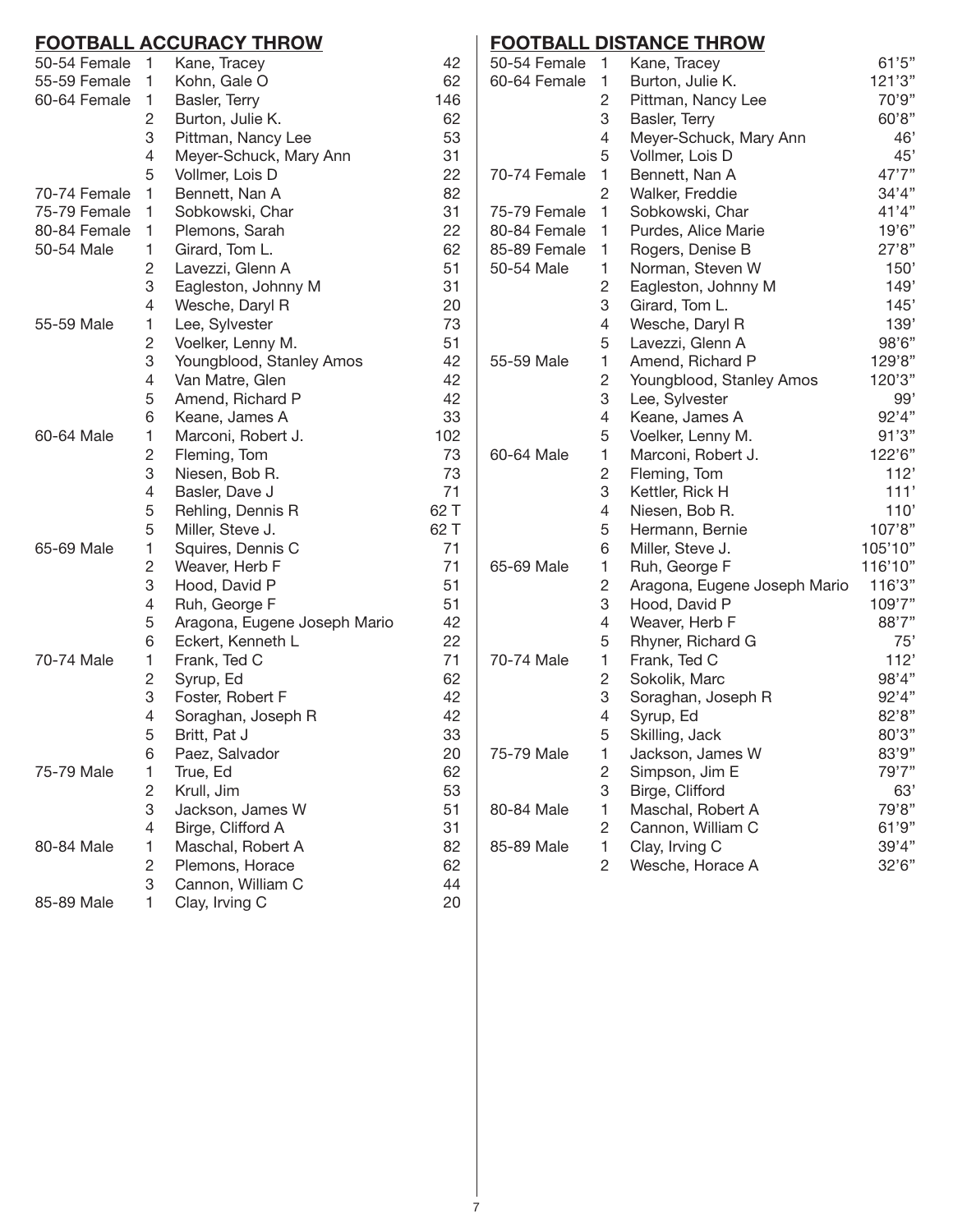| <b>GOLF 9 HOLE</b> |                |                        |      |
|--------------------|----------------|------------------------|------|
| 50-54 Female       | 1              | Vitale, Maryann        | 67   |
| 55-59 Female       | 1              | Turner, Marilyn A      | 51   |
| 60-64 Female       | 1              | Meyer-Schuck, Mary Ann | 68   |
|                    | 2              | Geary, Mary Jo         | 72   |
| 70-74 Female       | 1              | Maltzman, Gayle        | 61   |
|                    | $\overline{c}$ | Dempster, Nan          | 69   |
|                    | 3              | Rechtien, Carol        | 71   |
| 75-79 Female       | 1              | Plesko, Jean H         | 61   |
|                    | 2              | Halliburton, Joan Y    | 76   |
|                    | 3              | LaVenture, Charlene E  | 80   |
| 50-54 Male         | 1              | Luepker, Ed H          | 46   |
| 60-64 Male         | 1              | Niesen, Bob R.         | 38   |
|                    | 2              | Streckfuss, Sam        | 43   |
|                    | 3              | Martin, Kenneth E      | 60   |
| 65-69 Male         | 1              | Lieberman, Laurie      | 43   |
|                    | 2              | Dugo, Leo J            | 55   |
|                    | 3              | Fridrich, Edward R.    | 78   |
| 70-74 Male         | 1              | Kespohl, Ed H.         | 45 T |
|                    | 1              | Heiman, Richard        | 45 T |
|                    | 3              | Braun, Robert N        | 48 T |
|                    | 3              | Riley, Michael R       | 48 T |
|                    | 5              | Shroff, Jagdish J      | 49   |
|                    | 6              | Friedman, Alan D.      | 50   |
| 75-79 Male         | 1              | Golde, David           | 39   |
|                    | 2              | Lawing, James H, Sr.   | 42   |
|                    | 3              | Tockman, Steven F      | 45   |
|                    | 4              | Wolff, Edgar           | 49   |
|                    | 5              | Seidel, Avery B.       | 55   |
| 80-84 Male         | 1              | Hendry, James E        | 41   |
|                    | 2              | Evans, Thomas F        | 43   |
|                    | 3              | Hogan, James L         | 54   |
| $90+$ Male         | 1              | Sido, G. Robert        | 42   |

## **Golf 18 Hole Scratch**

| 50-54 Female | 1 | Shamleffer, Peggy      | 81  |
|--------------|---|------------------------|-----|
| 55-59 Female | 1 | Henderson, Patricia G. | 95  |
|              | 2 | Turner, Marilyn A      | 97  |
| 60-64 Female | 1 | Flesch, Marianne       | 109 |
| 70-74 Female | 1 | Maltzman, Gayle        | 107 |
| 75-79 Female | 1 | Schejbal, Mary         | 116 |
| 50-54 Male   | 1 | Jungermann, Jeff A.    | 74  |
|              | 2 | Luepker, Ed H          | 86  |
| 55-59 Male   | 1 | Self, Tom C            | 72  |
|              | 2 | Epps, John M           | 75  |
|              | 3 | Henley, Lloyd R        | 78  |
|              | 4 | Schmitz, Dennis        | 105 |
| 60-64 Male   | 1 | Noe, James D           | 77  |
|              | 2 | Streckfuss, Sam        | 91  |
|              | 3 | Baker, John A          | 95  |
|              | 4 | Gyaki, Eric J          | 99  |
|              | 5 | Martin, Kenneth E      | 105 |
| 65-69 Male   | 1 | Krziske, Michael A     | 76  |
|              | 2 | Weber, Harry C         | 77  |
|              | 3 | Mutersbaugh, JT        | 80  |
|              | 4 | Gampp, Erwin A         | 82  |
|              | 5 | Carrington, John       | 85  |
|              | 6 | Dugo, Leo J            | 86  |
|              |   |                        |     |

 $\_$  , and the set of the set of the set of the set of the set of the set of the set of the set of the set of the set of the set of the set of the set of the set of the set of the set of the set of the set of the set of th

| 70-74 Male | 1 | Foster, Robert F    | 82  |
|------------|---|---------------------|-----|
|            | 2 | Riley, Michael R    | 88  |
|            | 3 | Braun, Robert N     | 90  |
|            | 4 | Kespohl, Ed H.      | 93  |
|            | 5 | Pogue, Dwain        | 104 |
|            | 6 | Schmitt, Walter L   | 104 |
| 75-79 Male | 1 | Jungermann, Arlie G | 78  |
|            | 2 | Wright, Donald R    | 81  |
|            | 3 | Gerber, Buzz        | 83  |
|            | 4 | Mitchell, Morton    | 86  |
|            | 5 | Goldberg, Martin H  | 87  |
|            | 6 | Panetti, Dennis J   | 94  |
| 80-84 Male | 1 | Schoppet, Frank L   | 76  |
|            | 2 | Hogan, James L      | 80  |
|            | 3 | Evans, Thomas F     | 80  |
|            | 4 | Schmitz, Ray W      | 81  |
|            | 5 | Hendry, James E     | 87  |
| 85-89 Male | 1 | Ford, Booker T      | 80  |
|            | 2 | Jungermann, Paul E  | 88  |
|            | 3 | Neely, James M      | 98  |
| 90+ Male   | 1 | Sido, G. Robert     | 85  |

# **Golf 18 Hole Handicap**

| 65-69 Male | $\overline{1}$ | Glickman, Stephen A    | 69 |
|------------|----------------|------------------------|----|
| 70-74 Male |                | Feeler, Omar L.        | 71 |
|            | 2              | Britt, Pat J           | 73 |
| 75-79 Male | $\mathbf{1}$   | Mitchell, Richard T    | 67 |
|            |                | 2 Lawing, James H, Sr. | 69 |
|            | 3              | Brady, Harry R         | 71 |
| 80-84 Male |                | Epps, Paul E           | 68 |
|            |                | Maloney, Robert J.     | 77 |
|            |                |                        |    |

 $\_$  , and the set of the set of the set of the set of the set of the set of the set of the set of the set of the set of the set of the set of the set of the set of the set of the set of the set of the set of the set of th

\_\_\_\_\_\_\_\_\_\_\_\_\_\_\_\_\_\_\_\_\_\_\_\_\_\_\_\_\_\_\_\_\_\_\_\_\_\_\_\_\_\_\_\_\_\_\_\_\_\_\_\_\_\_

\_\_\_\_\_\_\_\_\_\_\_\_\_\_\_\_\_\_\_\_\_\_\_\_\_\_\_\_\_\_\_\_\_\_\_\_\_\_\_\_\_\_\_\_\_\_\_\_\_\_\_\_\_\_

# **Handball**

| 60-64 Male | 1. | Forseter, Elliot L |
|------------|----|--------------------|
| 65-69 Male | 2. | Dolenz. Tom J      |
| 55-59 Male | З  | London. Jim G      |
| 65-69 Male | 4  | Rhyner, Richard G  |

# **Baseball Homerun Derby**

| 50-54 Female | 1 | Ossie, Janet M      | 5              |
|--------------|---|---------------------|----------------|
|              | 2 | Salinas, Lisa J     | 1              |
| 60-64 Female | 1 | Burton, Julie K.    | 7              |
|              | 2 | Basler, Terry       | 3              |
| 50-54 Male   | 1 | Connor, Chris       | 3              |
|              | 2 | Eagleston, Johnny M | 3              |
|              | 3 | Lavezzi, Glenn A    | $\overline{c}$ |
|              | 4 | Johnson, David L    | 1              |
| 55-59 Male   | 1 | Dobson, Rodney      | 5              |
|              | 2 | Tysdal, Mike T      | 5              |
|              | 3 | Harter, Charles A   | 5              |
|              | 4 | Voelker, Lenny M.   | 3              |
| 60-64 Male   | 1 | McClintock, Marty B | 8              |
|              | 2 | Pelch, Marty        | 6              |
|              | 3 | Fleming, Tom        | 5              |
|              | 4 | Rehling, Dennis R   | 4              |
|              | 5 | Kettler, Rick H     | 4              |
|              | 6 | Gyaki, Eric J       | 3              |
|              |   |                     |                |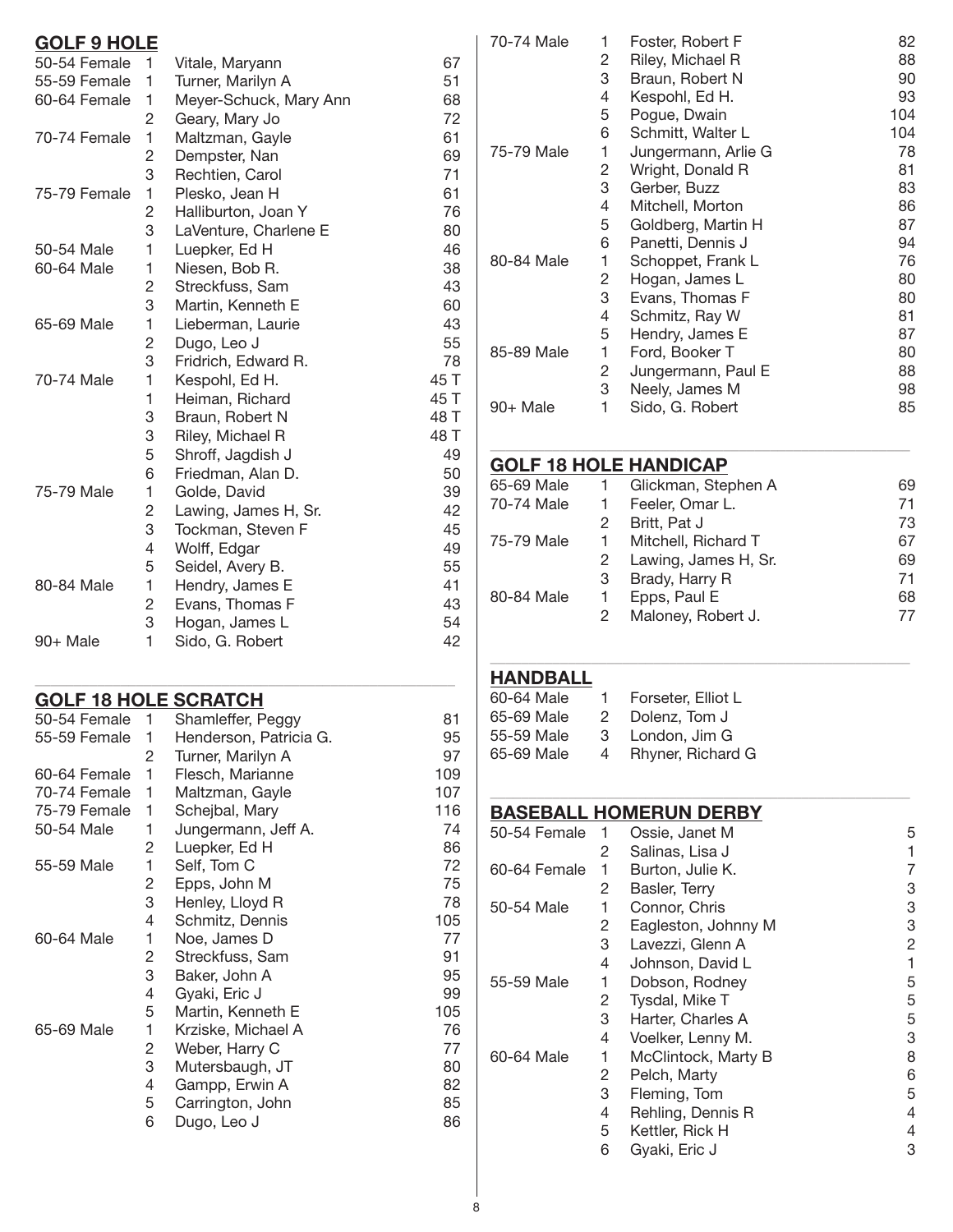| 65-69 Male | 1 | Ruh, George F                | 6 |
|------------|---|------------------------------|---|
|            | 2 | Weaver, Herb F               | 3 |
|            | 3 | Rhyner, Richard G            | 2 |
|            | 4 | Aragona, Eugene Joseph Mario | 1 |
|            | 5 | Hood, David P                | 1 |
|            | 6 | Young, Donald L              |   |
| 70-74 Male | 1 | Foster, Robert F             | 9 |
|            | 2 | Britt, Pat J                 | 2 |
|            | 3 | Higgins, James P             | 2 |
| 75-79 Male | 1 | Jackson, James W             | 8 |
|            | 2 | Krull, Jim                   | 5 |
|            | 3 | Rossi, Victor D              | 2 |
| 80-84 Male | 1 | PLEMONS, HORACE              | 3 |
| 85-89 Male | 1 | Clay, Irving C               | 7 |

#### **Softball Homerun Derby**

| 50-54 Female | 1              | Mueller, Nancy E    | 9              |
|--------------|----------------|---------------------|----------------|
|              | 2              | Ossie, Janet M      | 8              |
|              | 3              | Salinas, Lisa J     | 3              |
| 60-64 Female | 1              | Burton, Julie K.    | $\overline{7}$ |
| 70-74 Female | 1              | Bennett, Nan A      | 8              |
| 75-79 Female | 1              | Mohr, Alice         | 9              |
|              | 2              | Sobkowski, Char     | 4              |
| 50-54 Male   | 1              | Wesche, Daryl R     | 5              |
|              | 2              | Eagleston, Johnny M | $\overline{c}$ |
| 55-59 Male   | 1              | Tysdal, Mike T      | $\overline{7}$ |
|              | $\overline{c}$ | Keane, James A      | 5              |
|              | 3              | Harter, Charles A   | 4              |
|              | 4              | Voelker, Lenny M.   | 4              |
|              | 5              | Dobson, Rodney      | 3              |
|              | 6              | Epps, John M        | $\overline{c}$ |
| 60-64 Male   | 1              | Jones, Stephen G    | $\overline{7}$ |
|              | 2              | Kettler, Rick H     | 5              |
|              | 3              | Miller, Steve J.    | 4              |
|              | 4              | Fleming, Tom        | 3              |
|              | 5              | Pelch, Marty        | $\overline{c}$ |
|              | 6              | Marconi, Robert J.  | $\overline{c}$ |
| 65-69 Male   | 1              | Weaver, Herb F      | 5              |
|              | 2              | Ruh, George F       | 5              |
|              | 3              | Hood, David P       | 4              |
| 70-74 Male   | 1              | Foster, Robert F    | 8              |
|              | 2              | Higgins, James P    | 5              |
|              | 3              | Britt, Pat J        | $\overline{c}$ |
| 75-79 Male   | 1              | Rossi, Victor D     | 8              |
|              | 2              | Jackson, James W    | $\overline{7}$ |
|              | 3              | Krull, Jim          | 4              |
|              | 4              | Birge, Clifford A   | 2              |
| 80-84 Male   | 1              | Cannon, William C   | $\overline{4}$ |
|              | 2              | Epps, Paul E        | 3              |
| 85-89 Male   | 1              | Clay, Irving C      | 6              |

#### **Horseshoes Singles**

| 60-64 Female | 1 | Basler, Terry        |
|--------------|---|----------------------|
|              | 2 | Vollmer, Lois D      |
|              | 3 | Hurd, Lorraine       |
| 65-69 Female | 1 | Dyer, Judie A        |
|              | 2 | Quinn, Delores J     |
|              | 3 | Henehan, Mary Pat    |
| 70-74 Female | 1 | Walker, Freddie      |
| 75-79 Female | 1 | Sobkowski, Char      |
| 80-84 Female | 1 | Plemons, Sarah       |
| 85-89 Female | 1 | Rankin, Lillian E    |
| 50-54 Male   | 1 | Eagleston, Johnny M  |
|              | 1 | Palmer, Charles      |
| 60-64 Male   | 1 | Basler, Dave J       |
|              | 2 | Keltner, Harlan H    |
|              | 3 | Davies, James A      |
| 65-69 Male   | 1 | Squires, Dennis C    |
|              | 2 | Hood, David P        |
|              | 3 | Hendry, Robert A     |
|              | 4 | Faitz, Dwight H, Sr. |
| 70-74 Male   | 1 | Shaw, Duane          |
|              | 2 | Raiche, Don L        |
| 75-79 Male   | 1 | Jackson, James W     |
|              | 2 | True, Ed             |
| 80-84 Male   | 1 | Plemons, Horace      |
| 85-89 Male   | 1 | Finklang, Frank J    |
|              |   |                      |

#### **Horseshoes Open DOUBLES**

| 50-54 Mixed | $\mathbf{1}$   | Kane, Tracey; Sobkowski, Char          |
|-------------|----------------|----------------------------------------|
| 60-64 Mixed | -1             | Basler, Dave J; Basler, Terry          |
| 65-69 Mixed | $\blacksquare$ | Eckert, Kenneth L; Faitz, Dwight H Sr. |
| 75-79 Mixed | $\overline{1}$ | Jackson, James W; Young, Donald        |

\_\_\_\_\_\_\_\_\_\_\_\_\_\_\_\_\_\_\_\_\_\_\_\_\_\_\_\_\_\_\_\_\_\_\_\_\_\_\_\_\_\_\_\_\_\_\_\_\_\_\_\_\_\_

\_\_\_\_\_\_\_\_\_\_\_\_\_\_\_\_\_\_\_\_\_\_\_\_\_\_\_\_\_\_\_\_\_\_\_\_\_\_\_\_\_\_\_\_\_\_\_\_\_\_\_\_\_\_

### **Racquetball Singles**

| 50-54 Female | 1 | Fingerhood, Ann J  |
|--------------|---|--------------------|
|              | 2 | Shamleffer, Peggy  |
| 50-54 Male   | 1 | Hoffmann, Robert J |
|              | 2 | Trieschmann, Tom H |
|              | 3 | Henry, Daniel J.   |
| 55-59 Male   | 1 | Wiegert, Bob       |
|              | 2 | Baldridge, Dwain   |
|              | 3 | London, Jim G      |
| 65-69 Male   | 1 | McNichols, Tyrone  |
|              | 2 | Robison, Leon R    |
|              | 3 | Dolenz, Tom J      |
|              | 4 | Rhyner, Richard G  |
|              | 5 | Ruh, George F      |

#### **Racquetball Doubles** 50-54 Mixed

| d |  | Henry, Daniel J.; Kilman, Ray |  |
|---|--|-------------------------------|--|
|---|--|-------------------------------|--|

\_\_\_\_\_\_\_\_\_\_\_\_\_\_\_\_\_\_\_\_\_\_\_\_\_\_\_\_\_\_\_\_\_\_\_\_\_\_\_\_\_\_\_\_\_\_\_\_\_\_\_\_\_\_

- 2 Mohrmann, Rich; Rickerman, Robin
- 3 Gold, Bryan W.; Saltzman, Randy
- 4 Hoffman, Robert; Trieschmann, Tom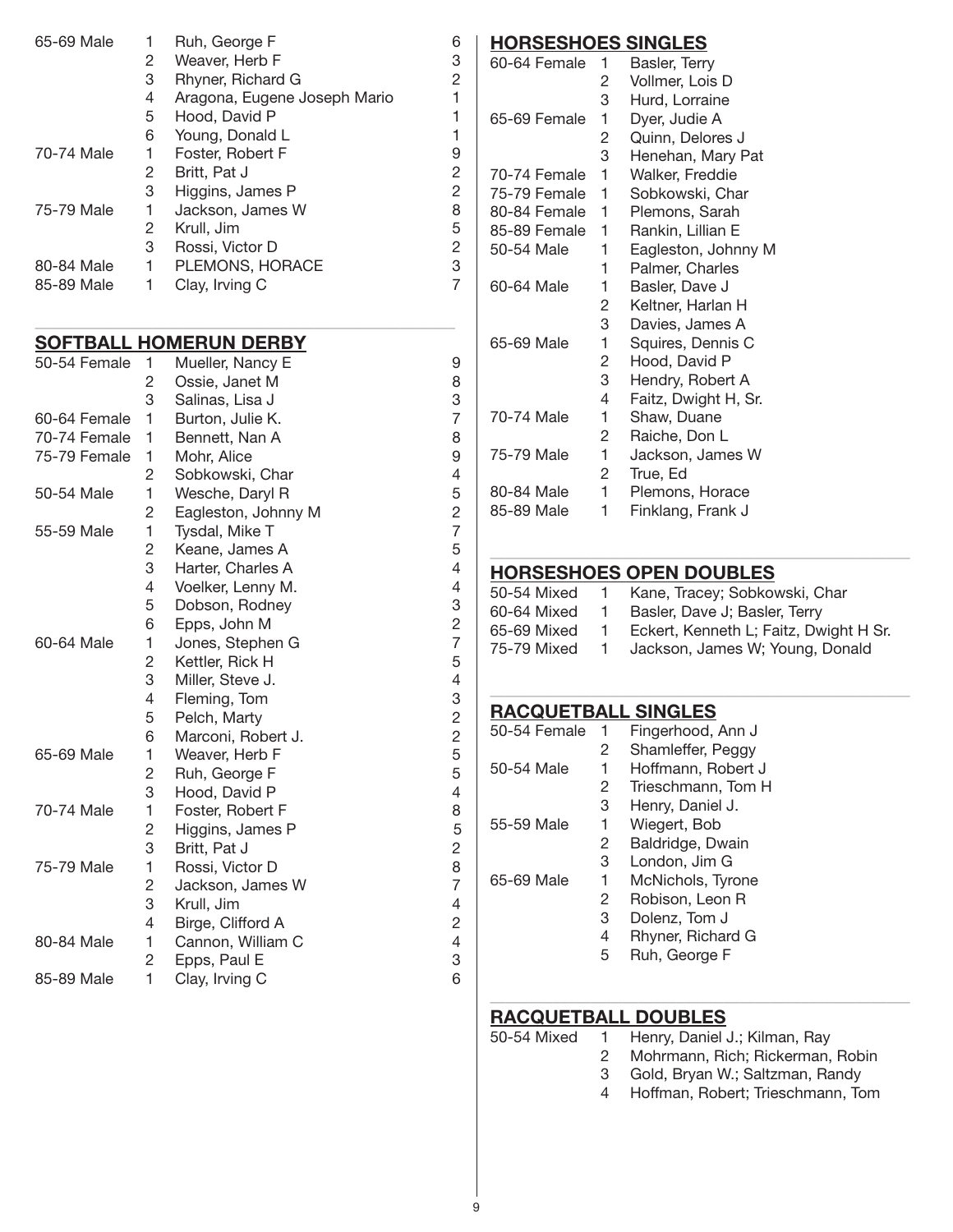# **Shuffleboard Singles**

| 50-54 Female | 1              | Backs, Patti          |
|--------------|----------------|-----------------------|
|              | 2              | McKee-Pirch, Cindy    |
| 55-59 Female | 1              | Kohn, Gale O          |
| 60-64 Female | 1              | Paez, Louise          |
|              | 2              | Lazerwitz, Judy       |
| 65-69 Female | 1              | Reker, Connie A       |
|              | $\overline{c}$ | Quinn, Delores J      |
| 70-74 Female | 1              | Foster, Lucy          |
|              | 2              | Heard, Laverne        |
|              | 3              | Walker, Freddie       |
| 75-79 Female | 1              | Buescher, Eunice      |
| 80-84 Female | 1              | Plemons, Sarah        |
| 85-89 Female | 1              | Rankin, Lillian E     |
| 90+ Female   | 1              | Wilson, Daisy         |
| 50-54 Male   | 1              | Bruce, Robert         |
|              | $\overline{c}$ | Sistrunk, Calvin O    |
| 55-59 Male   | 1              | Van Matre, Glen       |
| 60-64 Male   | 1              | Pelch, Marty          |
|              | 2              | Bruce, J. Michael     |
|              | 3              | Helzerman, Larry C.   |
|              | 4              | Keltner, Harlan H     |
| 65-69 Male   | 1              | Eckert, Kenneth L     |
|              | $\overline{c}$ | Young, Donald L       |
|              | 3              | Faitz, Dwight H, Sr.  |
|              | $\overline{4}$ | Squires, Dennis C     |
| 70-74 Male   | 1              | Syrup, Ed             |
|              | 2              | Paez, Salvador M, Jr. |
|              | 3              | Shaw, Duane           |
|              | 4              | Murphy, James         |
| 75-79 Male   | 1              | Buescher, Gene        |
|              | $\overline{c}$ | True, Ed              |
|              | 3              | Wynn, Richard         |
|              | 4              | Gilden, Arnold        |
| 80-84 Male   | 1              | Plemons, Horace       |
|              | 2              | Cannon, William C     |
|              | 3              | Rosen, Edward M       |
|              | 4              | Goldfarb, Marvin A.   |
| 85-89 Male   | 1              | Stanley, Robert E     |
|              | $\overline{2}$ | Goldman, Toddy J      |

# **Shuffleboard Doubles**

| 50-54 Mixed |   | Helzerman, Larry C.; Reinhardt, Gary  |
|-------------|---|---------------------------------------|
|             | 2 | Bruce, J. Michael; Bruce, Robert      |
| 55-59 Mixed | 1 | Reker, Connie A; Van Matre, Glen      |
| 60-64 Mixed | 1 | Paez, Louise; Paez, Salvador M Jr.    |
|             | 2 | Burt, Daryl; Pelch, Marty             |
| 65-69 Mixed | 1 | Eckert, Kenneth L; Squires, Dennis C  |
|             | 2 | Faitz, Dwight H; Young, Donald        |
|             | 3 | Rosen, Edward M; Cooper, Willona      |
|             | 4 | Murphy, James; Woodard, Clarice       |
|             | 5 | Anderson, Annie M; Hampton, Delaphine |
|             | 6 | Chapman, Joyce L; Maul, Velma J       |
| 75-79 Mixed | 1 | Buescher, Eunice; Buescher, Gene      |
|             | 2 | True, Ed; Wynn, Richard               |
| 80+         | 1 | Kalk, Victor R; Goldman, Toddy        |
|             | 2 | Plemons, Horace; Plemons, Sarah       |

\_\_\_\_\_\_\_\_\_\_\_\_\_\_\_\_\_\_\_\_\_\_\_\_\_\_\_\_\_\_\_\_\_\_\_\_\_\_\_\_\_\_\_\_\_\_\_\_\_\_\_\_\_\_

# **Soccer Kick**

| 50-54 Female | 1              | Shamleffer, Peggy      | $\overline{4}$ |
|--------------|----------------|------------------------|----------------|
|              | $\overline{c}$ | Ossie, Janet M         | 4              |
|              | 3              | Beffa, Elaine          | 1              |
| 60-64 Female | 1              | Hurd, Lorraine         | 4              |
|              | $\overline{c}$ | Vollmer, Lois D        | 3              |
|              | 3              | Paez, Louise           | $\overline{c}$ |
|              | 4              | Meyer-Schuck, Mary Ann | $\overline{2}$ |
|              | 5              | Basler, Terry          | $\overline{2}$ |
| 70-74 Female | 1              | Walker, Freddie        | $\overline{c}$ |
| 75-79 Female | 1              | Mohr, Alice            | $\overline{c}$ |
|              | 2              | Sobkowski, Char        | $\overline{2}$ |
| 80-84 Female | 1              | Plemons, Sarah         | $\overline{4}$ |
| 50-54 Male   | 1              | Shamleffer, Mark R.    | 8              |
|              | 2              | Eagleston, Johnny M    | 7              |
|              | 3              | Lavezzi, Glenn A       | 5              |
|              | 4              | Wesche, Daryl R        | 4              |
| 55-59 Male   | 1              | Voelker, Lenny         | 3              |
|              | 2              | Keane, James A         | $\overline{c}$ |
|              | 3              | O'Connor, John J       | $\overline{c}$ |
| 60-64 Male   | 1              | Marconi, Robert J.     | 8              |
|              | $\overline{c}$ | Pelch, Marty           | 8              |
|              | 3              | Keltner, Harlan H      | 3              |
|              | 4              | Kettler, Rick H        | 1              |
| 65-69 Male   | 1              | Rhyner, Richard G      | $\overline{7}$ |
|              | $\overline{c}$ | Weaver, Herb F         | 5              |
|              | 3              | Squires, Dennis C      | $\overline{4}$ |
|              | 4              | Faitz, Dwight H, Sr.   | 4              |
|              | 5              | Eckert, Kenneth L      | 3              |
|              | 6              | Young, Donald L        | $\overline{c}$ |
| 70-74 Male   | 1              | Sokolik, Marc          | 6              |
|              | $\overline{c}$ | Frank, Ted C           | 5              |
|              | 3              | Britt, Pat J           | 3              |
|              | 4              | Paez, Salvador M, Jr.  | $\overline{c}$ |
|              | 5              | Higgins, James P       | $\mathbf{1}$   |
| 75-79 Male   | 1              | Jackson, James W       | 8              |
|              | $\overline{c}$ | Krull, Jim             | 5              |
|              | 3              | Birge, Clifford A      | 3              |
|              | 4              | True, Ed               | 3              |
| 80-84 Male   | 1              | Plemons, Horace        | 6              |
|              | 2              | Maschal, Robert A      | 5              |
|              | 3              | Cannon, William C      | 3              |
|              | $\overline{4}$ | Bruce, C.L             | $\overline{c}$ |
| 85-89 Male   | 1              | Wesche, Horace A       | $\overline{7}$ |
|              | 2              | Finklang, Frank J      | 6              |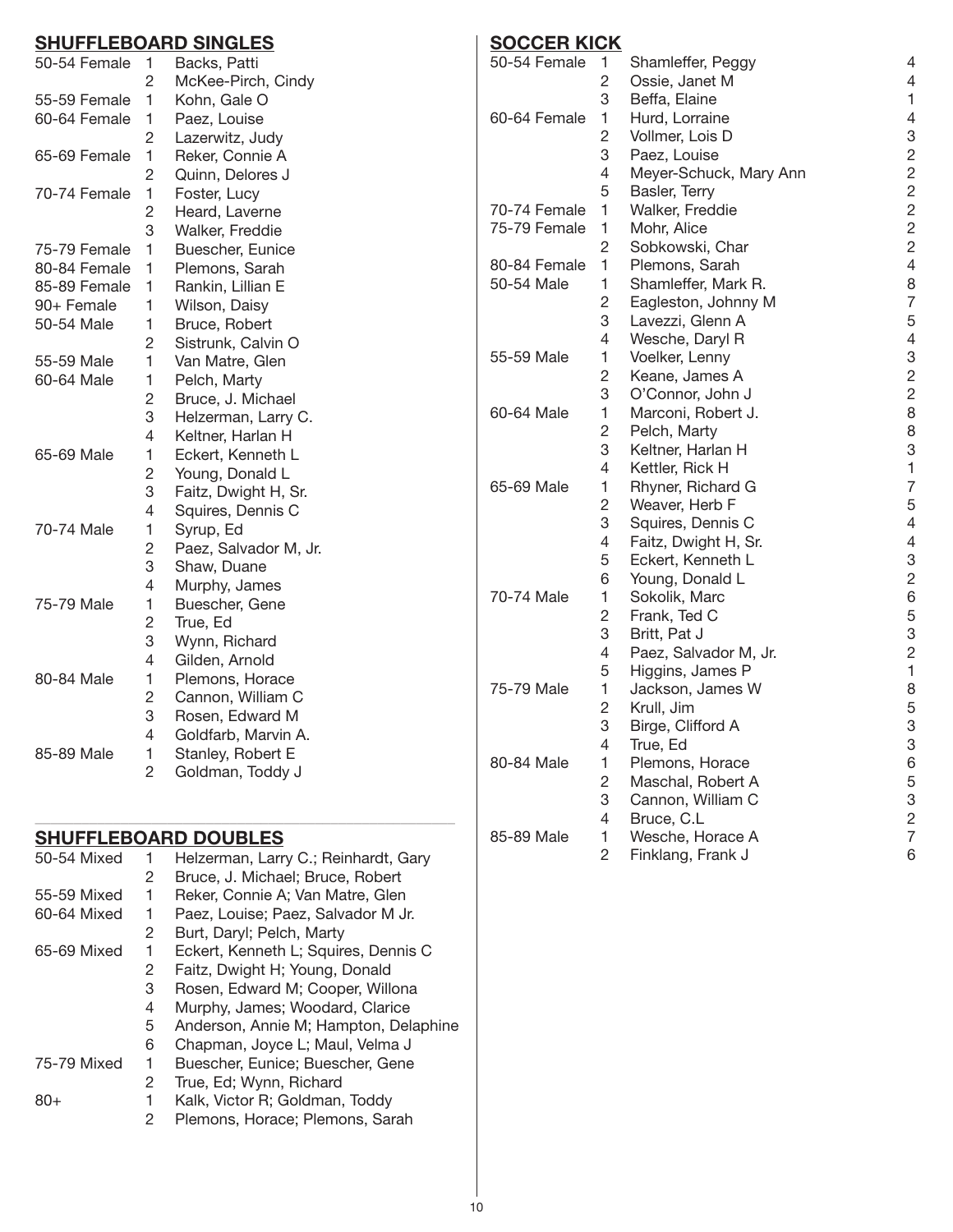## **Softball Accuracy Throw**

| 62<br>44<br>71<br>33<br>135<br>124<br>95<br>73<br>20<br>11<br>11<br>31<br>82<br>64<br>11<br>11 |
|------------------------------------------------------------------------------------------------|
|                                                                                                |
|                                                                                                |
|                                                                                                |
|                                                                                                |
|                                                                                                |
|                                                                                                |
|                                                                                                |
|                                                                                                |
|                                                                                                |
|                                                                                                |
|                                                                                                |
|                                                                                                |
|                                                                                                |
|                                                                                                |
|                                                                                                |
|                                                                                                |
| 53                                                                                             |
| 42                                                                                             |
| 31                                                                                             |
| 31                                                                                             |
|                                                                                                |
| 20                                                                                             |
| 84                                                                                             |
| 82                                                                                             |
| 82                                                                                             |
| 62                                                                                             |
| 62                                                                                             |
| 53                                                                                             |
| 93                                                                                             |
| 64                                                                                             |
| 64                                                                                             |
| 62                                                                                             |
| 62                                                                                             |
| 62                                                                                             |
| 62                                                                                             |
| 55                                                                                             |
| 44                                                                                             |
| 33                                                                                             |
| 31                                                                                             |
| 31                                                                                             |
| 73                                                                                             |
| 73                                                                                             |
| 53                                                                                             |
| 51                                                                                             |
| 51                                                                                             |
| 44                                                                                             |
| 113                                                                                            |
| 22                                                                                             |
| 20                                                                                             |
| 20                                                                                             |
| 64                                                                                             |
| 42                                                                                             |
| 42                                                                                             |
| 22                                                                                             |
| 22                                                                                             |
|                                                                                                |
| 22<br>20                                                                                       |
|                                                                                                |
| 11                                                                                             |
|                                                                                                |

## **Softball Distance Throw**

| 50-54 Female | 1              | Mueller, Nancy E             | 124'6"  |
|--------------|----------------|------------------------------|---------|
|              | 2              | Ossie, Janet M               | 111'8"  |
|              | 3              | Kane, Tracey                 | 88'3"   |
| 55-59 Female | 1              | Ketchum, Sandy Dean          | 69'     |
| 60-64 Female | 1              | Burton, Julie K.             | 164'2"  |
|              | 2              | Pittman, Nancy Lee           | 94'     |
|              | 3              | Vollmer, Lois D              | 80'     |
|              | 4              | Hurd, Lorraine               | 76'11"  |
|              | 5              | Basler, Terry                | 72'10"  |
|              | 6              | Meyer-Schuck, Mary Ann       | 62'6''  |
| 65-69 Female | 1              | Keltner, Anneke M            | 70'3"   |
| 70-74 Female | 1              | Bennett, Nan A               | 65'6"   |
|              | $\overline{c}$ | Walker, Freddie              | 44'7"   |
| 75-79 Female | 1              | Sobkowski, Char              | 69'3"   |
|              | $\overline{c}$ | Mohr, Alice                  | 50'9"   |
| 80-84 Female | 1              | Purdes, Alice Marie          | 22'10"  |
| 85-89 Female | 1              | Rogers, Denise B             | 33'     |
| 50-54 Male   | 1              | Girard, Tom L.               | 215'9"  |
|              | 2              | Grossmann, Bruce B.          | 194'    |
|              | 3              | Eagleston, Johnny M          | 190'10" |
|              | 4              | Wesche, Daryl R              | 174'    |
|              | 5              | Lavezzi, Glenn A             | 125'6"  |
|              | 6              | Bruce, Robert                | 96'5"   |
| 55-59 Male   | 1              | Hartman, Michael T           | 226'    |
|              | 2              | Tysdal, Mike T               | 196'4"  |
|              | 3              | Youngblood, Stanley Amos     | 174'9"  |
|              | 4              | Keane, James A               | 154'11' |
|              | 5              | O'Connor, John J             | 154'2"  |
|              | 6              | Lee, Sylvester               | 126'6"  |
| 60-64 Male   | 1              | Narzinski, Daniel P          | 198'    |
|              | 2              | Maconi, Robert               | 177'2"  |
|              | 3              | Fleming, Tom                 | 176'    |
|              | 4              | Jones, Stephen G             | 167'6"  |
|              | 5              | Hermann, Bernie              | 161'9"  |
|              | 6              | Kettler, Rick H              | 144'    |
| 65-69 Male   | 1              | Aragona, Eugene Joseph Mario | 153'7"  |
|              | 2              | Ruh, George F                | 146'9"  |
|              | 3              | Weaver, Herb F               | 142'9"  |
|              | 4              | Hood, David P                | 135'5"  |
|              | 5              | Rhyner, Richard G            | 89'1"   |
| 70-74 Male   | 1              | Frank, Ted C                 | 129'10" |
|              | 2              | Soraghan, Joseph R           | 119'7"  |
|              | 3              | Sokolik, Marc                | 118'4"  |
|              | 4              | Szweda, Ronald J             | 110'8"  |
|              | 5              | Syrup, Ed                    | 110'6"  |
|              | 6              | Skilling, Jack               | 93'2"   |
| 75-79 Male   | 1              | Simpson, Jim E               | 131'7"  |
|              | 2              | Jackson, James W             | 124'6"  |
|              | 3              | Birge, Clifford A            | 77'     |
|              | 4              | Gilden, Arnold               | 55'2"   |
| 80-84 Male   | 1              | Maschal, Robert A            | 83'4"   |
|              | $\overline{c}$ | Cannon, William C            | 78'11"  |
| 85-89 Male   | 1              | Hartman, Robert J            | 85'10"  |
|              | 2<br>3         | Clay, Irving C               | 52'6"   |
|              |                | Wesche, Horace A             | 49'6"   |

**SQUASH**<br>55-59 Male

1 Kandel, Alan H 65-69 Male 1 Smith, Edward S.

\_\_\_\_\_\_\_\_\_\_\_\_\_\_\_\_\_\_\_\_\_\_\_\_\_\_\_\_\_\_\_\_\_\_\_\_\_\_\_\_\_\_\_\_\_\_\_\_\_\_\_\_\_\_

2 Cremer, Richard J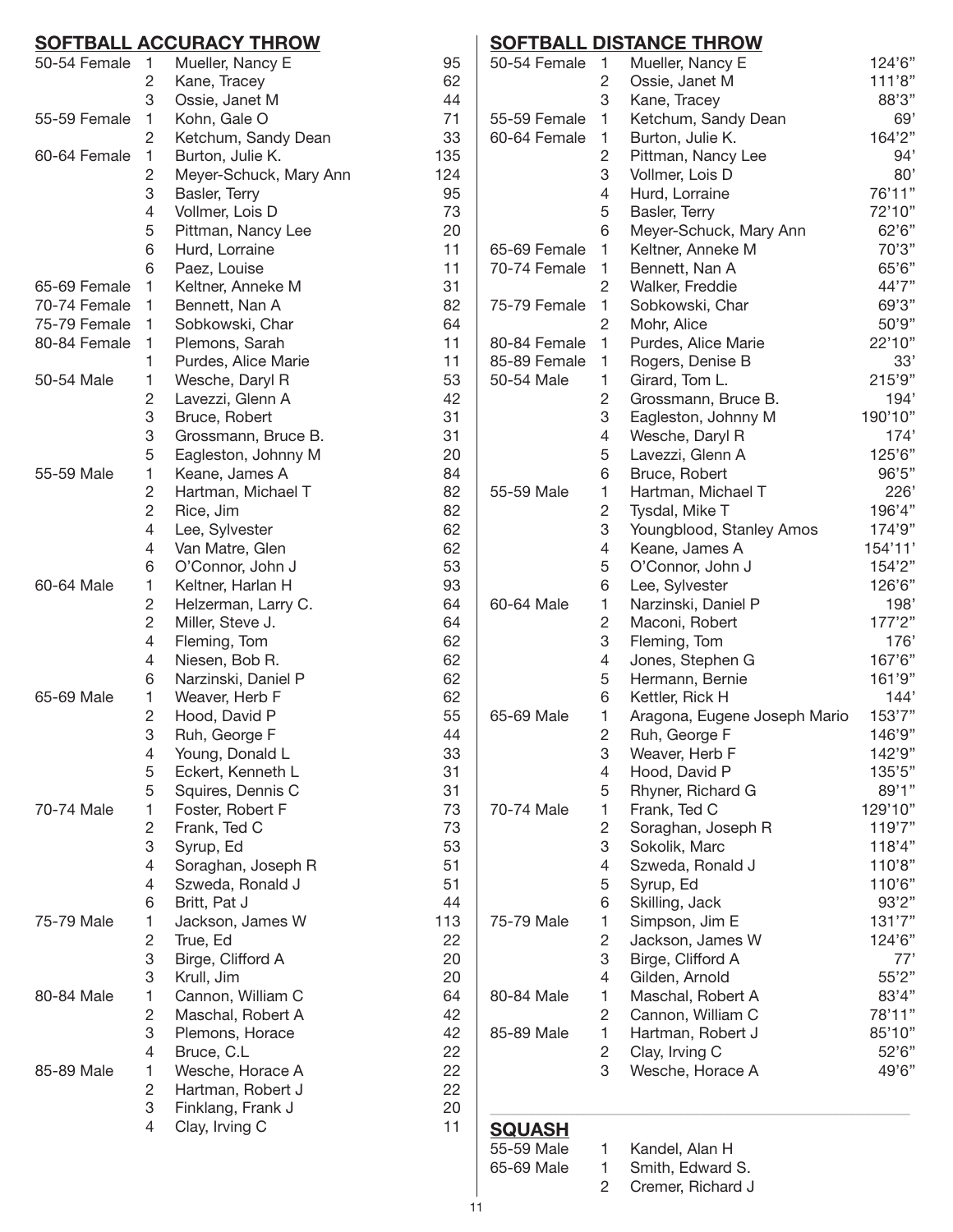# **Swimming 100 Yard Backstroke**

| 55-59 Female | 1 | Smith, Laurie         | 1:12:13 |
|--------------|---|-----------------------|---------|
|              | 2 | Hancock, Sharon       | 2:04:23 |
| 60-64 Female | 1 | McDowell, Teresa W.   | 1:21:60 |
|              | 2 | Spurgeon, Kimmel E    | 1:50:50 |
|              | 3 | Kaiser, Jane          | 2:02:09 |
| 65-69 Female | 1 | Henehan, Mary Pat     | 1:59:89 |
|              | 2 | True, Judy P.         | 3:56:09 |
| 70-74 Female | 1 | Simon, Caryl G        | 2:16:65 |
| 50-54 Male   | 1 | McKnight, Steve       | 2:09:68 |
| 55-59 Male   | 1 | Smith, Stephen Duane  | 1:23:51 |
| 60-64 Male   | 1 | McNeil, James H       | 1:32:79 |
| 65-69 Male   | 1 | Walker, Laurence A    | 1:25:70 |
|              | 2 | Haas, William         | 1:29:87 |
|              | 3 | McNamee, Michael, Sr. | 2:04:12 |
| 70-74 Male   | 1 | Harman, Ludy D        | 1:34:12 |
|              | 2 | Skilling, Jack        | 2:20:56 |
| 75-79 Male   | 1 | Buescher, Gene        | 2:15:27 |
| 80-84 Male   | 1 | Cannon, William C     | 2:17:65 |
|              | 2 | Neubert, Bob J        | 2:40:16 |
| 85-89 Male   | 1 | Maine, Thomas O       | 2:06:60 |
|              | 2 | Jackson, James        | 2:24:03 |
|              |   |                       |         |

#### **Swimming 100 YArd Breaststroke**

\_\_\_\_\_\_\_\_\_\_\_\_\_\_\_\_\_\_\_\_\_\_\_\_\_\_\_\_\_\_\_\_\_\_\_\_\_\_\_\_\_\_\_\_\_\_\_\_\_\_\_\_\_\_

| 1            | Lavrich, Jo Ann       | 1:46:69                                 |
|--------------|-----------------------|-----------------------------------------|
| 2            | Kaiser, Jane          | 1:48:41                                 |
| 3            | Spurgeon, Kimmel E    | 2:00:57                                 |
| 1            | Keltner, Anneke M     | 1:52:59                                 |
| 2            | Bence, Bonnie C       | 1:53:95                                 |
| 3            | Henehan, Mary Pat     | 2:20:68                                 |
| 1            | Simon, Caryl G        | 2:10:55                                 |
| 1            | Buder, Madonna        | 2:45:16                                 |
| 1            | Smith, Stephen Duane  | 1:20:09                                 |
| 2            | Stanza, Mark W.       | 1:23:84                                 |
| 3            | Wexler, Mitchell M    | 1:25:10                                 |
| 1            | Morgan, Michael P     | 1:31:65                                 |
| 2            | McNeil, James H       | 1:37:60                                 |
|              | Niesen, Bob R.        | 1:38:01                                 |
| 1.           | McNamee, Michael, Sr. | 2:08:22                                 |
| 1            | Skilling, Jack        | 2:41:84                                 |
| 1            | Buescher, Gene        | 2:08:50                                 |
| 1            | Szachta, Frank D      | 2:10:07                                 |
| 2            | Cannon, William C     | 2:13:88                                 |
| 3            | Neubert, Bob J        | 2:59:95                                 |
| 1            | Maine, Thomas O       | 2:02:02                                 |
| 2            | Jackson, James        | 2:22:37                                 |
|              |                       |                                         |
| 60-64 Female | McDowell, Teresa W.   | 1:27:45                                 |
| $^{2}$       | Kaiser, Jane          | 2:08:10                                 |
| 1            | Haas, William         | 1:42:12                                 |
|              | 3                     | <b>SWIMMING 100 YARD BUTTERFLY</b><br>1 |

# 2 Martin, Russell H 1:43:19 3 McNamee, Michael, Sr. 3:28:19 80-84 Male 1 Cannon, William C 3:09:00 2 Neubert, Bob J 3:34:00 85-89 Male 1 Maine, Thomas O 1:52:49

## **Swimming 100 Yard Freestyle**

| 50-54 Female | 1              | Bauer, Diann S.       | 1:25:27 |
|--------------|----------------|-----------------------|---------|
| 55-59 Female | 1              | Smith, Laurie         | 1:01:95 |
|              | 2              | Hancock, Sharon       | 1:30:63 |
|              | 3              | Hodgson, Kathy E      | 1:42:08 |
| 60-64 Female | 1              | McDowell, Teresa W.   | 1:14:25 |
|              | 2              | Vaughan, Kayla        | 1:27:72 |
|              | 3              | Lavrich, Jo Ann       | 1:33:28 |
| 65-69 Female | 1              | Stanfield, JoAnne M   | 2:07:33 |
|              | 2              | True, Judy P.         | 3:16:26 |
| 70-74 Female | 1              | Simon, Caryl G        | 1:48:32 |
| 80-84 Female | 1              | Buder, Madonna        | 1:59:07 |
| 55-59 Male   | 1              | Hancock, Steven       | 59:60   |
|              | 2              | Amelung, James S.     | 1:00:94 |
|              | 3              | Smith, Stephen Duane  | 1:03:83 |
| 60-64 Male   | 1              | Niesen, Bob R.        | 1:10:83 |
|              | $\overline{2}$ | Morgan, Michael P     | 1:15:80 |
|              | 3              | Gyaki, Eric J         | 1:18:16 |
| 65-69 Male   | 1              | Haas, William         | 1:12:27 |
|              | $\overline{c}$ | Martin, Russell H     | 1:25:05 |
|              | 3              | McNamee, Michael, Sr. | 1:56:23 |
| 70-74 Male   | 1              | Harman, Ludy D        | 1:21:41 |
|              | 2              | Hyten, Bob            | 1:38:94 |
|              | 3              | Skilling, Jack        | 2:08:17 |
| 75-79 Male   | 1              | Coxon, AL             | 1:14:84 |
|              | 2              | Buescher, Gene        | 1:57:81 |
| 80-84 Male   | 1              | Gerber, Donald B      | 1:36:23 |
|              | 2              | Cannon, William C     | 1:45:11 |
|              | 3              | Szachta, Frank D      | 1:51:45 |
| 85-89 Male   | 1              | Maine, Thomas O       | 1:33:91 |
|              | 2              | Scherbarth, James L   | 2:12:50 |
|              |                |                       |         |

## **Swimming 100 Yard Individual Medley**

\_\_\_\_\_\_\_\_\_\_\_\_\_\_\_\_\_\_\_\_\_\_\_\_\_\_\_\_\_\_\_\_\_\_\_\_\_\_\_\_\_\_\_\_\_\_\_\_\_\_\_\_\_\_

| 50-54 Female | 1 | Bussmann, Kathy Rainey | 1:31:90 |
|--------------|---|------------------------|---------|
|              | 2 | Bauer, Diann S.        | 1:39:97 |
| 55-59 Female | 1 | Hancock, Sharon        | 1:52:72 |
| 60-64 Female | 1 | McDowell, Teresa W.    | 1:24:39 |
|              | 2 | Vaughan, Kayla         | 1:42:93 |
|              | 3 | Kaiser, Jane           | 1:48:75 |
| 70-74 Female | 1 | Simon, Caryl G         | 2:10:88 |
| 80-84 Female | 1 | Buder, Madonna         | 2:52:72 |
| 55-59 Male   | 1 | Hancock, Steven        | 1:11:90 |
|              | 2 | Smith, Stephen Duane   | 1:15:48 |
|              | 3 | Wexler, Mitchell M     | 1:19:90 |
| 65-69 Male   | 1 | Blake, Terry M.        | 1:18:37 |
|              | 2 | Haas, William          | 1:21:66 |
|              | 3 | Walker, Laurence A     | 1:34:72 |
| 70-74 Male   | 1 | Klinedinst, Lloyd      | 1:30:40 |
|              | 2 | Harman, Ludy D         | 1:38:42 |
|              | 3 | Skilling, Jack         | 2:33:73 |
| 75-79 Male   | 1 | Coxon, AL              | 1:31:49 |
| 80-84 Male   | 1 | Szachta, Frank D       | 2:08:75 |
|              | 2 | Cannon, William C      | 2:09:40 |
|              | 3 | Neubert, Bob J         | 2:35:57 |
| 85-89 Male   | 1 | Maine, Thomas O        | 1:49:62 |
|              |   |                        |         |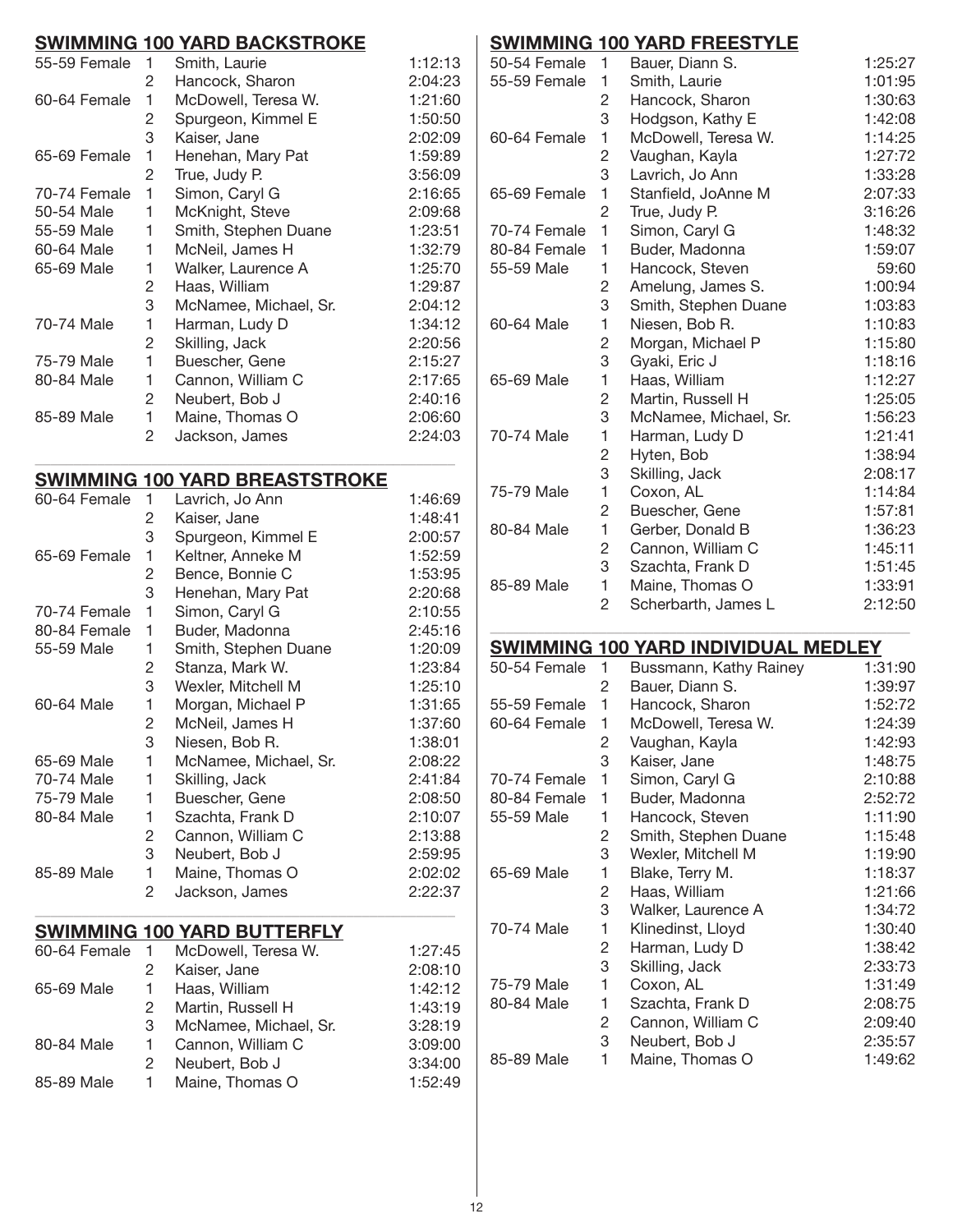|              |                | <b>SWIMMING 200 YARD BACKSTROKE</b>   |         |
|--------------|----------------|---------------------------------------|---------|
| 55-59 Female | 1              | Hancock, Sharon                       | 4:12:65 |
| 60-64 Female | 1              | McDowell, Teresa W.                   | 2:57:12 |
|              | 2              | Kaiser, Jane                          | 4:06:34 |
|              | 3              | McDonald, Kathleen M                  | 6:35:84 |
| 65-69 Female | 1              | Bence, Bonnie C                       | 3:56:69 |
|              |                |                                       | 4:15:78 |
|              | 2              | Henehan, Mary Pat                     |         |
| 70-74 Female | 1              | Simon, Caryl G                        | 4:42:69 |
| 55-59 Male   | 1              | Hancock, Steven                       | 2:46:72 |
| 65-69 Male   | 1              | Haas, William                         | 3:05:41 |
|              | 2              | McNamee, Michael, Sr.                 | 4:16:14 |
| 70-74 Male   | 1              | Harman, Ludy D                        | 3:23:03 |
|              | 2              | Skilling, Jack                        | 5:18:00 |
| 75-79 Male   | 1              | Buescher, Gene                        | 5:13:31 |
| 80-84 Male   | 1              | Cannon, William C                     | 4:56:41 |
|              | 2              | Neubert, Bob J                        | 5:40:82 |
| 85-89 Male   | 1              | Maine, Thomas O                       | 4:05:25 |
|              |                |                                       |         |
|              |                | <b>SWIMMING 200 YARD BREASTSTROKE</b> |         |
| 55-59 Female | 1              | Hodgson, Kathy E                      | 4:36:22 |
| 60-64 Female | 1              | Kaiser, Jane                          | 4:01:78 |
|              | 2              | Springer, Donna L                     | 5:16:09 |
| 65-69 Female | 1              | Keltner, Anneke M                     | 4:17:59 |
|              | 2              | Henehan, Mary Pat                     | 5:14:88 |
| 70-74 Female | 1              | Simon, Caryl G                        | 4:45:04 |
| 50-54 Male   | 1              | McKnight, Steve                       | 4:34:00 |
| 55-59 Male   | 1              | Smith, Stephen Duane                  | 2:51:59 |
|              | 2              | Stanza, Mark W.                       | 3:06:47 |
|              | 3              | Harter, Charles A                     | 3:38:46 |
| 60-64 Male   | 1              | Morgan, Michael P                     | 3:22:90 |
|              |                |                                       |         |
|              | 2              | Niesen, Bob R.                        | 3:41:47 |
|              | 3              | Bellmer, Jack R                       | 3:57:73 |
| 65-69 Male   | 1              | Haas, William                         | 3:56:96 |
|              | $\overline{c}$ | McNamee, Michael, Sr.                 | 4:54:25 |
| 75-79 Male   | 1              | Buescher, Gene                        | 5:02:14 |
| 80-84 Male   | 1              | Cannon, William C                     | 5:56:50 |
|              | $\overline{c}$ | Neubert, Bob J                        | 6:36:22 |
| 85-89 Male   | 1              | Maine, Thomas O                       | 4:27:03 |
|              |                |                                       |         |
|              |                | <b>SWIMMING 200 YARD FREESTYLE</b>    |         |
| 50-54 Female | 1              | Bauer, Diann S.                       | 3:09:27 |
| 55-59 Female | 1              | Hancock, Sharon                       | 3:28:65 |
| 60-64 Female | 1              | McDowell, Teresa W.                   | 2:36:80 |
|              | 2              | Vaughan, Kayla                        | 3:15:66 |
|              | 3              | Lavrich, Jo Ann                       | 3:30:56 |
| 65-69 Female | 1              | Bence, Bonnie C                       | 4:00:53 |
| 70-74 Female | 1              | Simon, Caryl G                        | 4:02:03 |
| 80-84 Female | 1              | Buder, Madonna                        | 4:05:59 |
| 55-59 Male   | 1              | Amelung, James S.                     | 2:25:15 |
|              | 2              | Smith, Stephen Duane                  | 2:26:93 |
| 60-64 Male   | 1              | Niesen, Bob R.                        | 2:52:57 |
|              | 2              | McNeil, James H                       | 3:00:50 |
|              | 3              | Gyaki, Eric J                         | 3:05:61 |
| 65-69 Male   | 1              | Haas, William                         | 2:42:78 |
|              | 2              | Martin, Russell H                     | 3:26:77 |
|              | 3              | McNamee, Michael, Sr.                 | 4:37:33 |
| 70-74 Male   | 1              | Harman, Ludy D                        | 3:07:00 |
|              | 2              | Skilling, Jack                        | 4:51:38 |
| 75-79 Male   | 1              | Coxon, AL                             | 3:05:68 |
|              | 2              | Buescher, Gene                        | 4:22:14 |
|              |                |                                       |         |

| 80-84 Male | 1 Cannon, William C | 4:01:31 |
|------------|---------------------|---------|
|            | 2 Szachta, Frank D  | 4:22:17 |
|            | 3 Neubert, Bob J    | 4:40:98 |
| 85-89 Male | 1 Maine, Thomas O   | 3:34:62 |
|            |                     |         |

|              |   | <b>SWIMMING 200 YARD INDIVIDUAL MEDLEY</b> |         |
|--------------|---|--------------------------------------------|---------|
| 50-54 Female | 1 | Barkley, Maryanne W                        | 2:54:71 |
|              | 2 | Bauer, Diann S.                            | 3:38:22 |
| 55-59 Female | 1 | Smith, Laurie                              | 2:55:88 |
|              | 2 | Hancock, Sharon                            | 4:09:15 |
| 60-64 Female | 1 | McDowell, Teresa W.                        | 3:09:38 |
|              | 2 | Lavrich, Jo Ann                            | 3:42:34 |
|              | 3 | Vaughan, Kayla                             | 3:44:53 |
| 70-74 Female | 1 | Simon, Caryl G                             | 4:27:71 |
| 55-59 Male   | 1 | Smith, Stephen Duane                       | 2:41:40 |
|              | 2 | Hancock, Steven                            | 2:43:13 |
|              | 3 | Harter, Charles A                          | 3:22:75 |
| 65-69 Male   | 1 | Haas, William                              | 3:01:65 |
|              | 2 | McNamee, Michael, Sr.                      | 4:41:28 |
| 80-84 Male   | 1 | Cannon, William C                          | 5:17:18 |
|              | 2 | Neubert, Bob J                             | 6:02:99 |
| 85-89 Male   | 1 | Maine, Thomas O                            | 3:59:97 |

# **Swimming 50 Yard Backstroke**

| 50-54 Female | 1 | Barkley, Maryanne W   | 37:69   |
|--------------|---|-----------------------|---------|
|              | 2 | Ossie, Janet M        | 56:09   |
| 55-59 Female | 1 | Smith, Laurie         | 33:62   |
|              | 2 | Hancock, Sharon       | 50:97   |
|              | 3 | Hodgson, Kathy E      | 58:00   |
| 60-64 Female | 1 | McDowell, Teresa W.   | 37:40   |
|              | 2 | Spurgeon, Kimmel E    | 47:66   |
|              | 3 | Kaiser, Jane          | 55:01   |
| 65-69 Female | 1 | Henehan, Mary Pat     | 56:00   |
|              | 2 | Stanfield, JoAnne M   | 1:15:47 |
|              | 3 | True, Judy P.         | 1:30:72 |
| 70-74 Female | 1 | Simon, Caryl G        | 55:91   |
| 80-84 Female | 1 | Buder, Madonna        | 1:14:50 |
| 50-54 Male   | 1 | McKnight, Steve       | 1:05:78 |
|              | 2 | Johnson, David L      | 1:10:09 |
| 55-59 Male   | 1 | Hancock, Steven       | 35:10   |
|              | 2 | Smith, Stephen Duane  | 37:13   |
|              | 3 | Wexler, Mitchell M    | 37:15   |
| 65-69 Male   | 1 | Walker, Laurence A    | 38:32   |
|              | 2 | Martin, Russell H     | 50:04   |
|              | 3 | McNamee, Michael, Sr. | 55:56   |
| 70-74 Male   | 1 | Harman, Ludy D        | 41:72   |
|              | 2 | Skilling, Jack        | 59:06   |
| 75-79 Male   | 1 | Coxon, AL             | 43:19   |
|              | 2 | Buescher, Gene        | 1:02:03 |
| 80-84 Male   | 1 | Gerber, Donald B      | 1:00:72 |
|              | 2 | Cannon, William C     | 1:05:60 |
|              | 3 | Neubert, Bob J        | 1:10:66 |
| 85-89 Male   | 1 | Maine, Thomas O       | 52:50   |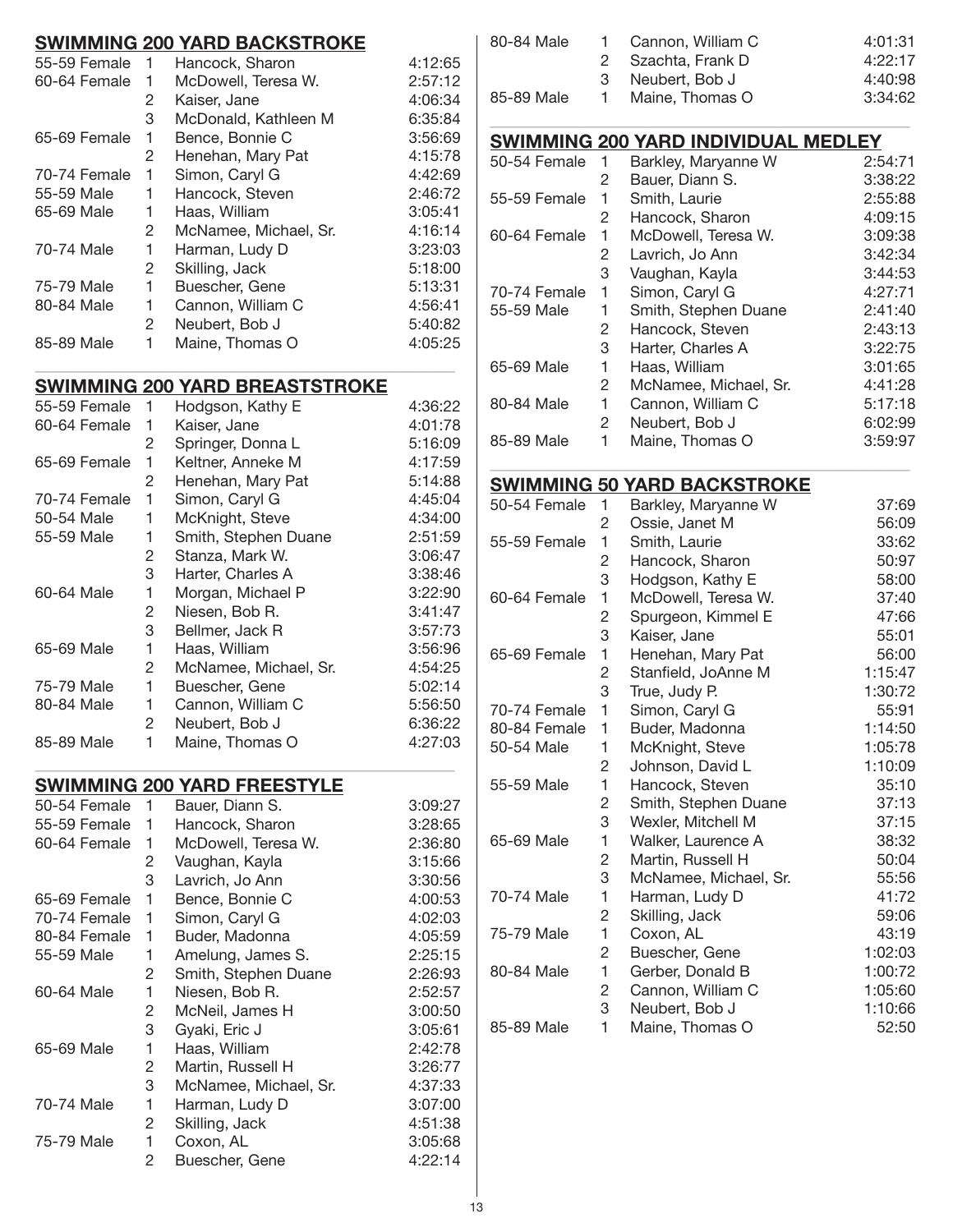## **Swimming 50 Yard Breaststroke**

| UTTIITIITIITU VV |                | <u>IAIN DINAVIVIIVINA</u>         |         |
|------------------|----------------|-----------------------------------|---------|
| 50-54 Female     | 1              | Bussmann, Kathy Rainey            | 42:91   |
|                  | $\overline{c}$ | Bauer, Diann S.                   | 51:05   |
| 55-59 Female     | 1              | Hancock, Sharon                   | 56:34   |
| 60-64 Female     | 1              | Kaiser, Jane                      | 47:55   |
|                  | $\overline{c}$ | Spurgeon, Kimmel E                | 50:11   |
| 65-69 Female     | 1              | Keltner, Anneke M                 | 49:14   |
|                  | $\overline{c}$ | Bence, Bonnie C                   | 51:40   |
|                  | 3              | Henehan, Mary Pat                 | 56:30   |
| 70-74 Female     | $\mathbf{1}$   | Simon, Caryl G                    | 57:78   |
| 80-84 Female     | 1              | Buder, Madonna                    | 1:15:34 |
| 55-59 Male       | 1              | Smith, Stephen Duane              | 34:14   |
|                  | $\overline{c}$ | Wexler, Mitchell M                | 35:41   |
|                  | 3              | Otley, Thomas                     | 35:78   |
| 60-64 Male       | 1              | Morgan, Michael P                 | 38:85   |
|                  | $\overline{c}$ | Niesen, Bob R.                    | 44:00   |
| 65-69 Male       | 1              | McNamee, Michael, Sr.             | 51:38   |
|                  | $\overline{c}$ | Martin, Russell H                 | 56:56   |
| 70-74 Male       | 1              | Harman, Ludy D                    | 48:80   |
|                  | $\overline{c}$ | Skilling, Jack                    | 1:17:75 |
| 75-79 Male       | $\mathbf{1}$   | Buescher, Gene                    | 58:59   |
| 80-84 Male       | 1              | Szachta, Frank D                  | 53:53   |
|                  | $\overline{c}$ | Neubert, Bob J                    | 1:05:65 |
|                  | 3              | Cannon, William C                 | 1:06:07 |
| 85-89 Male       | 1              | Maine, Thomas O                   | 54:38   |
|                  | 2              | Scherbarth, James L               | 1:21:50 |
|                  |                | <b>SWIMMING 50 YARD BUTTERFLY</b> |         |
| 50-54 Female     | 1              | Bauer, Diann S.                   | 44:24   |
| 55-59 Female     | 1              | Smith, Laurie                     | 37:50   |
|                  | $\overline{2}$ | Hancock, Sharon                   | 51:00   |
| 60-64 Female     | 1              | McDowell, Teresa W.               | 37:15   |
|                  | $\overline{c}$ | Vaughan, Kayla                    | 48:61   |
|                  | 3              | Kaiser, Jane                      | 49:91   |
| 70-74 Female     | $\mathbf{1}$   | Simon, Caryl G                    | 1:02:16 |
| 80-84 Female     | 1              | Buder, Madonna                    | 1:45:28 |

55-59 Male 1 Geller, Thomas J 31:59

60-64 Male 1 McNeil, James H 33:16 65-69 Male 1 Blake, Terry M. 32:78

70-74 Male 1 Klinedinst, Lloyd 37:03

80-84 Male 1 Szachta, Frank D 1:03:31

85-89 Male 1 Maine, Thomas O 48:47

2 Smith, Stephen Duane 33:97 3 Wexler, Mitchell M 33:99

2 Haas, William 39:44 3 Martin, Russell H 41:78

2 Skilling, Jack 1:10:12

2 Cannon, William C 1:08:74 3 Neubert, Bob J 1:35:91

2 Jackson, James 1:12:46

## **Swimming 50 Yard Freestyle**

| 50-54 Female | 1              | Barkley, Maryanne W    | 31:53   |
|--------------|----------------|------------------------|---------|
|              | 2              | Bussmann, Kathy Rainey | 34:00   |
|              | 3              | Bauer, Diann S.        | 38:26   |
| 55-59 Female | 1              | Smith, Laurie          | 28:37   |
|              | $\overline{c}$ | Hancock, Sharon        | 39:45   |
|              | 3              | Hodgson, Kathy E       | 43:46   |
| 60-64 Female | 1              | McDowell, Teresa W.    | 34:03   |
|              | $\overline{c}$ | Vaughan, Kayla         | 39:25   |
|              | 3              | Spurgeon, Kimmel E     | 43:61   |
| 65-69 Female | 1              | Henehan, Mary Pat      | 54:10   |
|              | $\overline{c}$ | Stanfield, JoAnne M    | 55:11   |
|              | 3              | True, Judy P.          | 1:20:51 |
| 70-74 Female | 1              | Simon, Caryl G         | 48:68   |
| 80-84 Female | 1              | Buder, Madonna         | 53:58   |
| 50-54 Male   | 1              | McKnight, Steve        | 43:67   |
|              | $\overline{c}$ | Johnson, David L       | 1:21:41 |
| 55-59 Male   | 1              | Hancock, Steven        | 26:63   |
|              | $\overline{c}$ | Amelung, James S.      | 27:68   |
|              | 3              | Smith, Stephen Duane   | 29:33   |
| 60-64 Male   | 1              | Niesen, Bob R.         | 31:13   |
|              | 2              | Morgan, Michael P      | 32:75   |
|              | 3              | Gyaki, Eric J          | 33:94   |
| 65-69 Male   | 1              | Blake, Terry M.        | 29:81   |
|              | $\overline{c}$ | Walker, Laurence A     | 31:84   |
|              | 3              | Haas, William          | 32:05   |
| 70-74 Male   | 1              | Klinedinst, Lloyd      | 32:44   |
|              | $\overline{c}$ | Harman, Ludy D         | 36:81   |
|              | 3              | Hyten, Bob             | 41:06   |
| 75-79 Male   | 1              | Coxon, Al              | 32:27   |
|              | $\overline{c}$ | Buescher, Gene         | 48:17   |
| 80-84 Male   | 1              | Gerber, Donald B       | 40:72   |
|              | $\overline{c}$ | Cannon, William C      | 43:47   |
|              | 3              | Neubert, Bob J         | 51:85   |
| 85-89 Male   | 1              | Maine, Thomas O        | 42:90   |
|              | 2              | Scherbarth, James L    | 48:83   |

\_\_\_\_\_\_\_\_\_\_\_\_\_\_\_\_\_\_\_\_\_\_\_\_\_\_\_\_\_\_\_\_\_\_\_\_\_\_\_\_\_\_\_\_\_\_\_\_\_\_\_\_\_\_

#### **Table Tennis Singles**

| 50-54 Female | 1 | Michelson, Edie (Blue) L. |
|--------------|---|---------------------------|
|              | 2 | Ossie, Janet M            |
|              | 3 | Beffa, Elaine             |
| 55-59 Female | 1 | Brimm, Wilma J            |
|              | 2 | Kohn, Gale O              |
| 60-64 Female | 1 | Burton, Julie K.          |
|              | 2 | Garrison, Mary Jane       |
| 65-69 Female | 1 | Meador, Judy E            |
|              | 2 | Moss, Ruby P              |
|              | 3 | Reker, Connie A           |
|              | 4 | Baetz, Laura L            |
|              | 5 | Mehrtens, Donna M         |
| 85-89 Female | 1 | Smith, Virginia M         |
| 50-54 Male   | 1 | Hunt, Doug                |
|              | 2 | Wasserman, Jeffrey R      |
|              | 3 | Eagleston, Johnny M       |
| 55-59 Male   | 1 | Henson, Randy             |
|              | 2 | Lee, Sylvester            |
|              | 3 | Nolte, Dennis Arthur      |
|              | 4 | Larko, Tom                |
| 60-64 Male   | 1 | Hargrove, Kenneth E       |
|              | 2 | Dressel, Dale E           |
|              | 3 | Helzerman, Larry C.       |
|              | 4 | Marshoff, Michael         |
|              |   |                           |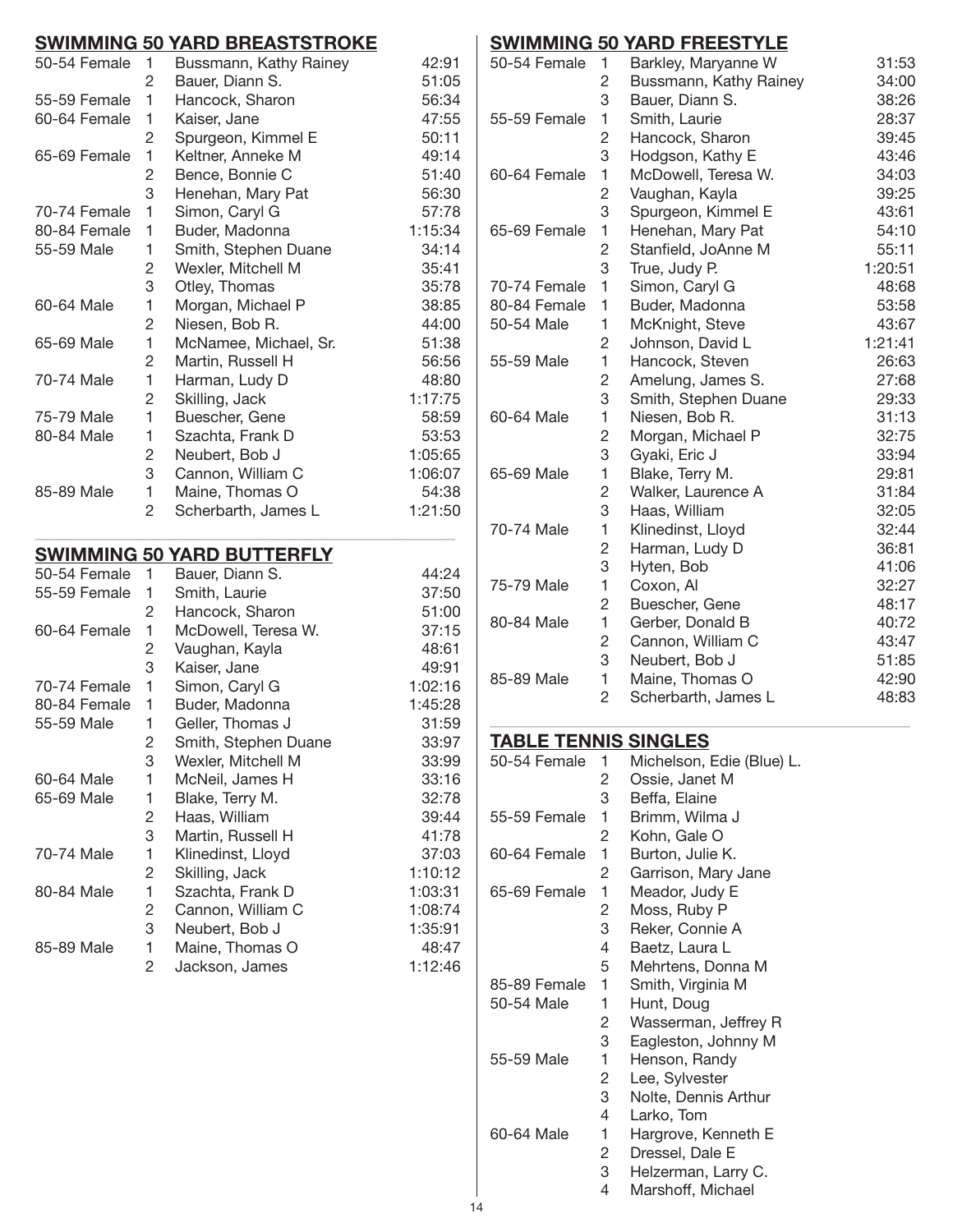| 65-69 Male | 1                     | Halbig, Fred       |
|------------|-----------------------|--------------------|
|            | 2                     | Smith, Jack M      |
|            | 3                     | Ruh, George F      |
|            | 4                     | Mehrtens, Warren L |
| 70-74 Male | 1                     | Schuster, Jerry T  |
|            | 2                     | Shields, Bob       |
|            | 3                     | Frank, Ted C       |
|            | 4                     | Heiman, Richard    |
| 75-79 Male | 1                     | Sokol, Stanley     |
|            | 2                     | Conlee, George D   |
|            | 3                     | DeLoach, Harvey L  |
|            | 4                     | Jackson, James W   |
| 80-84 Male | 1                     | Rosen, Edward M    |
|            | 2                     | Titus, John E      |
|            | 1                     | Bernard, William L |
| 85-89 Male | $\mathbf{2}^{\prime}$ | Klotzer, Charles L |
|            | 3                     | Finklang, Frank J  |

# **Table Tennis Doubles**

| 50-54 Female | 1 | Michelson, Edie (Blue) L; Kohn, Gale O |
|--------------|---|----------------------------------------|
| 55-59 Female | 1 | Brimm, Wilma J; Garrison, Mary Jane    |
| 65-69 Female | 1 | Meador, Judy E; Moss, Ruby P           |
|              | 2 | Reker, Connie A; Smith, Virginia M     |
| 55-59 Male   | 1 | Dressel, Dale; Levin, Sidney           |
|              | 2 | Henson, Randy; Marshoff, Michael       |
|              | 3 | Nolte, Dennis Arthur; Smith, Jack M    |
|              | 4 | Helzerman, Larry C.; Larko, Tom        |
| 60-79 Male   | 1 | Hargrove, Kenneth E; Sokol, Stanley    |
|              | 2 | DeLoach, Harvey L; Schuster, Jerry T   |
|              | 3 | Betancourt, Tony L; Pelch, Marty       |
|              | 4 | Conlee, George D; Rosen, Edward M      |
|              |   |                                        |

\_\_\_\_\_\_\_\_\_\_\_\_\_\_\_\_\_\_\_\_\_\_\_\_\_\_\_\_\_\_\_\_\_\_\_\_\_\_\_\_\_\_\_\_\_\_\_\_\_\_\_\_\_\_

# **Tennis Singles**

| 55-59 Female | 1 | Popp, Terri Jean      |
|--------------|---|-----------------------|
|              | 2 | Fisher, Susan K       |
| 65-69 Female | 1 | Keltner, Anneke M     |
| 50-54 Male   | 1 | Tkacz, Daniel Brian   |
|              | 2 | Wasserman, Jeffrey R  |
|              | 3 | McKnight, Steve       |
| 55-59 Male   | 1 | Spiros, Stephen J     |
|              | 2 | Dingus, Steve M       |
|              | 3 | Shaffer, Trey         |
| 60-64 Male   | 1 | DeGregorio, Joseph R  |
|              | 2 | Pelch, Marty          |
|              | 3 | Gross, Keith A        |
| 65-69 Male   | 1 | Gampp, Erwin A        |
|              | 2 | Hoskins, James P      |
|              | 3 | Landeau, David        |
|              | 4 | Cremer, Richard J     |
| 70-74 Male   | 1 | Heiman, Richard       |
|              | 2 | Lamb, John F          |
|              | 3 | Bacon, Richard Leslie |
|              | 4 | Harris, Hal           |
| 75-79 Male   | 1 | Rahubka, Edward David |
|              | 2 | Liberman, Pierce      |
|              | 3 | Androlewicz, Don F    |
| 80-84 Male   | 1 | Main, Earl            |
|              | 2 | Davis, Warren A       |

# **Tennis Doubles**

| 1 | Hurley, Maureen D.; Lemp, Shannon Stickle |
|---|-------------------------------------------|
| 2 | Kinder, Jeri Lynn; Popp, Terri Jean       |
| 1 | Baetz, Laura L; Harrison, Cynthia         |
| 1 | Crebs, Karen H.; Klingler, Katie          |
| 1 | Campbell, Danny T; Hudson, Stan W         |
| 1 | Burt, Daryl F; Pelch, Marty               |
| 2 | Kridel, Jay M.; Rinne, Earl               |
| 3 | Auman, Harry; Polk, Charles M             |
| 1 | Cremer, Richard J; Gampp, Erwin A;        |
| 1 | Bishop, Melvin C; Lamb, John F            |
| 2 | Baetz, Albert L; Grabel, Michael          |
| 3 | Dickey, Carl R.; Vegely, Norman A.        |
| 4 | Barnes, Bob C.; Dunaway, Lauren E         |
| 5 | Eller, Claude W; Worley, Jan              |
| 6 | Bert, Vincent; Pentland, David L          |
| 1 | Liberman, Pierce; Mesker, David           |
| 2 | Bierk, John C; Kinder, Jerry              |
| 3 | Androlewicz, Don F; Davis, Warren A       |
|   |                                           |

## **Tennis Mixed Doubles**

| 50-54 Mixed | $\mathbf{1}$ | Fisher, Susan K; Wasserman, Jeffrey R |
|-------------|--------------|---------------------------------------|
| 60-64 Mixed | $\mathbf{1}$ | Harris, Hal; Haywood, Kathleen M      |
|             | 2            | Auman, Fanchon; Auman, Harry          |
|             | 3            | Keltner, Anneke M; Keltner, Harlan H  |
| 65-69 Mixed | $\mathbf{1}$ | Baetz, Albert L; Baetz, Laura L       |
|             | 2            | Bacon, Carol A; Bacon, Richard Leslie |
|             |              |                                       |

\_\_\_\_\_\_\_\_\_\_\_\_\_\_\_\_\_\_\_\_\_\_\_\_\_\_\_\_\_\_\_\_\_\_\_\_\_\_\_\_\_\_\_\_\_\_\_\_\_\_\_\_\_\_

## **Washer Toss**

| 1              | Kohn, Gale O                                                                 |
|----------------|------------------------------------------------------------------------------|
| 2              | McDaniel, Martha A                                                           |
| 3              | Brown, Juanita L                                                             |
| 4              | Brimm, Wilma J                                                               |
| 5              | Boyd, Margaret                                                               |
| 1              | Meyer-Schuck, Mary Ann                                                       |
| 2              | Basler, Terry                                                                |
| 3              | Vollmer, Lois D                                                              |
| 4              | Paez, Louise                                                                 |
| 5              | Clark, Betty                                                                 |
| 6              | Stewart, Regina M                                                            |
| 1              | Anderson, Annie M                                                            |
| $\overline{c}$ | Dyer, Judie A                                                                |
|                | Reker, Connie A                                                              |
| 4              | Podolsky, Sharon L.                                                          |
|                | Davis, Helen                                                                 |
| 1              | Bennett, Nan A                                                               |
|                | Walker, Freddie                                                              |
|                | Scher, Norma Sue                                                             |
|                | Foster, Lucy                                                                 |
|                | Bruton, Dorothy M                                                            |
|                | Jones, Louise A                                                              |
|                | Sobkowski, Char                                                              |
|                | Hampton, Delaphine                                                           |
|                | Plemons, Sarah                                                               |
|                | Eppenger, Helen                                                              |
|                | Rogers, Denise B                                                             |
|                | Eagleston, Johnny M                                                          |
|                | Palmer, Charles                                                              |
|                | Sistrunk, Calvin O                                                           |
|                | Davis, Kerry                                                                 |
|                | 3<br>5<br>2<br>3<br>4<br>5<br>6<br>1<br>2<br>1<br>2<br>1<br>1<br>2<br>3<br>4 |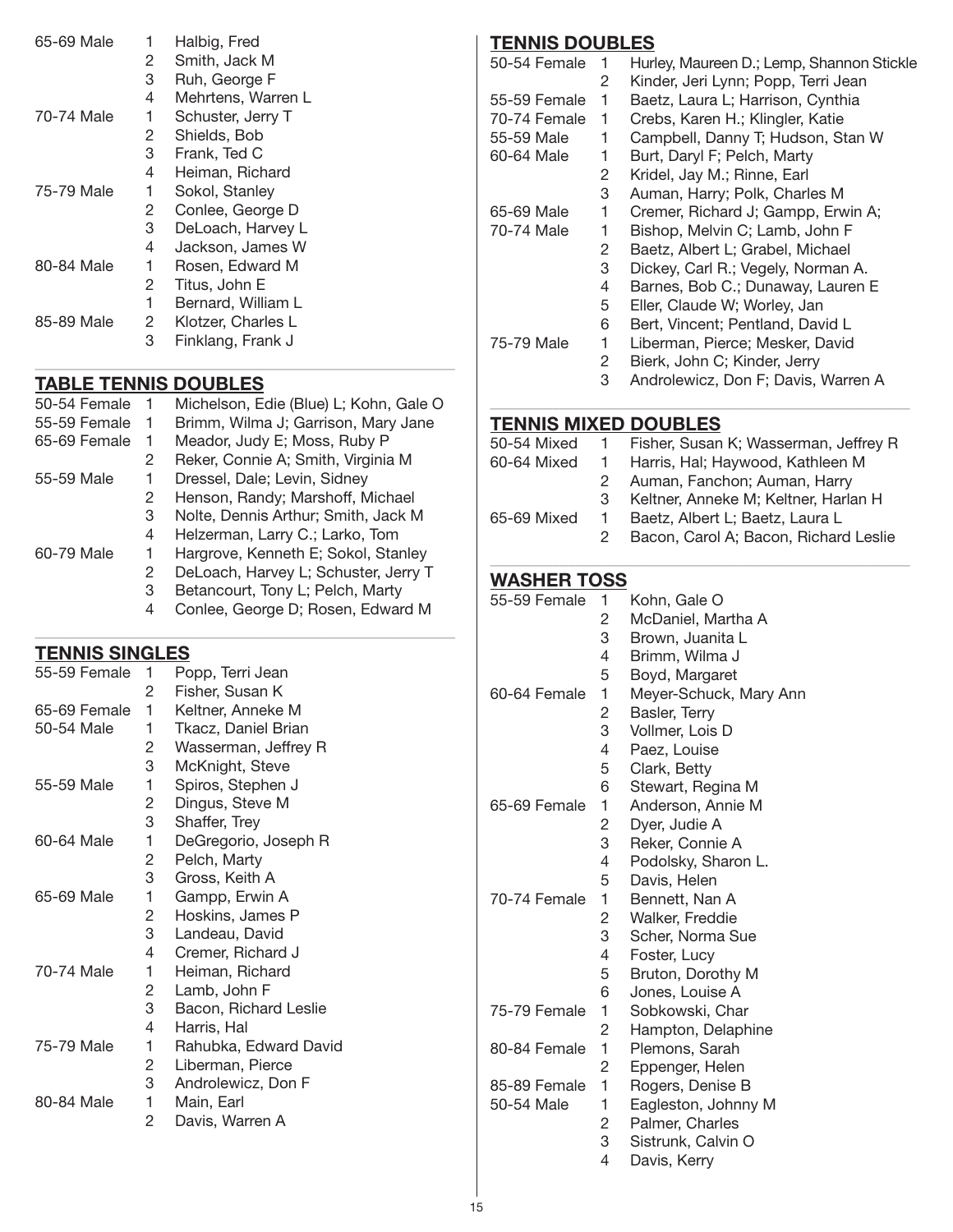| 55-59 Male     | 1.           | Lee, Sylvester                     |          | <b>TRACK &amp; FIELD 1500M</b> |                |                                           |          |
|----------------|--------------|------------------------------------|----------|--------------------------------|----------------|-------------------------------------------|----------|
|                | 2            | Van Matre, Glen                    |          | 55-59 Female                   | $\overline{1}$ | Kramer, Susan M.                          | 6:11:16  |
|                | 3            | Voelker, Lenny M.                  |          |                                | 2              | Hinze, Jane M.                            | 7:14:59  |
| 60-64 Male     | 1            | Basler, Dave J                     |          | 65-69 Female                   | -1             | Bence, Bonnie C                           | 7:45:69  |
|                | 2            | Keltner, Harlan H                  |          |                                | 2              | Peluso, Carol E                           | 8:36:56  |
|                | 3            | Helzerman, Larry C.                |          |                                | 3              | Kuhlmann, Carol                           | 9:33:69  |
|                | 4            | Lockridge, Roland                  |          | 75-79 Female                   | 1              | Mohr, Alice                               | 10:27:26 |
| 65-69 Male     | 1            | Young, Donald L                    |          | 80-84 Female                   | -1             | Buder, Madonna                            | 9:07:91  |
|                | 2            | Rhyner, Richard G                  |          | 85-89 Female                   | 1              | Gray, Dottie                              | 12:07:44 |
|                | 3            | Eckert, Kenneth L                  |          | 50-54 Male                     | 1.             | Kaminsky, Jason                           | 6:09:28  |
|                | 4            | Squires, Dennis C                  |          |                                | $\overline{c}$ | May, Eric S                               | 7:00:78  |
|                | 5            | Faitz, Dwight                      |          | 55-59 Male                     | 1              | Walsh, Steve D                            | 5:56:53  |
|                | 6            | Thomas, John                       |          |                                | 2              | Dickey, John C.                           | 6:19:59  |
| 70-74 Male     | 1            | Foster, Robert F                   |          |                                | 3              | Levin, Sid                                | 6:57:88  |
|                | 2            | Baetz, Albert L                    |          | 60-64 Male                     |                |                                           | 6:25:09  |
|                | 3            | Paez, Salvador M, Jr.              |          |                                | 1              | Gyaki, Eric J                             |          |
|                | 4            | Skilling, Jack                     |          |                                | 2              | Naeger, Louis J                           | 6:40:21  |
| 75-79 Male     | 1            | Kauffmann, Joe F                   |          |                                | 3              | Bellmer, Jack R                           | 6:48:84  |
|                | 2            | Jackson, James W                   |          |                                | 4              | Ohmes, Donald E                           | 7:11:81  |
|                | 3            | Gilden, Arnold                     |          |                                | 5              | Freedman, Steven A.                       | 7:15:38  |
|                |              |                                    |          | 65-69 Male                     | 1              | Beeler, Jim H.                            | 6:28:87  |
| 80-84 Male     | 1            | Cannon, William C                  |          |                                | 2              | Komlosy, Jim C                            | 7:52:85  |
|                | 2            | Plemons, Horace                    |          | 70-74 Male                     | 1              | Hyten, Bob                                | 6:44:97  |
|                | 3            | Rosen, Edward M                    |          |                                | 2              | Tarrant, Bob D                            | 7:04:22  |
|                | 4            | Campbell, John T                   |          |                                | 3              | Rebello, Mike J                           | 7:21:61  |
| 85-89 Male     | 1            | Sova, Leonard                      |          |                                | 4              | Britt, Pat J                              | 7:49:90  |
|                | 2            | Goldman, Toddy J                   |          | 75-79 Male                     | 1              | Smartt, Jerry D                           | 7:36:25  |
|                | 3            | Finklang, Frank J                  |          |                                | $\overline{c}$ | Jamieson, Norman C                        | 7:38:52  |
|                |              |                                    |          | 80-84 Male                     | 1              | Bell, Joseph Harold                       | 7:59:78  |
|                |              | <b>TRACK &amp; FIELD 5000M RUN</b> |          |                                |                |                                           |          |
| 50-54 Female 1 |              | Shamleffer, Peggy                  | 26:33.42 |                                |                | <b>TRACK &amp; FIELD 1500M POWER WALK</b> |          |
| 55-59 Female   | $\mathbf{1}$ | DuMont, Debra                      | 29:05.91 | 50-54 Female                   | $\overline{1}$ | Anagnostopoulos, Maria                    | 10:26.81 |
| 65-69 Female   | $\mathbf{1}$ | Bence, Bonnie C                    | 28:45.75 | 55-59 Female                   | $\overline{1}$ | Hodgson, Kathy E                          | 10:16.55 |
|                | 2            | Peluso, Carol E                    | 33:37.80 |                                | 2              | Ramonczuk, Lorraine F                     | 10:16.94 |
|                | 3            | Kuhlmann, Carol                    | 34:39.66 | 60-64 Female                   | $\overline{1}$ | Hurd, Lorraine                            | 14:17.22 |
| 80-84 Female   | 1            | Buder, Madonna                     | 32:42.94 |                                | 2              | Lebon, Joan E.                            | 14:37.38 |
| 85-89 Female   | 1            | Gray, Dottie                       | 46:13.05 |                                | 3              | Sachs, Marlene B.                         | 14:37.97 |
| 50-54 Male     | 1            | Kaminsky, Jason                    | 24:26.03 | 65-69 Female                   | $\overline{1}$ | Henehan, Mary Pat                         | 11:39.00 |
|                | 2            | Johnson, David L                   | 29:48.94 | 80-84 Female                   | 1              | Buder, Madonna                            | 12:36.60 |
| 55-59 Male     | 1            | Levin, Sid                         | 25:48.31 | 55-59 Male                     | 1              | Couts, David E                            | 07:24.31 |
|                | 2            | Dickey, John C.                    | 26:44.54 |                                | 2              | Lipe, Steven Richard                      | 08:08.44 |
| 60-64 Male     | $\mathbf{1}$ | Naeger, Louis J                    | 24:10.54 |                                | 3              | Gadell, Patrick H                         | 09:31.23 |
|                | 2            | Niesen, Bob R.                     | 25:00.31 | 60-64 Male                     | 1              | Cole, Robert                              | 11:24.50 |
|                | 3            | Freedman, Steven A.                | 25:53.00 | 85-89 Male                     | 1              | Davison, Curt                             | 13:47.00 |
|                | 4            | Bellmer, Jack R                    | 27:58.29 |                                |                |                                           |          |
| 65-69 Male     | 1            | Beeler, Jim H.                     | 27:11.52 |                                |                |                                           |          |
|                | 2            | Komlosy, Jim C                     | 29:24.00 |                                |                | <b>TRACK &amp; FIELD 1500M RACE WALK</b>  |          |
| 70-74 Male     | 1            | Rebello, Mike J                    | 27:52.31 | 55-59 Female 1                 |                | Ramonczuk, Lorraine F                     | 10:13.06 |
|                | 2            | Britt, Pat J                       | 31:50.41 | 75-79 Female                   | $\overline{1}$ | Lia, Maurine R                            | 10:13.06 |
|                | 3            | VanRhein, Bill                     | 42:03.13 | 80-84 Female                   | $\overline{1}$ | Buder, Madonna                            | 11:44.81 |
|                |              |                                    |          | 50-54 Male                     | 1.             | Scott, Jim E.                             | 7:30.81  |
| 75-79 Male     | 1            | Smartt, Jerry D                    | 28:10.80 | 55-59 Male                     | 1.             | Couts, David E                            | 7:10.08  |
|                | 2            | Jamieson, Norman C                 | 28:11.22 |                                | $\overline{c}$ | Lipe, Steven Richard                      | 8:01.45  |
|                |              |                                    |          |                                | 3              | Riley, William A                          | 9:48.66  |
|                |              |                                    |          |                                | 4              | Gadell, Patrick H                         | 9:49.28  |
|                |              |                                    |          | 65-69 Male                     | 1              | Ruh, George F                             | 13:53.03 |
|                |              |                                    |          | 85-89 Male                     | 1              | Davison, Curt                             | 13:24.78 |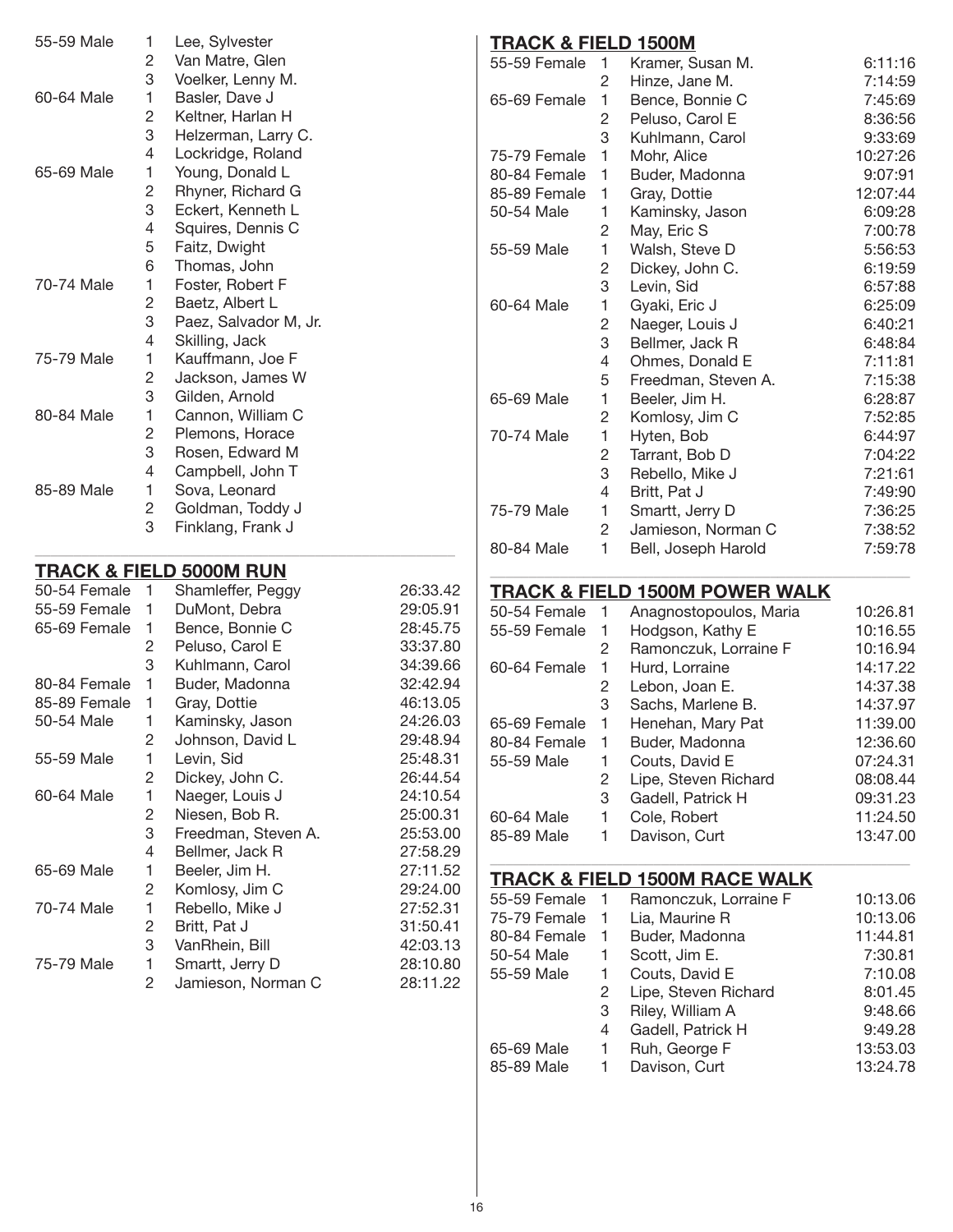| <b>TRACK &amp; FIELD 800M</b> |                |                                          |                    | 50-       |
|-------------------------------|----------------|------------------------------------------|--------------------|-----------|
| 65-69 Female                  | 1              | Peluso, Carol E                          | 4:18:63            |           |
|                               | $\overline{c}$ | Kuhlmann, Carol                          | 4:52:76            |           |
| 75-79 Female                  | 1              | Mohr, Alice                              | 5:18:63            |           |
| 85-89 Female                  | 1              | Gray, Dottie                             | 5:53:13            |           |
| 50-54 Male                    | 1              | Moore, Michael                           | 2:34:41            | 55-       |
|                               | 2              | Anderson, Richard O.                     | 2:54:37            |           |
|                               | 3              | Johnson, David L                         | 3:40:06            |           |
| 55-59 Male                    | 1              | Mackey, Michael Leon                     | 2:29:56            |           |
|                               | 2              | Walsh, Steve D                           | 2:50:34            |           |
|                               | 3              | Levin, Sid                               | 3:27:30            | 60-       |
| 60-64 Male                    | 1              | Gyaki, Eric J                            | 3:09:41            |           |
| 65-69 Male                    | 1              | Beeler, Jim H.                           | 3:16:41            |           |
|                               | $\overline{c}$ | Cottle, Steven E                         | 3:32:84            |           |
| 70-74 Male                    | 1              | Hyten, Bob                               | 3:10:13            |           |
|                               | $\overline{c}$ | Tarrant, Bob D                           | 3:21:16            |           |
|                               | 3              | Britt, Pat J                             | 4:07:23            | 65-       |
| 75-79 Male                    | 1              | Smartt, Jerry D                          | 3:49:66            |           |
|                               | $\overline{c}$ | Signorelli, Charles D                    | 4:42:72            |           |
| 80-84 Male                    | 1              | Bell, Joseph Harold                      | 3:52:02            | 70-       |
|                               |                |                                          |                    |           |
| <b>TRACK &amp; FIELD 400M</b> |                |                                          |                    |           |
| 50-54 Female                  | 1              | Ossie, Janet M                           | 1.26.13            |           |
| 55-59 Female                  | 1              | Becker, Susan M.                         | 1.18.91            | $75-$     |
|                               | 2              | Kramer, Susan M.                         | 1.22.73            |           |
|                               | 3              | Hinze, Jane M.                           | 1.28.63            |           |
| 60-64 Female                  | 1              | Kaiser, Jane                             | 2.13.56            | 85-       |
| 65-69 Female                  | 1              | Peluso, Carol E                          | 1.53.50            | 90-       |
| 75-79 Female                  | 1              | Mohr, Alice                              | 2.17.86            |           |
| 85-89 Female                  | 1              | Gray, Dottie                             | 2.39.98            | <u>TF</u> |
| 50-54 Male                    | 1              | Kaminsky, Jason                          | 1.10.54            | 50-       |
|                               | $\overline{c}$ | Johnson, David L                         | 1.35.44            | 55-       |
| 55-59 Male                    | 1              | Hope, Richard                            | 1.06.17            |           |
| 60-64 Male                    | 1              | Radloff, Stuart J.                       | 1.05.76            | 60-       |
|                               | 2              | Ohmes, Donald E                          | 1.07.16            |           |
|                               | 3              | Cole, Robert                             | 1.07.41            | $75 -$    |
|                               | 4              | Grandberry, Ralleigh, III                | 1.15.47            | 85-       |
|                               | 5              | McClintock, Marty B                      | 1.17.02            | 50-       |
|                               | 6              | Kelly, John                              | 1.31.19            |           |
| 65-69 Male                    | 1              | Hoskins, James P                         | 1.16.82            |           |
|                               | 2              | Cottle, Steven E                         | 1.19.00            |           |
| 70-74 Male                    | 1              | Tarrant, Bob D                           | 1.20.66            |           |
|                               |                |                                          |                    | 55-       |
|                               | 2<br>1         | Marting, Paul G<br>Signorelli, Charles D | 1.22.25            |           |
| 75-79 Male                    |                |                                          | 1.46.41<br>1.40.00 |           |
| 80-84 Male                    | 1              | Bell, Joseph Harold                      |                    |           |
| 85-89 Male                    | 1              | Davison, Curt                            | 2.14.20            | 60-       |
| 90+ Male                      | 1              | Dahl, Erich                              | 2.40.10            |           |
|                               |                |                                          |                    |           |
| <b>TRACK &amp; FIELD 200M</b> |                |                                          |                    | 65-       |
| 50-54 Female                  | 1              | Ossie, Janet M                           | 34.31              |           |
| 55-59 Female                  | 1              | Becker, Susan M.                         | 34.27              |           |
|                               | $\sqrt{2}$     | Fritz, Debbie                            | 45.09              | $70-$     |
|                               | 3              | Hodgson, Kathy E                         | 48.00              |           |
| 60-64 Female                  | 1              | Burton, Julie K.                         | 34.83              |           |
|                               | $\overline{c}$ | Stiles, Deborah                          | 37.19              |           |
|                               | 3              | Kaiser, Jane                             | 46.22              | $75 -$    |
|                               | 1              | Peluso, Carol E                          | 47.45              |           |
| 65-69 Female<br>75-79 Female  | 1              |                                          |                    |           |
|                               |                | Mohr, Alice                              | 54.59              |           |
| 85-89 Female                  | 1              | Gray, Dottie                             | 01:04.91           | 80-       |
|                               |                |                                          |                    | O E       |

| 50-54 Male                                    | 1                   | Sweeney, Robert                     | 26.13          |
|-----------------------------------------------|---------------------|-------------------------------------|----------------|
|                                               | 2                   | Johnson, Steven S                   | 28.84          |
|                                               | 3                   | Wilson, Gilbert L                   | 30.88          |
|                                               | 4                   | Lavezzi, Glenn A                    | 35.34          |
|                                               | 5                   | Johnson, David L                    | 36.05          |
| 55-59 Male                                    | 1                   | Hope, Richard                       | 28.91          |
|                                               | 2                   | Roberson, Roy                       | 29.03          |
|                                               | 3                   | Howe, James                         | 29.48          |
|                                               | 4                   | O'Connor, John J                    | 32.75          |
|                                               | 5                   | Keane, James A                      | 39.03          |
| 60-64 Male                                    | 1                   | Radloff, Stuart J.                  | 27.97          |
|                                               | 2                   | McClintock, Marty B                 | 28.45          |
|                                               | 3                   | Ohmes, Donald E                     | 28.78          |
|                                               | 4                   | Cole, Robert                        | 29.28          |
|                                               | 5                   | Bassett, James                      | 30.00          |
|                                               | 6                   | Grandberry, Ralleigh, III           | 33.34          |
| 65-69 Male                                    | 1                   | Belt, Brian                         | 33.22          |
|                                               | 2                   | Cottle, Steven E                    | 33.73          |
|                                               | 3                   | Komlosy, Jim C                      | 39.27          |
| 70-74 Male                                    | 1                   | Hyten, Bob                          | 35.38          |
|                                               | 2                   | Marting, Paul G                     | 35.94          |
|                                               | 3                   | McGee, Bob                          | 39.75          |
|                                               | 4                   | Szweda, Ronald J                    | 40.22          |
| 75-79 Male                                    | 1                   | Roehrs, Wendell                     | 34.38          |
|                                               | 2                   | Signorelli, Charles D               | 40.66          |
|                                               | 3                   | True, Ed                            | 50.96          |
| 85-89 Male                                    | 1                   | Davison, Curt                       | 39.89          |
| 90+ Male                                      | 1                   | Dahl, Erich                         | 56.2           |
|                                               |                     |                                     |                |
| <b>TRACK &amp; FIELD 100M</b><br>50-54 Female | 1                   | Ossie, Janet M                      | 15.88          |
|                                               |                     |                                     |                |
|                                               |                     |                                     |                |
| 55-59 Female                                  | 1                   | Diamond, Deborah R                  | 16.30          |
|                                               | 2                   | Firsching, Kay Lynne                | 18.97          |
| 60-64 Female                                  | 1                   | Burton, Julie K.                    | 16.34          |
|                                               | 2                   | Schaub, Mary B                      | 21.08          |
| 75-79 Female                                  | 1                   | Mohr, Alice                         | 25.59          |
| 85-89 Female                                  | 1                   | Gray, Dottie                        | 29.56          |
| 50-54 Male                                    | 1                   | Sweeney, Robert                     | 12.19          |
|                                               | 2                   | Firsching, Michael                  | 12.98          |
|                                               | 3<br>4              | Norman, Steven W                    | 13.04          |
|                                               |                     | Connor, Chris                       | 15.19          |
| 55-59 Male                                    | 5<br>1              | Grimes, Jeffrey A.                  | 17.13          |
|                                               |                     | Roberson, Roy                       | 13.89          |
|                                               | $\overline{c}$<br>3 | O'Connor, John J                    | 14.45          |
|                                               | 4                   | Howe, James                         | 14.77<br>16.02 |
| 60-64 Male                                    | 1                   | Keane, James A                      |                |
|                                               | 2                   | Ohmes, Donald E                     | 13.81<br>14.48 |
|                                               | 3                   | Duke, Jeffrey                       | 15.63          |
| 65-69 Male                                    | 1                   | Corrigan, Dan J<br>Cottle, Steven E | 16.20          |
|                                               | $\overline{c}$      |                                     | 17.28          |
|                                               | 3                   | Mutersbaugh, JT                     | 22.25          |
| 70-74 Male                                    | 1                   | McNamee, Michael, Sr.               | 15.03          |
|                                               | $\overline{c}$      | Pryor, Robert E<br>Marting, Paul G  | 16.86          |
|                                               | 3                   | Szweda, Ronald J                    | 18.08          |
|                                               | 4                   | McGee, Bob                          | 18.61          |
| 75-79 Male                                    | 1                   | Roehrs, Wendell                     | 15.58          |
|                                               | 2                   | Simpson, Jim E                      | 15.94          |
|                                               | 3                   | Signorelli, Charles D               | 18.35          |
|                                               | 4                   | True, Ed                            | 20.97          |
| 80-84 Male<br>85-89 Male                      | 1                   | Bruce, C.L<br>Davison, Curt         | 20.59<br>17.84 |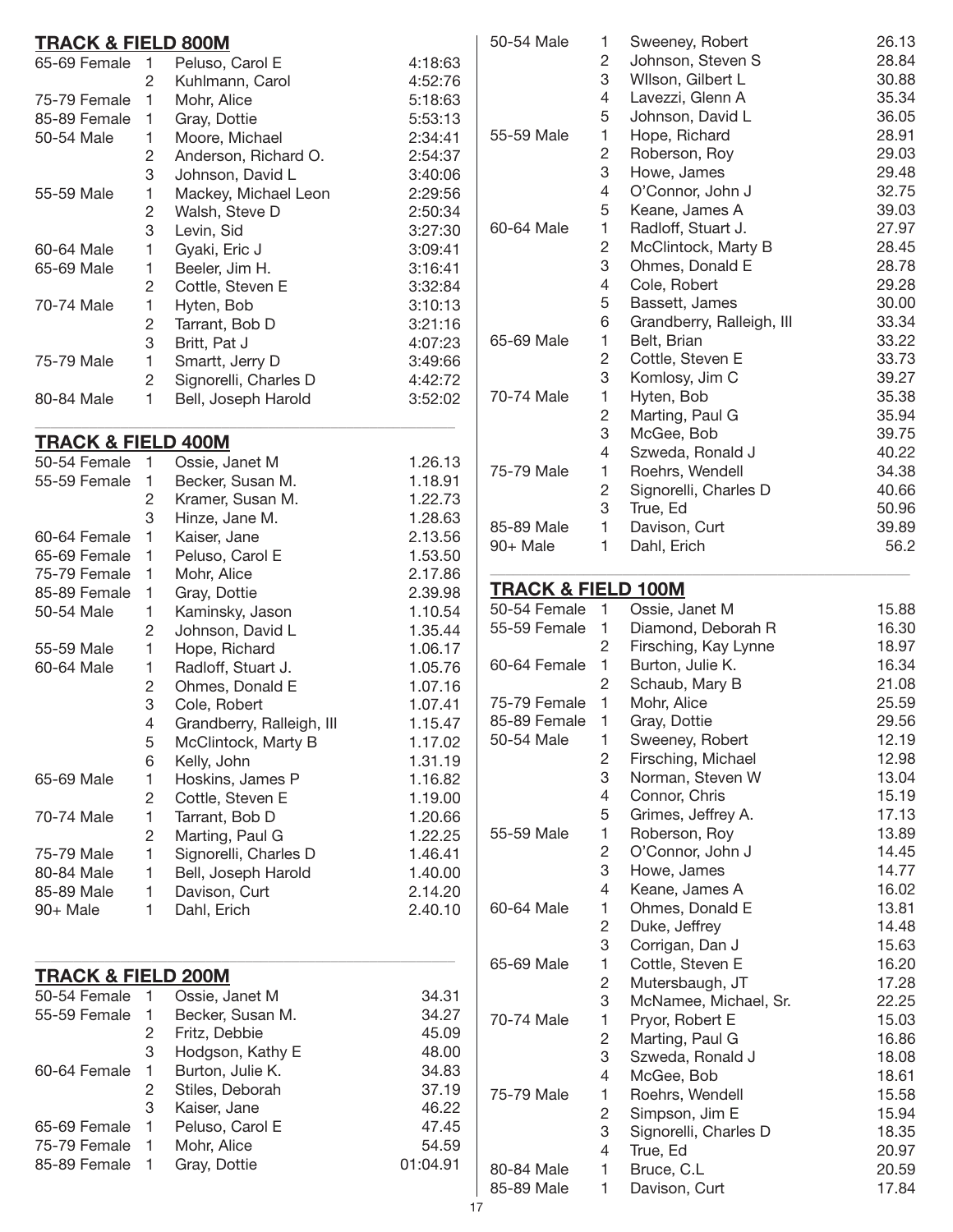#### **Track & Field 50M**

| 50-54 Female | 1              | Ossie, Janet M               | 7.98    |
|--------------|----------------|------------------------------|---------|
| 55-59 Female | 1              | Diamond, Deborah R           | 8.50    |
|              | 2              | Hinze, Jane M.               | 9.52    |
|              | 3              | Firsching, Kay Lynne         | 9.56    |
|              | $\overline{4}$ | Ketchum, Sandy Dean          | 11.54   |
| 60-64 Female | 1              | Hurd, Lorraine               | 10.97   |
| 75-79 Female | $\mathbf{1}$   | Mohr, Alice                  | 11.63   |
| 80-84 Female | 1              | Purdes, Alice Marie          | 30.83   |
| 85-89 Female | 1              | Gray, Dottie                 | 14.97   |
| 50-54 Male   | 1              | Sweeney, Robert              | 6.61    |
|              | $\overline{c}$ | Firsching, Michael           | 7.22    |
|              | 3              | Connor, Chris                | 7.72    |
|              | 4              | Hunt, Doug                   | 7.95    |
|              | 5              | Payne, Willard B.            | 8.00    |
|              | 6              | Jackson, Steven G            | 8.07    |
| 55-59 Male   | 1              | Howe, James                  | 7.50    |
|              | $\overline{2}$ | O'Connor, John J             | 7.54    |
|              | 3              | Long, Randall S.             | 9.31    |
| 60-64 Male   | 1              | Ohmes, Donald E              | 7.13    |
|              | 2              | McClintock, Marty B          | 7.20    |
|              | 3              | Jones, Stephen G             | 7.47    |
|              | $\overline{4}$ | Cole, Robert                 | 7.59 T  |
|              | 4              | Simmons, Luther              | 7.59 T  |
|              | 6              | Kettler, Rick H              | 7.62    |
| 65-69 Male   | 1              | Cottle, Steven E             | 8.25    |
|              | 2              | Mutersbaugh, JT              | 8.59    |
|              | 3              | Aragona, Eugene Joseph Mario | 8.85    |
| 70-74 Male   | 1              | Pryor, Robert E              | 7.79    |
|              | $\overline{c}$ | Domahidy, Steve              | 8.91    |
|              | 3              | McGee, Bob                   | 9.28    |
|              | 4              | Szweda, Ronald J             | 9.47    |
|              | 5              | Higgins, James P             | 10.05   |
| 75-79 Male   | 1              | Simpson, Jim E               | 8.06    |
|              | $\overline{2}$ | Roehrs, Wendell              | 8.13    |
|              | 3              | Diggs, Walter E, Jr.         | 8.78    |
|              | 4              | Signorelli, Charles D        | 9.25    |
|              | 5              | True, Ed                     | 10.83   |
| 80-84 Male   | 1              | Bruce, C.L                   | 10.31   |
| 85-89 Male   | 1              | Davison, Curt                | $8.83*$ |
| 90+ Male     | 1              | Dahl, Erich                  | 13.53   |

# **Track & Field High Jump**

| 1                     | Ossie, Janet M         | 3'8"      |
|-----------------------|------------------------|-----------|
| 1                     | Schaub, Mary B         | 3'4"      |
| 1                     | Foley, Thomas          | 5'9''     |
| $\mathbf{2}^{\prime}$ | Jackson, Steven G      | 4'0''     |
| 3                     | McCracken, Garry A.    | 3'9''     |
| 1                     | Pirch, Garry H         | 5'1"      |
| 2                     | Dobson, Rodney         | 4'0" T    |
| 2                     | O'Connor, John J       | 4'0" T    |
| 1                     | Jones, Stephen G       | 4'4"      |
| 2                     | McClintock, Marty B    | 4'3"      |
| 3                     | Estep, Stephen K.      | $4'2''$ T |
| 3                     | Kettler, Rick H        | 4'2" T    |
| 5                     | Bruce, J. Michael      | 4'0''     |
| 1                     | Rheams, Larry A        | 4'6''     |
| $\overline{2}$        | McNamee, Michael, Sr.  | $3'6"$ T  |
| $\overline{c}$        | Hood, David P          | 3'6" T    |
| $\overline{c}$        | Rhyner, Richard G      | $3'6"$ T  |
| 2                     | Schaub, William R, Jr. | $3'6''$ T |
|                       | Pryor, Robert E        | 3'8''     |
| 2                     | Higgins, James P       | 3'0''     |
|                       | Jackson, James W       | 3'6''     |
| 2                     | McDaniel, Wayne L      | 3'2"      |
| 1                     | Bruce, C.L             | 3'4"      |
| 1                     | Davison, Curt          | 3'6''     |
|                       | 1<br>1                 |           |

# **Track & Field Triple Jump**

| 50-54 Female | 1 | Ossie, Janet M         | 22'10" |
|--------------|---|------------------------|--------|
| 60-64 Female | 1 | Kaiser, Jane           | 18'3"  |
|              | 2 | Schaub, Mary B         | 14'7'' |
| 50-54 Male   | 1 | Lavezzi, Glenn A       | 19'10" |
|              | 2 | Johnson, David L       | 18'1"  |
|              | 3 | McKnight, Steve        | 18'    |
|              | 4 | McCracken, Garry A.    | 17'7'' |
| 55-59 Male   | 1 | O'Connor, John J       | 23'9"  |
|              | 2 | Keane, James A         | 11'4"  |
| 60-64 Male   | 1 | Duke, Jeffrey          | 31'4"* |
| 65-69 Male   | 1 | Schaub, William R, Jr. | 24'    |
|              | 2 | McNamee, Michael, Sr.  | 12'2"  |
| 70-74 Male   | 1 | Szweda, Ronald J       | 19'    |
|              | 2 | Higgins, James P       | 16'2"  |
|              | 3 | Raiche, Don L          | 16'    |
| 75-79 Male   | 1 | Roehrs, Wendell        | 21'7'' |
|              | 2 | True, Ed               | 13'7'' |
| 80-84 Male   | 1 | Bruce, C.L             | 18'5"  |
|              | 2 | Grater, Richard        | 17'8"  |

\_\_\_\_\_\_\_\_\_\_\_\_\_\_\_\_\_\_\_\_\_\_\_\_\_\_\_\_\_\_\_\_\_\_\_\_\_\_\_\_\_\_\_\_\_\_\_\_\_\_\_\_\_\_

## **Track & Field Discus**

| 50-54 Female |              | Ossie, Janet M      | 42'3" |
|--------------|--------------|---------------------|-------|
| 55-59 Female | -1           | Ketchum, Sandy Dean | 45'3" |
| 60-64 Female |              | Kaiser, Jane        | 55'4" |
| 65-69 Female | -1           | Henehan, Mary Pat   | 47'   |
| 70-74 Female |              | Hopgood, Loretta A  | 20'7" |
| 75-79 Female | $\mathbf{1}$ | Sobkowski, Char     | 58'1" |
| 80-84 Female | 1.           | Purdes, Alice Marie | 18'7" |
| 85-89 Female | 1            | Rankin, Lillian E   | 27'1" |
| 50-54 Male   | 1            | Lavezzi, Glenn A    | 70'1" |
|              | 2            | Jackson, Steven G   | 59'6" |
|              | 3            | McCracken, Garry A. | 55'6" |

\_\_\_\_\_\_\_\_\_\_\_\_\_\_\_\_\_\_\_\_\_\_\_\_\_\_\_\_\_\_\_\_\_\_\_\_\_\_\_\_\_\_\_\_\_\_\_\_\_\_\_\_\_\_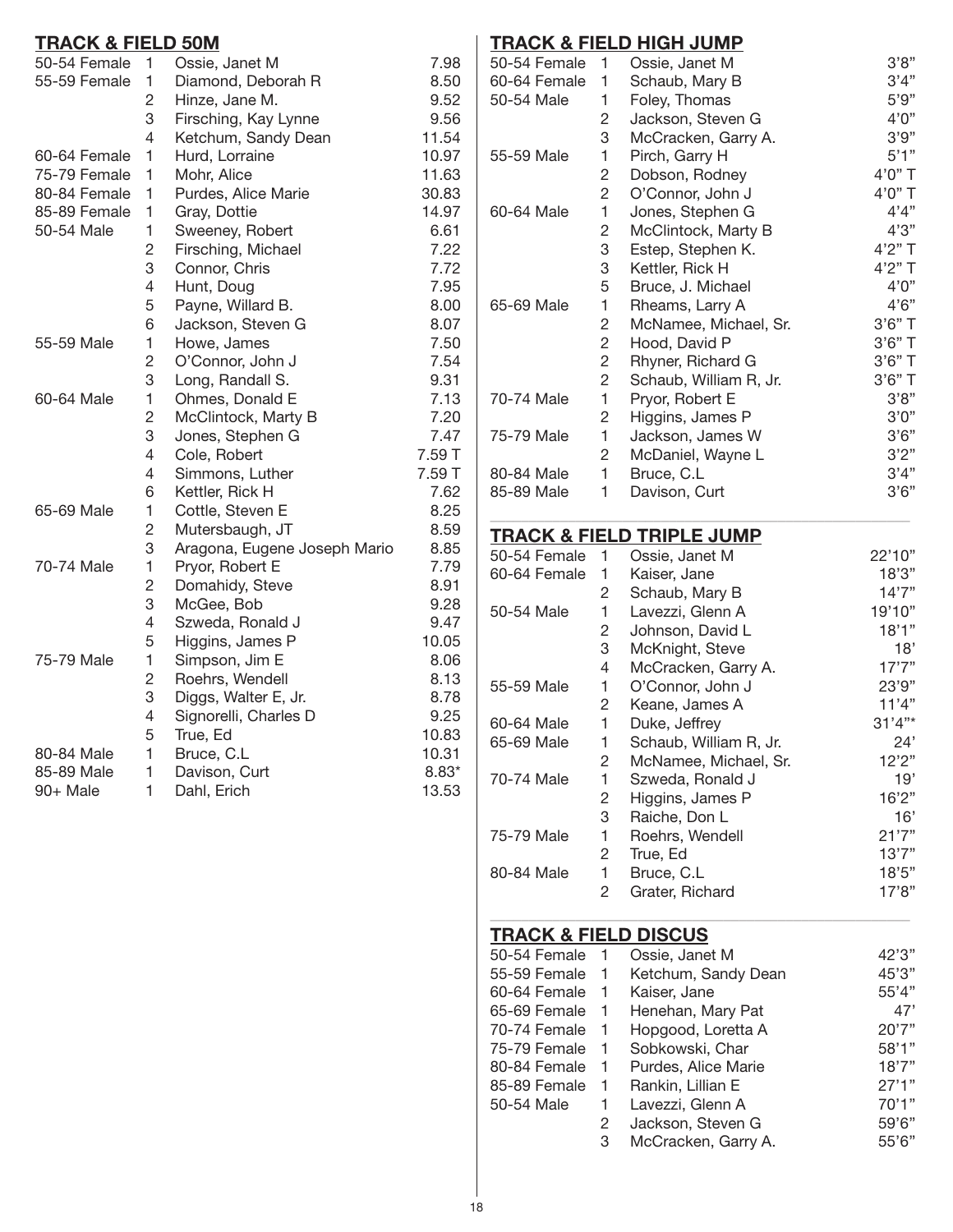| 55-59 Male                       | 1                       | Amen, Charles Alan           | 78'8"    |
|----------------------------------|-------------------------|------------------------------|----------|
|                                  | 2                       | O'Connor, John J             | 54'2"    |
| 60-64 Male                       | 1                       | Sprehe, Mark A               | 123'5"   |
|                                  | $\overline{c}$          | Narzinski, Daniel P          | 109'6"   |
|                                  | 3                       | Niesen, Bob R.               | 100'4"   |
|                                  | 4                       | Rehling, Dennis R            | 88'7"    |
|                                  | 5                       | Railey, Michael T            | 78'5"    |
|                                  | 6                       | Gyaki, Eric J                | 64'8"    |
| 65-69 Male                       | 1                       | Lincoff, Richard J           | 117'10"  |
|                                  | $\overline{c}$          | Rheams, Larry A              | 110'10"  |
|                                  | 3                       | Aragona, Eugene Joseph Mario | 101'2"   |
|                                  | 4                       | Ruh, George F                | 92'10"   |
|                                  | 5                       | Schaub, William R, Jr.       | 77'10"   |
|                                  | 6                       | Fridrich, Edward R.          | 70'2"    |
| 70-74 Male                       | 1                       | Raiche, Don L                | 93'      |
|                                  | 2                       | Szweda, Ronald J             | 55'10"   |
| 75-79 Male                       | 1                       | Diggs, Walter E, Jr.         | 87'7"    |
|                                  | $\overline{c}$          | Christensen, Tom H           | 83'      |
|                                  | 3                       | Krull, Jim                   | 71'      |
| 80-84 Male                       | 1                       | Brusca, Phillip              | 88'2"    |
|                                  | $\overline{c}$          | Bruce, C.L                   | 72'6"    |
|                                  | 3                       | Maschal, Robert A            | 64'6"    |
|                                  | 4                       | Cannon, William C            | 51'7''   |
| 85-89 Male                       | 1                       | Davison, Curt                | 51'4"    |
|                                  | 2                       | Finklang, Frank J            | 45'8"    |
|                                  |                         |                              |          |
| <b>TRACK &amp; FIELD JAVELIN</b> |                         |                              |          |
| 50-54 Female                     | 1                       | Ossie, Janet M               | 42'3"    |
| 60-64 Female                     | 1                       | Kaiser, Jane                 | 41'8"    |
| 65-69 Female                     | 1                       | Henehan, Mary Pat            | 31'8"    |
| 75-79 Female                     | 1                       | Sobkowski, Char              | 45'5"    |
| 80-84 Female                     | 1                       | Purdes, Alice Marie          | 20'3"    |
| 85-89 Female                     | 1                       | Rankin, Lillian E            | 23'8"    |
| 50-54 Male                       | 1                       | Jackson, Steven G            | 88'2     |
|                                  | 2                       | McCracken, Garry A.          | 62'2     |
| 55-59 Male                       | $\mathbf{1}$            | Orell, Robert                | 147'6"*  |
|                                  | $\overline{\mathbf{c}}$ | Barnidge, Dan                | 73'11"   |
|                                  | 3                       | O'Connor, John J             | 62'6"    |
| 60-64 Male                       | 1                       | Narzinski, Daniel P          | 138'11"  |
|                                  | 2                       | Schrock, John C              | 111'9"   |
|                                  | 3                       |                              | 100'11"  |
|                                  | 4                       | Niesen, Bob R.               | 87'5"    |
|                                  | 5                       | Rehling, Dennis R            | 73'      |
|                                  |                         | Gyaki, Eric J                |          |
|                                  | 6                       | McClintock, Marty B          | 69'2"    |
| 65-69 Male                       | 1                       | Hood, David P                | 104'6"   |
|                                  | $\overline{c}$          | Aragona, Eugene Joseph M.    | 92'6"    |
|                                  | 3                       | Schaub, William R, Jr.       | 82'4"    |
|                                  | 4                       | Ruh, George F                | 79'4"    |
| 70-74 Male                       | 1                       | Domahidy, Steve              | 103'3"   |
|                                  | $\overline{c}$          | Raiche, Don L                | 83'3"    |
|                                  | 3                       | Frank, Ted C                 | 82'6"    |
|                                  | 4                       | Hyten, Bob                   | 50'8"    |
| 75-79 Male                       | 1                       | Diggs, Walter E, Jr.         | 74'      |
|                                  | $\overline{c}$          | Simpson, Jim E               | 67'3"    |
|                                  | 3                       | Krull, Jim                   | 62'4"    |
|                                  | 4                       | Birge, Clifford A            | 53'6"    |
| 80-84 Male                       | 1                       | Bruce, C.L                   | 75'1"    |
|                                  | $\overline{c}$          | Brusca, Phillip              | 70'2"    |
|                                  | 3                       | Maschal, Robert A            | 68'11.5" |
| 85-89 Male                       | 1                       | Davison, Curt                | 70'9"    |
|                                  | $\overline{2}$          | Finklang, Frank J            | 38'      |

# **Track & Field Pole Vault**

| 50-54 Female |   | Ossie, Janet M      | 5'6'' |
|--------------|---|---------------------|-------|
| 60-64 Female | 1 | Kaiser, Jane        | 4'0'' |
| 55-59 Male   |   | Waldschmidt, Eric J | 7'6'' |
|              |   | O'Connor, John J    | 7'0'' |
| 60-64 Male   |   | Schrock, John C     | 9'6'' |
|              |   | Estep, Stephen K.   | 9'0'' |
|              | 3 | Alles, Walt         | 8'6'' |
|              | 4 | Ford, Joseph, III   | 8'0'' |
| 80-84 Male   |   | Bruce, C.L.         | 4'11" |
|              |   |                     |       |

\_\_\_\_\_\_\_\_\_\_\_\_\_\_\_\_\_\_\_\_\_\_\_\_\_\_\_\_\_\_\_\_\_\_\_\_\_\_\_\_\_\_\_\_\_\_\_\_\_\_\_\_\_\_

## **Track & Field Running Long Jump**

| 50-54 Female | 1              | Ossie, Janet M         | 11'8"   |
|--------------|----------------|------------------------|---------|
| 60-64 Female | 1              | Kaiser, Jane           | 8'7''   |
|              | 2              | Hurd, Lorraine         | 6'3''   |
| 75-79 Female | 1              | Mohr, Alice            | 7'4''   |
| 80-84 Female | 1              | Purdes, Alice Marie    | 2'1"    |
| 50-54 Male   | 1              | Jackson, Steven G      | 12'     |
|              | $\overline{c}$ | Lavezzi, Glenn A       | 11'     |
|              | 3              | Johnson, David L       | 10'6.5" |
|              | 4              | McCracken, Garry A.    | 7'10"   |
| 55-59 Male   | 1              | O'Connor, John J       | 14'4"   |
| 60-64 Male   | 1              | Duke, Jeffrey          | 16'0"   |
|              | 2              | McClintock, Marty B    | 14'11'  |
|              | 3              | Jones, Stephen G       | 13'4"   |
|              | 4              | Ohmes, Donald E        | 13'1"   |
|              | 5              | Simmons, Luther        | 11'6"   |
|              | 6              | Kettler, Rick H        | 11'0''  |
| 65-69 Male   | 1              | Schaub, William R, Jr. | 11'8"   |
|              | 2              | Hood, David P          | 11'6.5" |
|              | 3              | Mutersbaugh, JT        | 9'3"    |
| 70-74 Male   | 1              | Pryor, Robert E        | 12'0''  |
|              | $\overline{c}$ | Frank, Ted C           | 10'1"   |
|              | 3              | Szweda, Ronald J       | 9'10"   |
|              | 4              | Higgins, James P       | 7'10"   |
|              | 5              | Raiche, Don L          | 7'8"    |
| 75-79 Male   | 1              | Simpson, Jim E         | 10'5"   |
|              | $\overline{c}$ | Roehrs, Wendell        | 9'8"    |
|              | 3              | Jackson, James W       | 8'3"    |
|              | 4              | McDaniel, Wayne L      | 8'2"    |
|              | 5              | True, Ed               | 7'3''   |
| 80-84 Male   | 1              | Bruce, C.L             | 9'2"    |
|              | $\overline{c}$ | Maschal, Robert A      | 6'3''   |
| 85-89 Male   | 1              | Davison, Curt          | 9'1"    |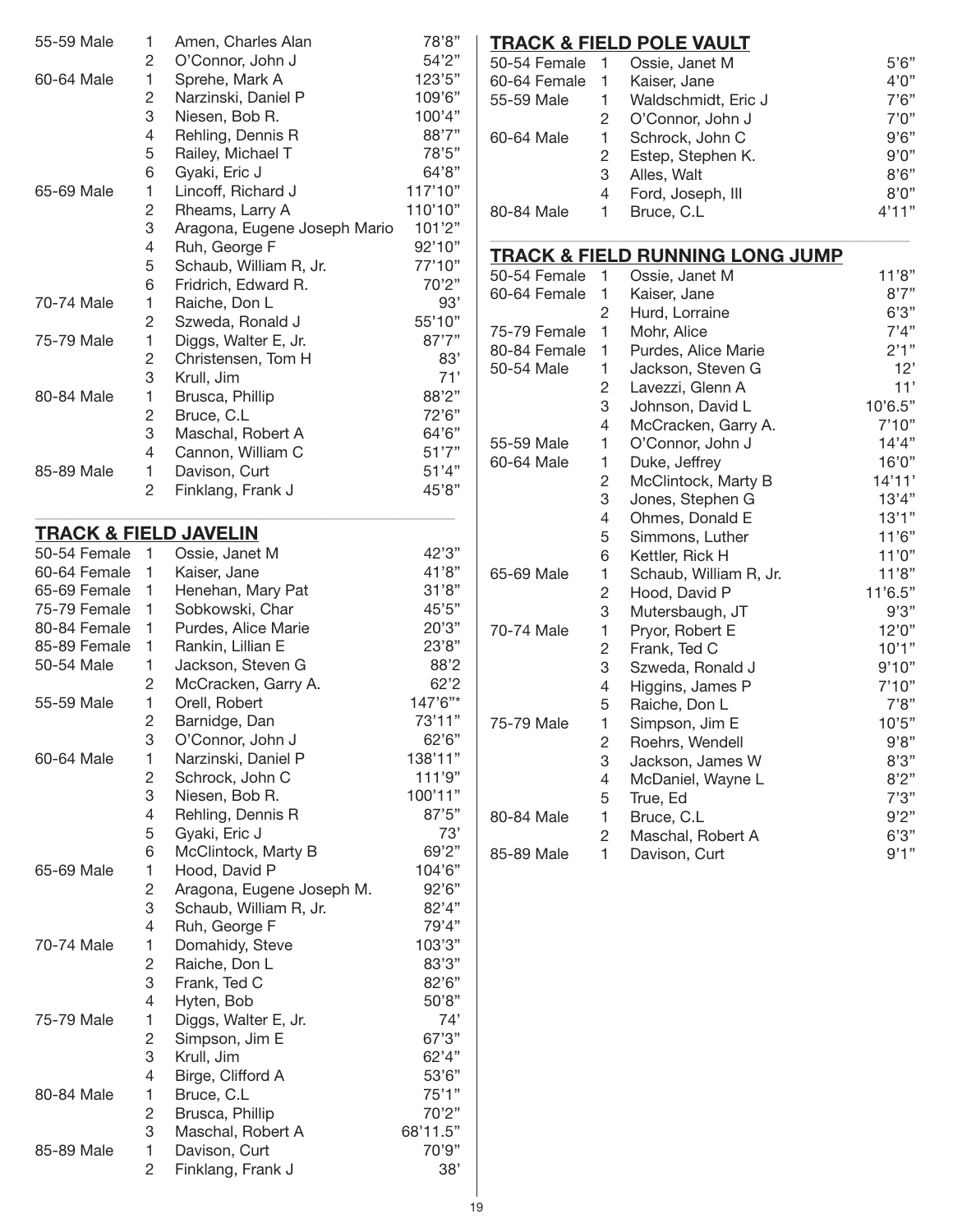| TRACK & FIELD SHOT PUT |                |                                             |                              |  |
|------------------------|----------------|---------------------------------------------|------------------------------|--|
| 50-54 Female           | 1              | Ossie, Janet M                              | 22'10"                       |  |
| 55-59 Female           | 1              | Hinze, Jane M.                              | 22'11.50"                    |  |
| 60-64 Female           | 1              | Schaub, Mary B                              | 21'9.75"                     |  |
|                        | $\overline{c}$ | Kaiser, Jane                                | 21'5.75"                     |  |
| 65-69 Female           | 1              | Henehan, Mary Pat                           | 24'6.25"                     |  |
| 80-84 Female           | 1              | Purdes, Alice Marie                         | 8'1.00"                      |  |
| 50-54 Male             | 1              | Lavezzi, Glenn A                            | 26'8.75"                     |  |
|                        | 2              | Jackson, Steven G                           | $26^{\circ} \cdot 5^{\circ}$ |  |
|                        | 3              | McCracken, Garry A.                         | 24'5"                        |  |
|                        | 4              | McKnight, Steve                             | 23'8"                        |  |
| 55-59 Male             | 1              | Barnidge, Dan                               | 36'4.75"                     |  |
|                        | $\mathbf 2$    | Johnson, Don                                | 34'10"                       |  |
|                        | 3              | Amen, Charles Alan                          | 34'6.5"                      |  |
|                        | 4              | Pirch, Garry H                              | 31'9.75"                     |  |
|                        | 5              | Dobson, Rodney                              | 30'3"                        |  |
|                        | 6              | Keane, James A                              | 20'4"                        |  |
| 60-64 Male             | 1              | Jones, Stephen G                            | 33'4.50"                     |  |
|                        | $\mathbf 2$    | Railey, Michael T                           | 29'2.75"                     |  |
|                        | 3              | Rehling, Dennis R                           | 27'8.75"                     |  |
|                        | 4              | Gyaki, Eric J                               | 26'5.50"                     |  |
|                        | 5              | Sprehe, Mark A                              | 25'10.75"                    |  |
|                        | 6              | Marconi, Robert J.                          | 22'9.25"                     |  |
| 65-69 Male             | 1              | Rheams, Larry A                             | 36'7.25"                     |  |
|                        | $\sqrt{2}$     | Lincoff, Richard J                          | 34'5.75"                     |  |
|                        | 3              | Ruh, George F                               |                              |  |
|                        | 4              |                                             | 32'2"                        |  |
|                        | 5              | Schaub, William R, Jr.                      | 28'11.25"                    |  |
|                        |                | Aragona, Eugene Joseph M.                   | 27'4"                        |  |
|                        | 6              | Fridrich, Edward R.                         | 26'6.25"                     |  |
| 70-74 Male             | 1              | Raiche, Don L                               | 34'.75"                      |  |
|                        | $\overline{c}$ | SOKOLIK, MARC                               | 33'1.50"                     |  |
|                        | 3              | Franke, Dale O                              | 32'1"                        |  |
|                        | 4              | Domahidy, Steve                             | 28'5.25"                     |  |
| 75-79 Male             | 1              | Diggs, Walter E, Jr.                        | 30'5.25"                     |  |
|                        | $\sqrt{2}$     | Christensen, Tom H                          | 29'.50"                      |  |
|                        | 3              | Simpson, Jim E                              | 26'8.75"                     |  |
|                        | 4              | Krull, Jim                                  | 25'4"                        |  |
|                        | 5              | Birge, Clifford A                           | 23'4.25"                     |  |
|                        | 6              | True, Ed                                    | 19'3"                        |  |
| 80-84 Male             | 1              | Brusca, Phillip                             | 34'3.50"                     |  |
|                        | 2              | Cannon, William C                           | 25'1"                        |  |
| 85-89 Male             | 1              | Davison, Curt                               | 31'2"                        |  |
|                        | 2              | Finklang, Frank J                           | 20'5.50"                     |  |
|                        |                | <b>TRACK &amp; FIELD STANDING LONG JUMP</b> |                              |  |
| 50-54 Female           | 1              | Ossie, Janet M                              | 6'2''                        |  |
| 60-64 Female           | 1              | Pittman, Nancy Lee                          | 5'5.5"                       |  |
|                        | 2              | Hurd, Lorraine                              | 4'11'                        |  |
| 75-79 Female           | 1              | Mohr, Alice                                 | 4'4"                         |  |
|                        | 2              | Sobkowski, Char                             | 4'3''                        |  |
| 80-84 Female           | 1              | Purdes, Alice Marie                         | 1'11"                        |  |
| 50-54 Male             | 1              | Norman, Steven W                            | 9'4"                         |  |
|                        | $\mathbf{2}$   | Sweeney, Robert                             | 7'11"                        |  |
|                        | 3              | Eagleston, Johnny M                         | 7'9" T                       |  |
|                        | 3              | Lavezzi, Glenn A                            | 7'9" T                       |  |
|                        | 5              | Jackson, Steven G                           | 7'1"                         |  |
| 55-59 Male             | 1              |                                             | 8'2"                         |  |
|                        | $\mathbf{2}$   | Roberson, Roy                               | 8'2"                         |  |
|                        | 3              | Youngblood, Stanley Amos                    | 8'1"                         |  |
|                        |                | O'Connor, John J                            |                              |  |
|                        | 4              | Smith, Stephen Duane                        | 7'6''                        |  |
|                        | 5              | Keane, James A                              | 3'8"                         |  |

| 60-64 Male | 1              | Narzinski, Daniel P          | 8'4"   |
|------------|----------------|------------------------------|--------|
|            | $\overline{c}$ | Duke, Jeffrey                | 7'11"  |
|            | 3              | Bruce, J. Michael            | 7'10"  |
|            | 4              | Bassett, James               | 7'9.5" |
|            | 5              | Ohmes, Donald E              | 7'8"   |
|            | 6              | Simmons, Luther x            | 7'8''  |
| 65-69 Male | 1              | Aragona, Eugene Joseph Mario | 7'10"  |
|            | 2              | Hood, David P                | 6'7''  |
|            | 3              | Mutersbaugh, JT              | 6'6''  |
|            | 4              | Schaub, William R, Jr.       | 6'4"   |
|            | 5              | Cottle, Steven E             | 6'0''  |
| 70-74 Male | 1              | Pryor, Robert E              | 7'5''  |
|            | $\overline{c}$ | Raiche, Don L                | 6'10"  |
|            | 3              | Frank, Ted C                 | 6'8"   |
|            | 4              | Higgins, James P             | 6'3"   |
|            | 5              | Szweda, Ronald J             | 6'2''  |
| 75-79 Male | 1              | Diggs, Walter E, Jr.         | 7'1''  |
|            | 2              | Simpson, Jim E               | 6'10"  |
|            | 3              | Roehrs, Wendell              | 6'5''  |
|            | 4              | McDaniel, Wayne L            | 6'3''  |
|            | 5              | Krull, Jim                   | 5'9''  |
|            | 6              | Jackson, James W             | 5'6''  |
| 80-84 Male | 1              | Bruce, C.L                   | 6'2"   |
|            | 2              | Grater, Richard              | 5'11"  |
|            | 3              | Brusca, Phillip              | 5'2"   |
|            | 4              | Maschal, Robert A            | 4'7''  |
| 85-89 Male | 1              | Davison, Curt                | 6'1"   |
|            | $\overline{c}$ | Finklang, Frank J            | 4'2''  |
| 90+ Male   | 1              | Dahl, Erich                  | 4'4"   |

#### <u>WATER VOLLEYI</u>

| 50+ Division | 1<br>2<br>3                | Jr. Sharks<br><b>YMCA Juniors</b><br>Sea Monkeys                                                      |
|--------------|----------------------------|-------------------------------------------------------------------------------------------------------|
| 65+ Division | 1<br>2<br>3<br>4<br>5<br>6 | <b>Sharks</b><br><b>Silver Sharks</b><br><b>Bluffers</b><br>The Edge<br>Snappers<br><b>Barracudas</b> |

# **Weightlifting Arm Curls**

| ,,,,,,,,,,,, |   | U IIVI VU ILU          |           |        |
|--------------|---|------------------------|-----------|--------|
| 50-54 Female | 1 | Goldstein, Jai Jai J   | 161+      | 41.02% |
| 55-59 Female | 1 | Berry, Diane           | $161+$    | 27.62% |
| 60-64 Female | 1 | Canavan, Mary K        | $0 - 130$ | 50.00% |
|              | 1 | Cooper, Lynne          | $161+$    | 33.27% |
| 70-74 Female | 1 | Cosgrove, Mary Ann     | 131-160   | 27.87% |
| 50-54 Male   | 1 | Goldman, Scott D.      | $0 - 165$ | 91.22% |
|              | 2 | Sweeney, Robert        | $0 - 165$ | 81.39% |
|              | 1 | Norman, Steven W       | 166-195   | 85.23% |
|              | 2 | Johnson, David L       | 166-195   | 61.96% |
|              | 1 | Eagleston, Johnny M    | 196-225   | 61.36% |
|              | 2 | Reinking, David M.     | 196-225   | 57.39% |
|              | 3 | Johnson, Steven S      | 196-225   | 55.72% |
|              | 4 | Loy, David L           | 196-225   | 44.44% |
|              | 1 | Beck, Chester Lee, III | $226+$    | 53.67% |
| 55-59 Male   | 1 | Tysdal, Mike T         | $0 - 165$ | 76.41% |
|              | 2 | Keane, James A         | $0 - 165$ | 53.19% |
|              | 1 | Haven, III, Joseph D   | 196-225   | 59.19% |
|              |   |                        |           |        |